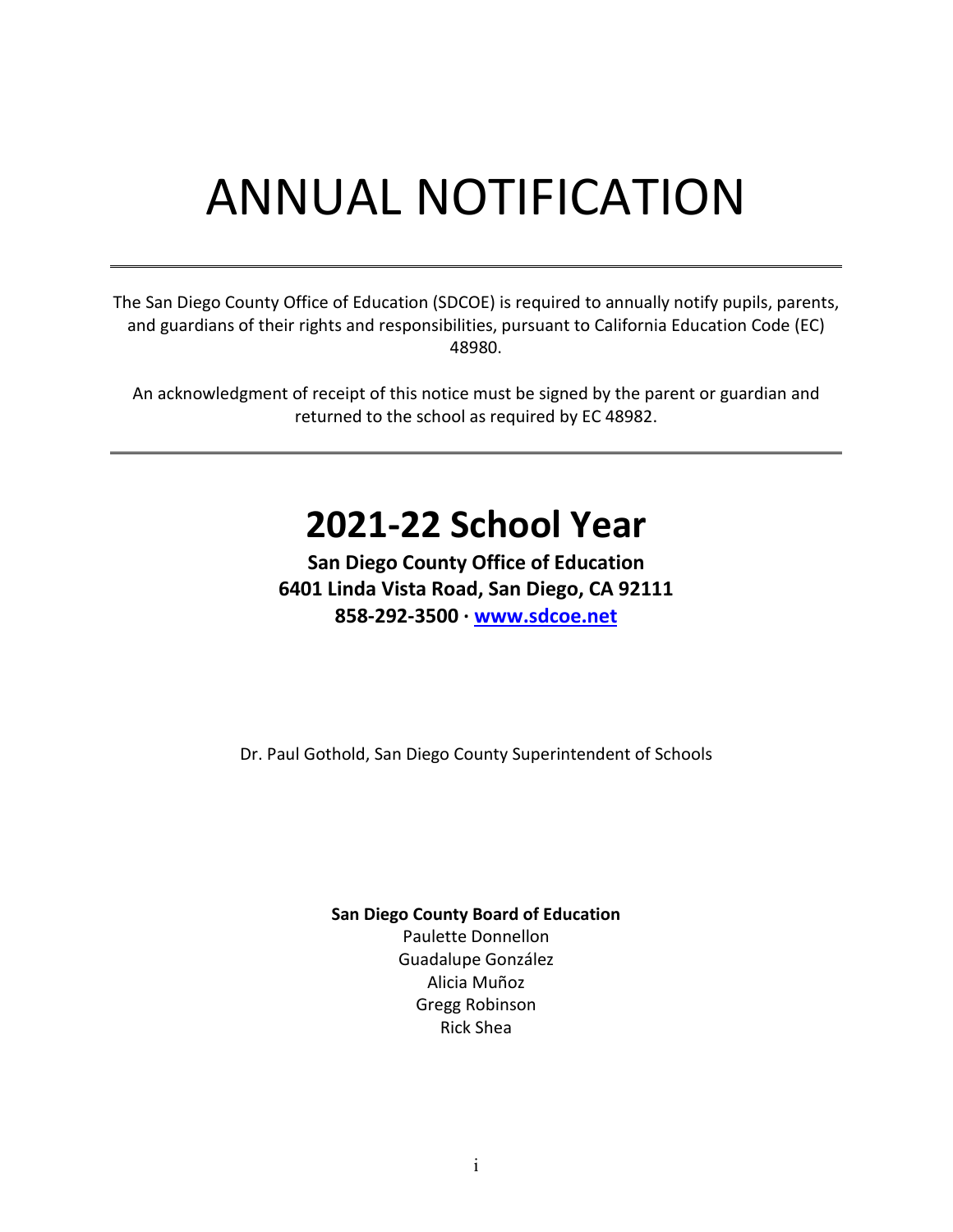

Dear Students, Parents, and Guardians,

State law requires the San Diego County Office of Education (SDCOE) to provide annual notification to students, parents, and guardians of their rights and responsibilities pertaining to their child's education. Please read this Annual Notification. The parent or guardian is required to acknowledge their receipt of this notice by signing and returning the signature page to their child's school or SDCOE program. The parent's or guardian's signature is an acknowledgment that they have been informed of their rights and does not indicate the parent's or guardian's consent for their child to participate or not participate in any particular program listed within the Annual Notification.

Some legislation requires additional notification to the parents or guardians during the school term prior to a specific activity. A separate letter will be sent to parents or guardians prior to any of these specified activities or classes, and the student will be excused whenever the parents or guardians file with the principal of the school a statement in writing requesting that their child not participate. Other legislation grants certain rights that are to be spelled out in this Annual Notification.

SDCOE and the San Diego County Board of Education recognize that parent or guardian involvement in education promotes student achievement and contributes greatly to student success. This Annual Notification contains information on the various ways parental involvement is both permitted and encouraged by federal and state laws, as well as SDCOE's policies. SDCOE is committed to providing a quality education to all of its students in a safe and healthy environment. We look forward to a successful and positive school year, made possible by the dedicated efforts of our administrators, teachers, paraeducators, support staff, students, and parents and guardians.

**Please read this Annual Notification carefully and return the signed forms to your student's school or SDCOE's Juvenile Court and Community Schools office as soon as possible.** 

Sincerely,

Tracy E. Thompson Executive Director Juvenile Court and Community Schools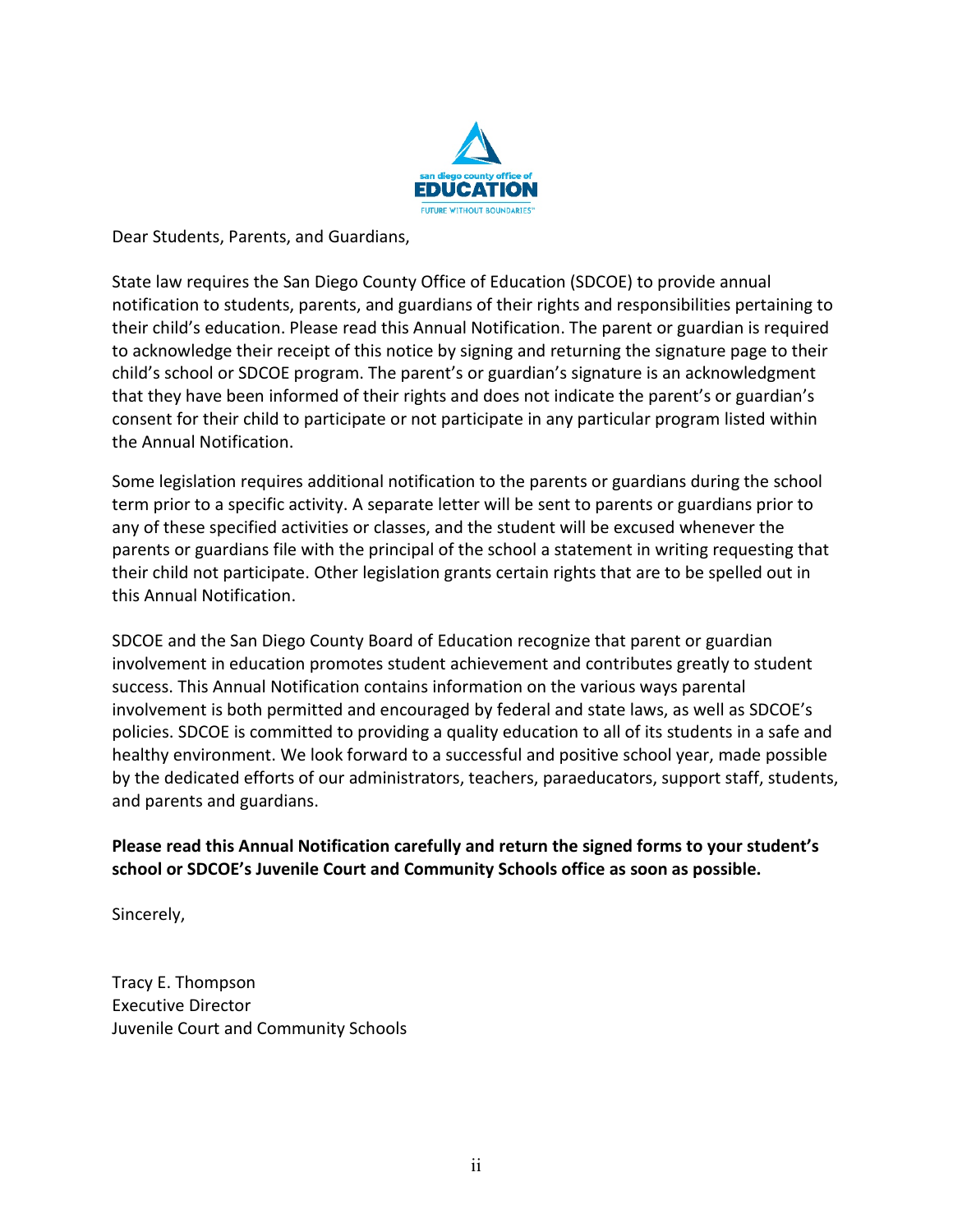#### TABLE OF CONTENTS

Page

| RIGHT TO REFRAIN FROM HARMFUL USE OF ANIMALS-EC 32255-32255.6  8               |
|--------------------------------------------------------------------------------|
| IMMUNIZATION AND COMMUNICABLE DISEASES-EC 48216, 49403  8                      |
|                                                                                |
|                                                                                |
|                                                                                |
|                                                                                |
| DISABLED PUPILS-SECTION 504 OF THE REHABILITATION ACT OF 1973  9               |
|                                                                                |
|                                                                                |
|                                                                                |
| SPECIAL EDUCATION: INSPECTION OF RECORDS-EC 56043(n)  10                       |
| SPECIAL EDUCATION: NON-PUBLIC, NON-SECTARIAN SCHOOLS OR AGENCIES-EC            |
| PHYSICAL EXAMINATION; PARENT REFUSAL TO CONSENT-EC 49451  12                   |
| CHILD HEALTH AND DISABILITIES PREVENTION PROGRAM-HSC 124085, 124105  13        |
| FOSTER YOUTH BILL OF RIGHTS - EC 48853; 48853.5; 49069.5; 51225.1; 51225.2  13 |
| CHILDREN OF MILITARY FAMILIES AND OTHER PROTECTED PUPILS- EC 49701,            |
| JUVENILE COURT SCHOOL PUPILS - GRADUATION REQUIREMENTS - EC 48645.3-           |
|                                                                                |
|                                                                                |
|                                                                                |
|                                                                                |
|                                                                                |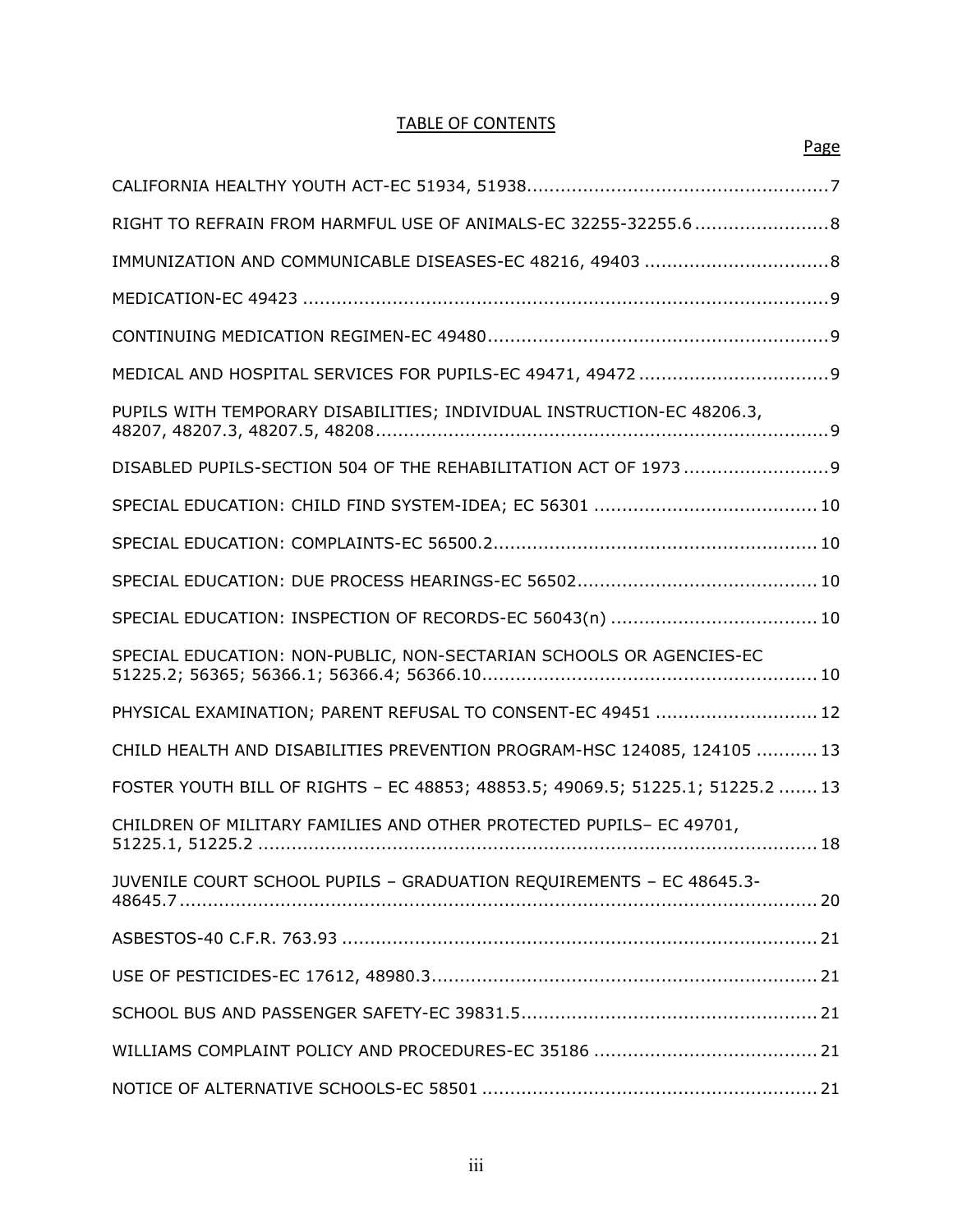| SEX EQUITY IN CAREER COUNSELING AND COURSE SELECTION-EC 221.5(d)  26              |
|-----------------------------------------------------------------------------------|
| COLLEGE ADMISSION REQUIREMENTS AND TECHNICAL EDUCATION-EC 51225.3,<br>51229 26    |
| FINANCIAL ASSISTANCE FOR ADVANCED PLACEMENT FEES-EC 48980(j), 52242 27            |
|                                                                                   |
|                                                                                   |
| PARENT ATTENDANCE OF SUSPENDED STUDENTS DURING SCHOOL DAY-EC 48900.1 28           |
| HOMEWORK ASSIGNMENTS FOR SUSPENDED STUDENTS-EC 48913.5 28                         |
|                                                                                   |
|                                                                                   |
|                                                                                   |
| PUPIL RECORDS; NOTIFICATION OF RIGHTS-20 U.S.C. 1232g; EC 49063, 49068,           |
|                                                                                   |
|                                                                                   |
| PUPIL PROTECTIONS RELATING TO IMMIGRATION AND CITIZENSHIP STATUS - EC<br>234.7 30 |
|                                                                                   |
|                                                                                   |
|                                                                                   |
|                                                                                   |
| CALIFORNIA HIGH SCHOOL PROFICIENCY EXAM-5 C.C.R. 11523  32                        |
|                                                                                   |
|                                                                                   |
| RIGHTS OF PARENTS OR GUARDIANS TO INFORMATION-EC 51101 33                         |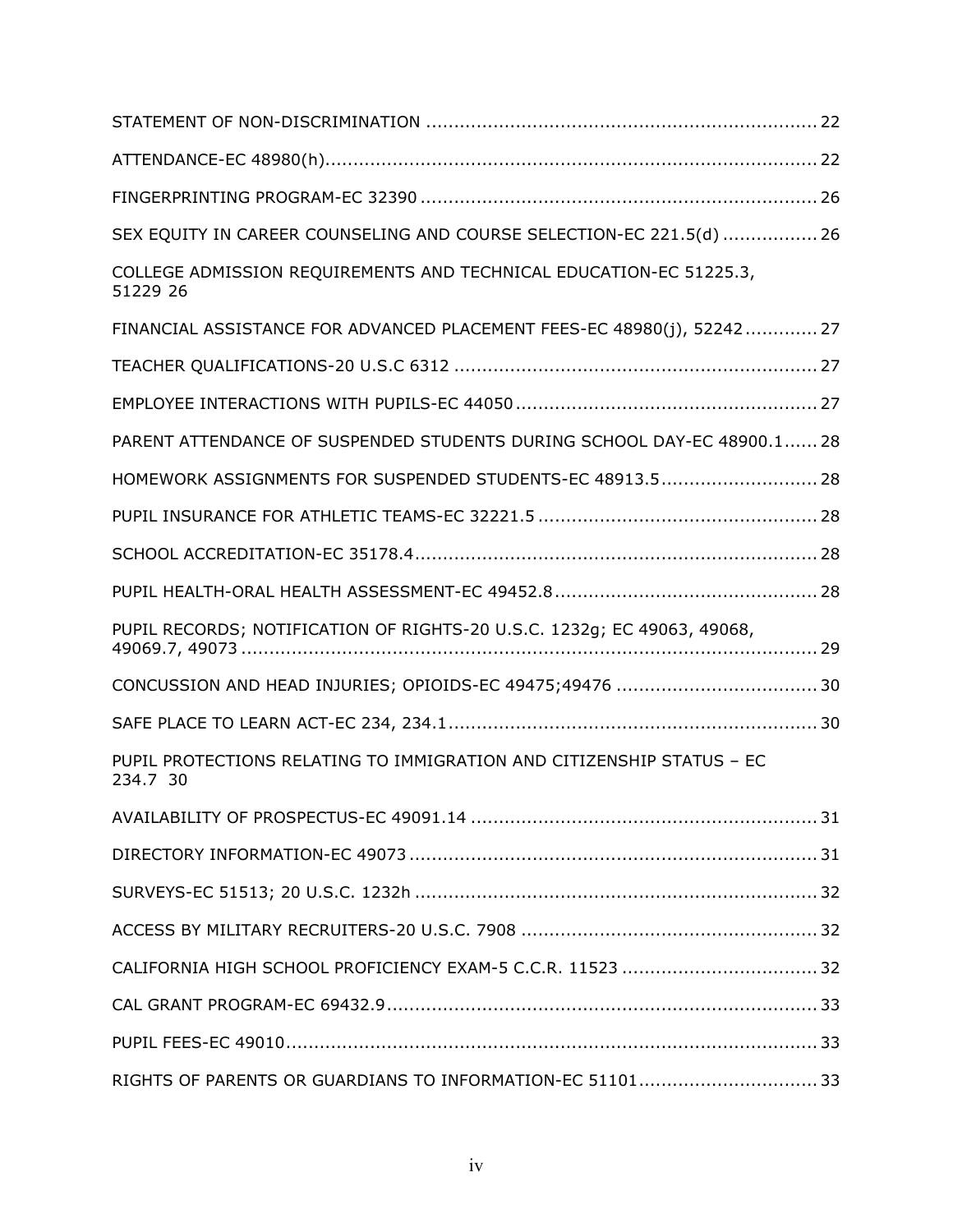| CALIFORNIA ASSESSMENT OF STUDENT PERFORMANCE AND PROGRESS-EC 52052,<br>60640 34 |
|---------------------------------------------------------------------------------|
|                                                                                 |
|                                                                                 |
|                                                                                 |
| MARKETING: DISCLOSURE OF STUDENT INFORMATION-20 U.S.C. 1232g  35                |
|                                                                                 |
|                                                                                 |
|                                                                                 |
|                                                                                 |
|                                                                                 |
|                                                                                 |
|                                                                                 |
|                                                                                 |
|                                                                                 |
|                                                                                 |
|                                                                                 |
|                                                                                 |
|                                                                                 |
|                                                                                 |
| LIABILITY OF PARENT OR GUARDIAN FOR WILLFUL PUPIL MISCONDUCT-EC 48904  38       |
|                                                                                 |
|                                                                                 |
|                                                                                 |
|                                                                                 |
|                                                                                 |
|                                                                                 |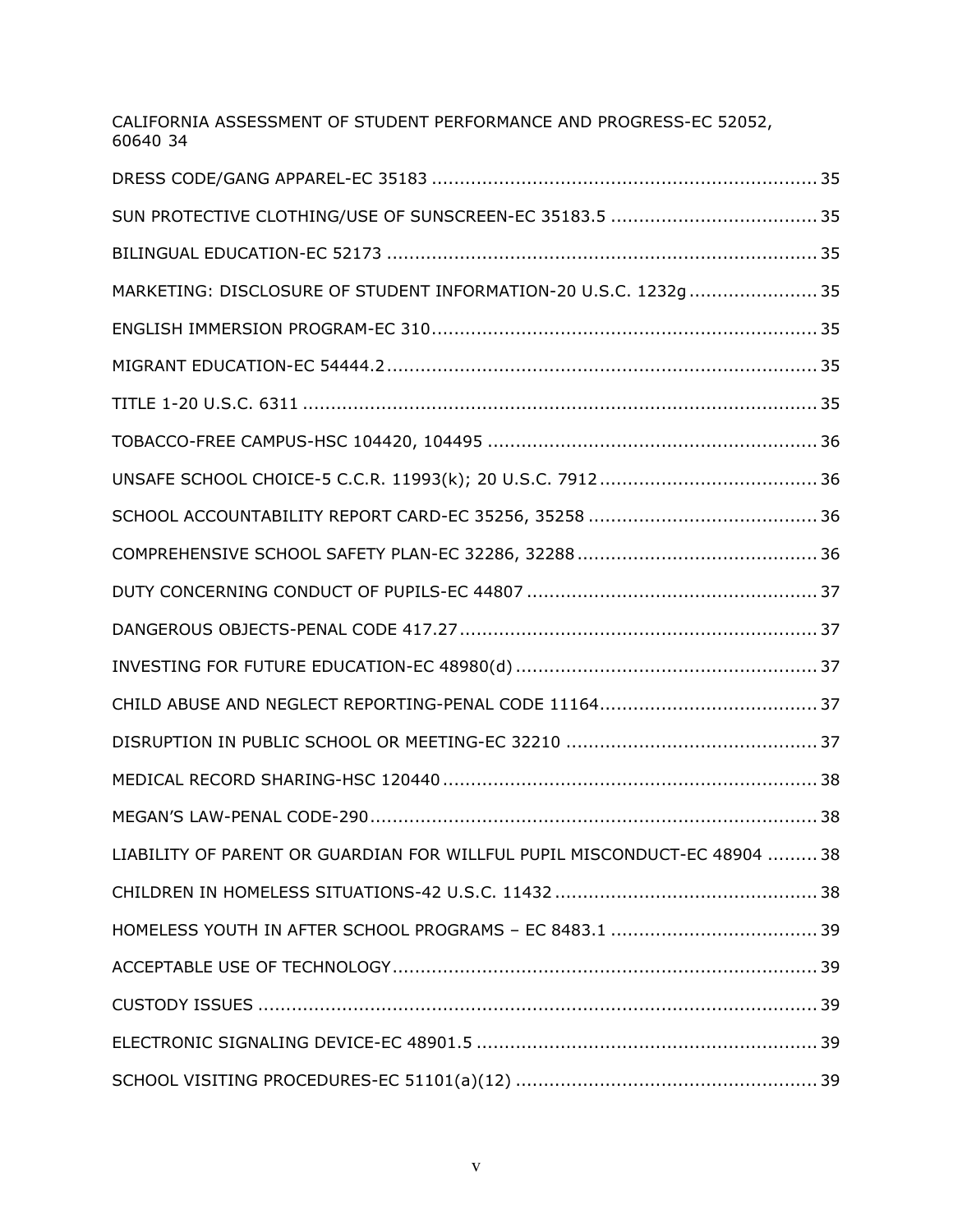| ILLEGAL RECORDING OF CONFIDENTIAL COMMUNICATION-PC 632; EC 51512  40              |
|-----------------------------------------------------------------------------------|
|                                                                                   |
| INFORMATION ABOUT COMPLETION OF APPLICATIONS FOR STUDENT FINANCIAL                |
| BULLYING AND HARASSMENT PREVENTION INFORMATION-EC 234.6  42                       |
|                                                                                   |
|                                                                                   |
|                                                                                   |
|                                                                                   |
|                                                                                   |
|                                                                                   |
| Acknowledgement of Parent or Guardian of Specific School Athletics Activities  47 |
|                                                                                   |
|                                                                                   |
| LETTER TO PARENTS REGARDING INTERNET SAFETY FOR STUDENTS 50                       |
|                                                                                   |
|                                                                                   |
|                                                                                   |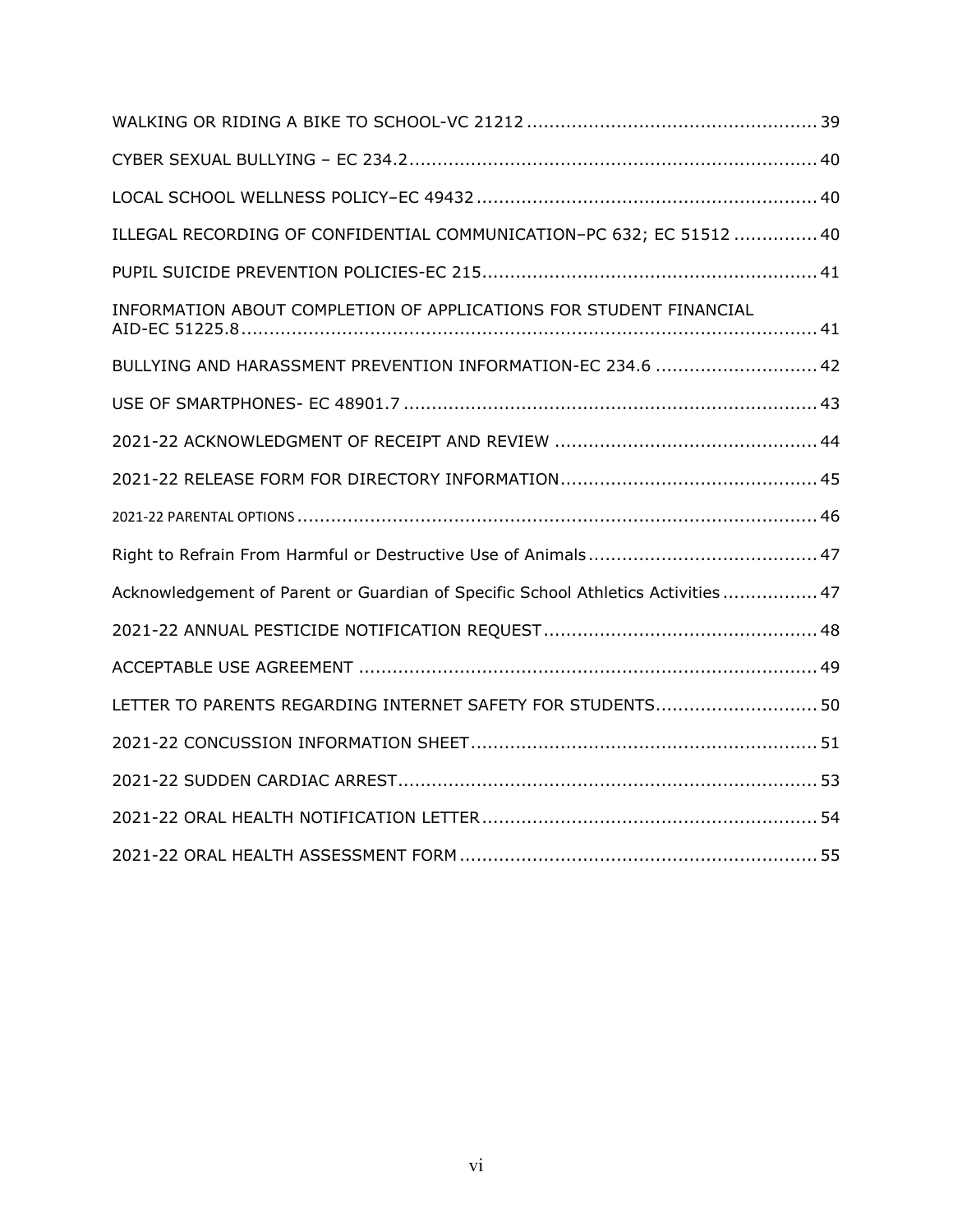#### **RULES AND PROCEDURES ON SCHOOL DISCIPLINE – EC 35291**

#### **A. All Students**

#### **1. Suspension-EC 48900**

A pupil shall not be suspended from school or recommended for expulsion, unless the superintendent of the school district or principal of the school in which the pupil is enrolled determines that the pupil has committed an act as defined pursuant to any of subdivisions (a) to (r) inclusive:

- a. (1) Caused, attempted to cause, or threatened to cause physical injury to another person; (2) Willfully used force or violence upon the person of another, except in selfdefense.
- b. Possessed, sold or otherwise furnished a firearm, knife, explosive or other dangerous object, unless in the case of possession of an object of this type, the pupil had obtained written permission to possess the item from a certificated school employee, which is concurred in by the principal or principal designee.
- c. Unlawfully possessed, used, sold, or otherwise furnished, or been under the influence of a controlled substance listed in Chapter 2 (commencing with Section 11053) of Division 10 of the Health and Safety Code, an alcoholic beverage, or an intoxicant of any kind
- d. Unlawfully offered, arranged, or negotiated to sell a controlled substance listed in Chapter 2 (commencing with Section 11053) of Division 10 of the Health and Safety Code, an alcoholic beverage, or an intoxicant of any kind, and either sold, delivered, or otherwise furnished to a person another liquid, substance, or material and represented the liquid, substance or material as a controlled substance, alcoholic beverage or intoxicant.
- e. Committed or attempted to commit robbery or extortion
- f. Caused or attempted to cause damage to school property or private property.
- g. Stole or attempted to steal school property or private property
- h. Possessed or used tobacco, or products containing tobacco or nicotine products, including but not limited to, cigarettes, cigars, miniature cigars, clove cigarettes, smokeless tobacco, snuff, chew packets, and betel. However, this section does not prohibit use or possession by a pupil of his or her own prescription products.
- i. Committed an obscene act or engaged in habitual profanity or vulgarity
- j. Unlawfully possessed or unlawfully offered, arranged, or negotiated to sell drug paraphernalia, as defined in Section 11014.5 of the Health and Safety Code.
- k. (1) Disrupted school activities or otherwise willfully defied the valid authority of supervisors, teachers, administrators, school officials, or other school personnel engaged in the performance of their duties. (2) Except as provided in Section 48910, a pupil enrolled in kindergarten or any of grades 1 through 3, inclusive, shall not be suspended for any of the acts enumerated paragraph(1), and those acts shall not constitute grounds for a pupil enrolled in kindergarten or any of grades 1 through 12, inclusive, to be recommended for expulsion. This paragraph is inoperative on July 1, 2020. (3) Except as provided in Section 48910, commencing July 1, 2020, a pupil enrolled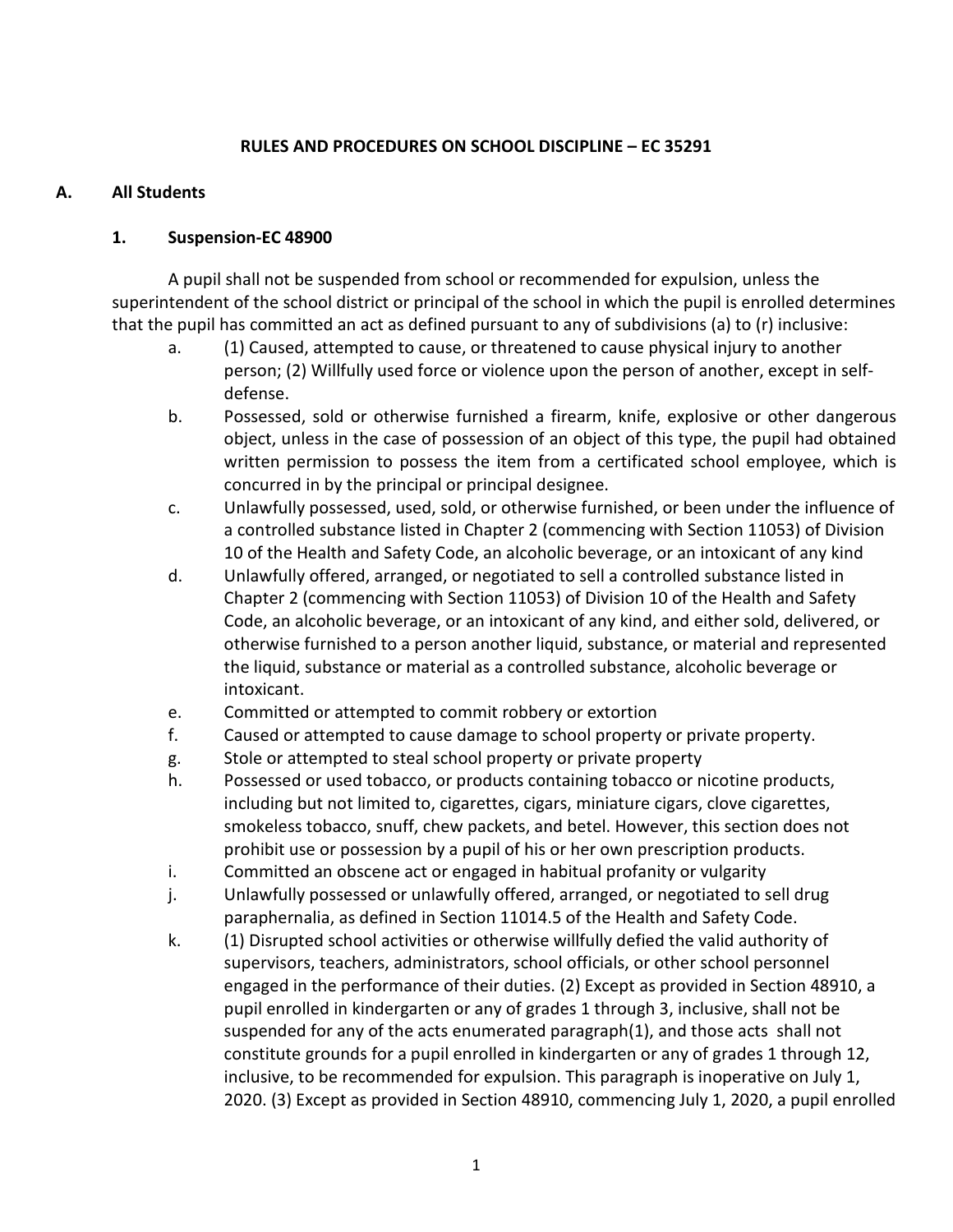in kindergarten or any of grades 1 to 5, inclusive, shall not be suspended for any of the acts specified in paragraph (1), and those acts shall not constitute grounds for a pupil enrolled in kindergarten or any of grades 1 through 12, inclusive, to be recommended for expulsion. (4) Except as provided in Section 48910, commencing July 1, 2020, a pupil enrolled in any of grades 6 to 8, inclusive, shall not be suspended for any of the acts specified in paragraph (1). This paragraph is inoperative on July 1, 2025.

- l. Knowingly received stolen school property or private property
- m. Possessed an imitation firearm. As used in this section "imitation firearm" means a replica of a firearm that is so substantially similar in physical properties to an existing firearm as to lead a reasonable person to conclude that the replica is a firearm.
- n. Committed or attempted to commit sexual assault as defined in Section 261, 266c, 286, 287, 288, or 289 of, or former Section 288a of, the Penal Code or committed a sexual battery as defined in Section 243.4 of the Penal Code
- o. Harassed, threatened, or intimidated a pupil who is a complaining witness or a witness in a school disciplinary proceeding for the purpose of either preventing that pupil from being a witness or retaliating against that pupil for being a witness, or both
- p. Unlawfully offered, arranged to sell, negotiated to sell or sold the prescription drug Soma
- q. Engaged in or attempted to engage in hazing. For purposes of this subdivision, "hazing" is any method of initiation or pre-initiation into a pupil organization or body, whether or not the organization or body is officially recognized by an educational institution, which is likely to cause serious bodily injury or personal degradation or disgrace resulting in physical or mental harm to a former, current or prospective pupil. For purposes of this subdivision, "hazing" does not include athletic events or school-sanctioned events.
- r. Engaged in an act of bullying. For purposes of this subdivision, the following terms have the following meanings:
	- i. "Bullying" means any severe or pervasive physical or verbal act or conduct, including communications made in writing or by means of an electronic act, and including one or more acts committed by a pupil or group of pupils as defined in Section 48900.2, 48900.3, or 48900.4, directed toward one or more pupils that has or can be reasonably predicted to have the effect of one or more of the following:
		- 1. Placing a reasonable pupil or pupils in fear of harm to that pupil's or those pupils' person or property
		- 2. Causing a reasonable pupil to experience substantially detrimental effect on his or her physical or mental health
		- 3. Causing a reasonable pupil to experience substantial interference with his or her academic performance
		- 4. Causing a reasonable pupil to experience substantial interference with his or her ability to participate in or benefit from the services, activities, or privileges provided by a school
	- ii. (A) "Electronic act" means the creation or transmission originated on or off the school site, by means of an electronic device, including, but not limited to, a telephone, wireless telephone or other wireless communication device, computer, pager, of a communication including, but not limited to, any of the following:
		- 1. A message, text, sound, video, or image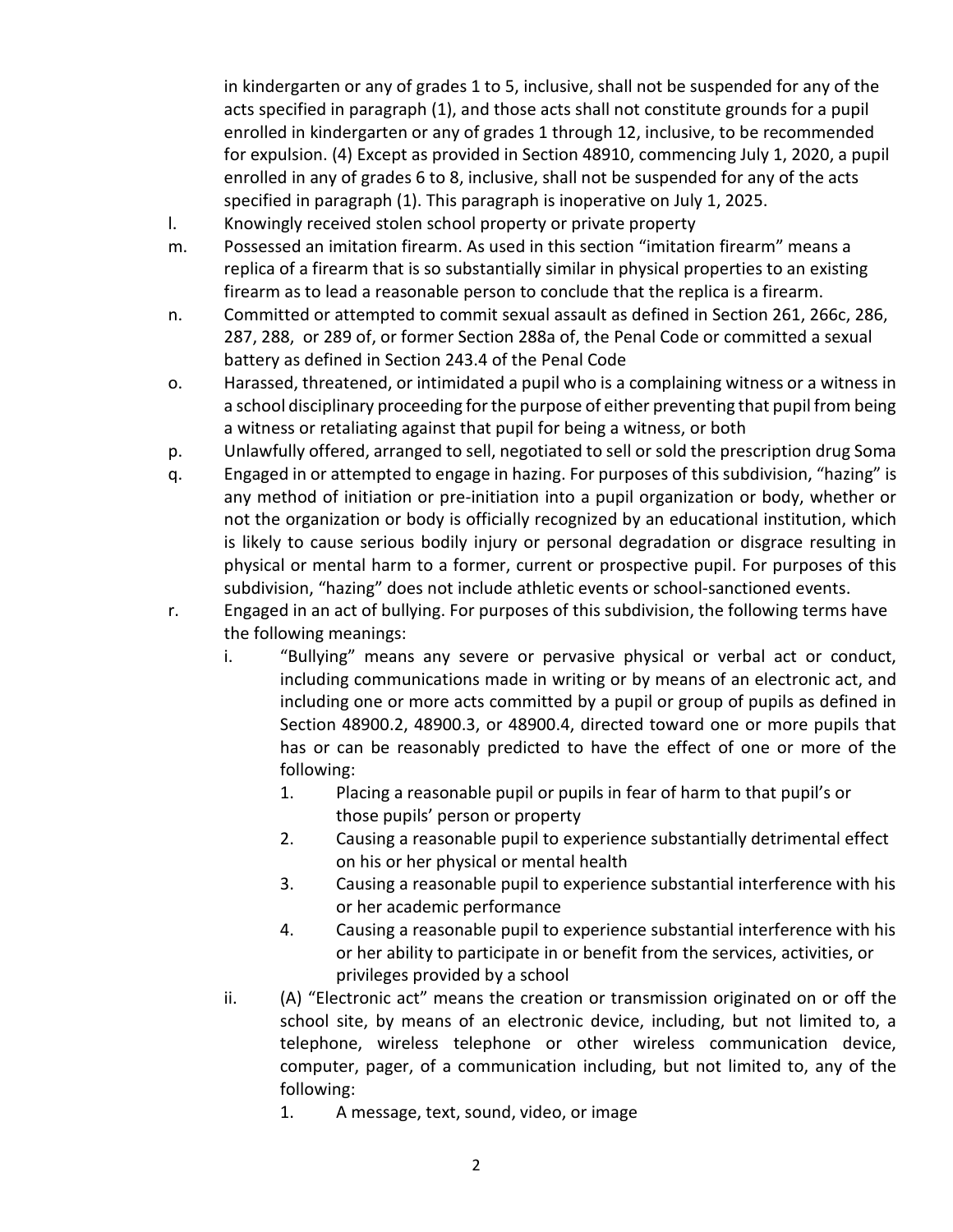- 2. A post on a social network website, including but not limited to: a) Posting to or creating a burn page. "Burn page" means an website created for the purpose of having one or more of the effects listed in paragraph (i); b) creating a credible impersonation of another actual pupil for the purpose of having one or more of the effects listed in paragraph (i). "Credible impersonation" means to knowingly and without consent impersonate a pupil for the purposes of bullying the pupil and such that another pupil would reasonably believe, or has reasonably believed, that the pupil was or is the pupil who was impersonated; c) Creating a false profile for the purpose of having one or more of the effects listed in paragraph (i). "False profile" means a profile of a fictitious pupil or a profile using the likeness or attributes of an actual pupil other than the pupil who created the false profile.
- 3. An act of cyber sexual bullying. For purposes of this clause, "cyber sexual bullying" means the dissemination of, or the solicitation or incitement to disseminate, a photograph or other visual recording by a pupil to another pupil or to school personnel by means of an electronic act that has or can be reasonably predicted to have one or more of the effects described in subparagraphs (1)-(4), inclusive of paragraph (i). A photograph or other visual recording, as described in this subclause, shall include the depiction of a nude, semi-nude, or sexually explicit photograph or other visual recording, or other electronic act. For purposes of this clause, "cyber sexual bullying" does not include a depiction, portrayal, or image that has any serious literary, artistic, educational, political, or scientific value or that involves athletic events or school-sanctioned events.
- (B) Notwithstanding paragraph (i) and subparagraph (A), an electronic act shall not constitute pervasive conduct solely on the basis that it has been transmitted on the internet or is currently posted on the internet.
- iii. "Reasonable pupil" means a pupil, including, but not limited to, a pupil with exceptional needs, who exercises average care, skill, and judgment in conduct for a person of that age, or for a person of that age with the pupil's exceptional needs.
- s. A pupil shall not be suspended or expelled for any of the acts enumerated in this section, unless that act is related to school activity or school attendance occurring within a school under the jurisdiction of the superintendent of the school district or principal or occurring within any other school district. A pupil may be suspended or expelled for the acts that are enumerated in this section and related to school activity or attendance that occur at any time, including but not limited to, any of the following:
	- i. While on school grounds
	- ii. While going to or coming from school
	- iii. During the lunch period whether on or off the campus
	- iv. During, or while going to or coming from, a school sponsored activity
- t. A pupil who aides or abets, as defined in Section 31 of the Penal Code, the infliction or attempted infliction of physical injury to another person may be subject to suspension, but not expulsion, pursuant to this section, except that a pupil who has been adjudged by a juvenile court to have committed, as an aider and abettor, a crime of physical violence in which the victim suffered great bodily injury or serious bodily injury shall be subject to discipline pursuant to subdivision (a).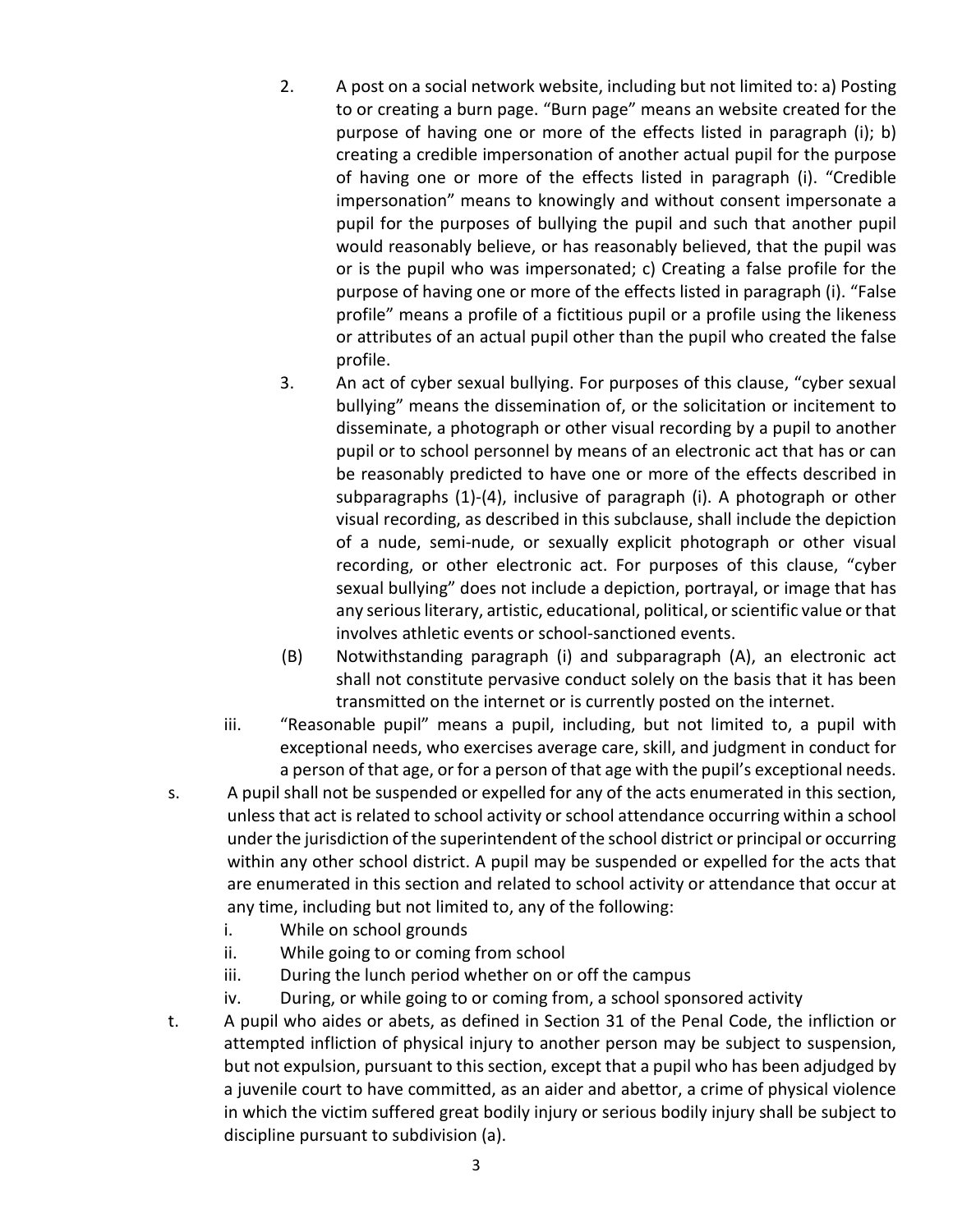- u. As used in this section, "school property" includes, but is not limited to electronic files and databases.
- v. For a pupil subject to discipline under this section, a superintendent of the school district or principal is encouraged to provide alternatives to suspension or expulsion, using a research-based framework with strategies that improve behavioral and academic outcomes, that are age appropriate and designed to address and correct the pupil's misbehavior as specified in Section 48900.5.
- w. (1) It is the intent of the Legislature that alternatives to suspension or expulsion be imposed against a pupil who is truant, tardy, or otherwise absent from school activities. (2) It is further the intent of the Legislature that the Multi-Tiered System of Support, which includes restorative justice practices, trauma-informed practices, social and emotional learning, and schoolwide positive behavior interventions and support, may be used to help pupils gain critical social and emotional skills, receive support to help transform trauma-related responses, understand the impact of their actions, and develop meaningful methods for repairing harm to the school community.

#### **2. Expulsion**

A student may be recommended for expulsion for any of the reasons enumerated in Education Code section 48915, and pursuant to the expulsion procedures identified in Education Code sections 48918 and 48918.5.

#### **B. Attendance of Suspended Child's Parent or Guardian for Portion of School Day-EC 48900.1**

Pursuant to board policy, a teacher may require a parent or guardian of a pupil who has been suspended by a teacher pursuant to Section 48910 for either committing an obscene act, engaging in habitual profanity or vulgarity, or disrupting school activities or otherwise willfully defying the valid authority of supervisors, teachers, administrators, school officials, or other school personnel engaged in the performance of their duties, to attend a portion of a school day in the classroom of his or her child or ward.

#### **C. Sexual Harassment Policy-EC 231.5, 48980(g), 48900.2**

SDCOE will not tolerate sexual harassment by anyone participating in any SDCOE program or activity. This includes student-to-student or peer sexual harassment as well as harassment between a student and any SDCOE participant. SDCOE takes all complaints of sexual harassment seriously, investigates and addresses identified sexual harassment, and if the investigation results in the determination that sexual harassment has occurred, takes reasonable, immediate corrective action to stop the harassment, eliminate a hostile environment, and prevent future sexual harassment. Alleged pupil sexual harassment in violation of SDCOE policy or federal or state law will be handled pursuant to SDCOE policy and procedures found online at www.sdcoe.net. A pupil in grades 4 through 12, inclusive, may be suspended from school or recommended for expulsion if the superintendent or principal of the school in which the pupil is enrolled determines that the pupil has committed sexual harassment as defined below.

California Education Code section 212.5 defines sexual harassment as any unwelcome sexual advances, requests for sexual favors, and other verbal, visual, or physical conduct of a sexual nature made by someone from or in the work or educational setting, under any of the following conditions: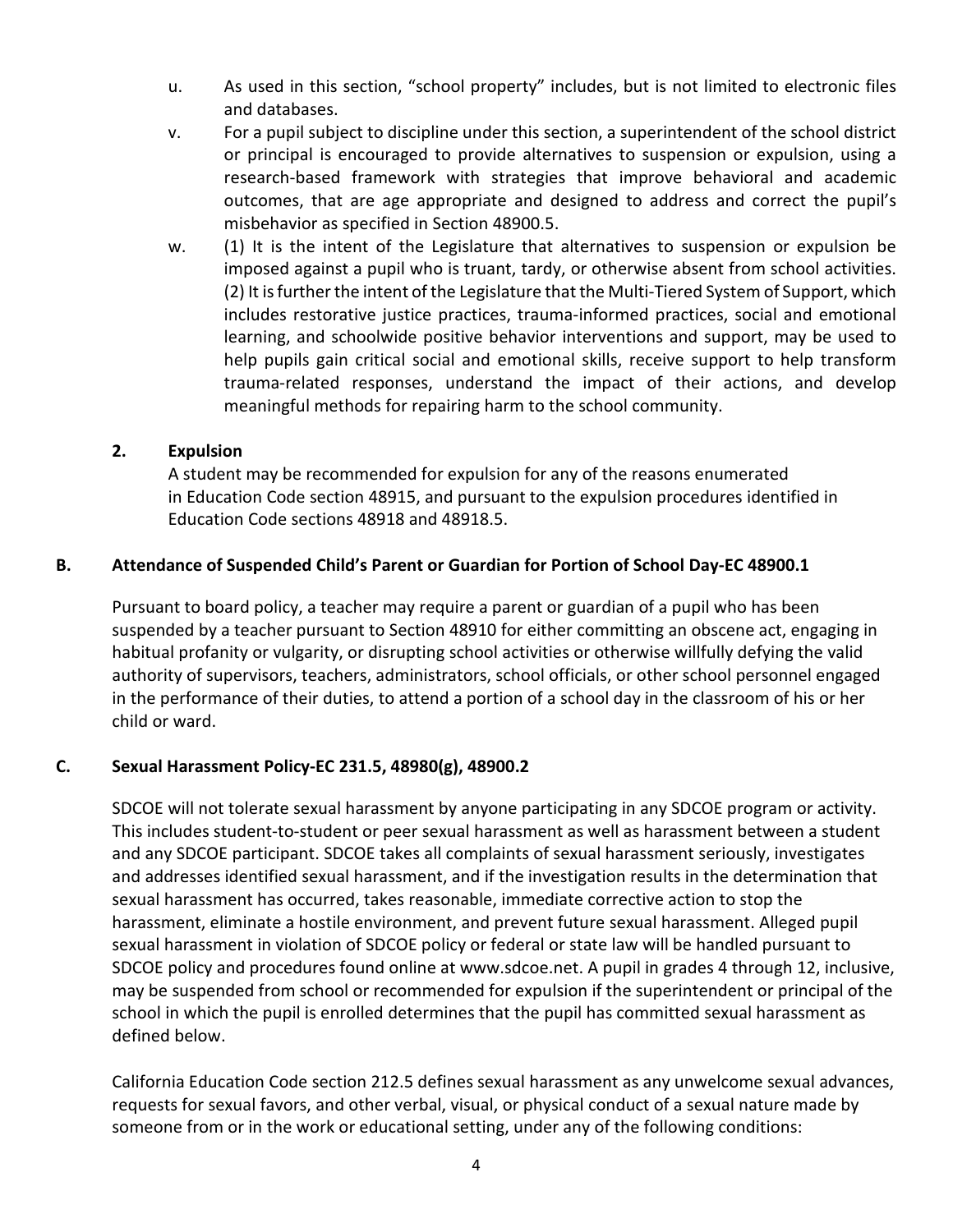- a) Submission to the conduct is explicitly or implicitly made a term or a condition of an individual's employment, academic status, or progress.
- b) Submission to, or rejection of, the conduct by the individual is used as the basis of employment or academic decisions affecting the individual.
- c) The conduct has the purpose or effect of having a negative impact upon the individual's work or academic performance, or of creating an intimidating, hostile, or offensive work or educational environment.
- d) Submission to, or rejection of, the conduct by the individual is used as the basis for any decision affecting the individual regarding benefits and services, honors, programs, or activities available at or through the educational institution.

#### **D. Hate Violence-EC 48900.3**

A pupil in any of grades 4 through 12, inclusive, may be suspended from school or recommended for expulsion if the superintendent or the principal of the school in which the pupil is enrolled determines that the pupil has caused, attempted to cause, or threatened to cause, or participated in an act of, hate violence, as defined in EC 233(e).

#### **E. Harassment, Intimidation, or Threats-EC 48900.4**

A pupil enrolled in any of grades 4 through 12, inclusive, may be suspended from school or recommended for expulsion if the superintendent or the principal of the school in which the pupil is enrolled determines that the pupil has intentionally engaged in harassment, threats, or intimidation, directed against school district personnel or pupils, that is sufficiently severe or pervasive to have the actual and reasonably expected effect of materially disrupting classwork, creating substantial disorder, and invading the rights of either school personnel or pupils by creating an intimidating or hostile educational environment.

#### **F. Terroristic Threats Against School Officials, School Property or Both-EC 48900.7**

A pupil may be suspended from school or recommended for expulsion if the superintendent or the principal of the school in which the pupil is enrolled determines that the pupil has made terroristic threats against school officials or school property, or both. A "terroristic threat" includes any statement, whether written or oral, by a person who willfully threatens to commit a crime that will result in death, great bodily injury to another person, or property damage in excess of \$1,000, with the specific intent that the statement is to be taken as a threat, even if there is no intent of actually carrying it out, which, on its face and under the circumstances in which it is made, is so unequivocal, unconditional, immediate, and specific as to convey to the person threatened, a gravity of purpose and an immediate prospect of execution of the threat, and thereby causes that person reasonably to be in sustained fear for his or her own safety or for his or her immediate family's safety, or for the protection of school district property, or the personal property of the person threatened or his or her immediate family.

#### **G. Suspension/Expulsion: Alternative and Other Means of Correction-EC 48900, 48900.5, 48911**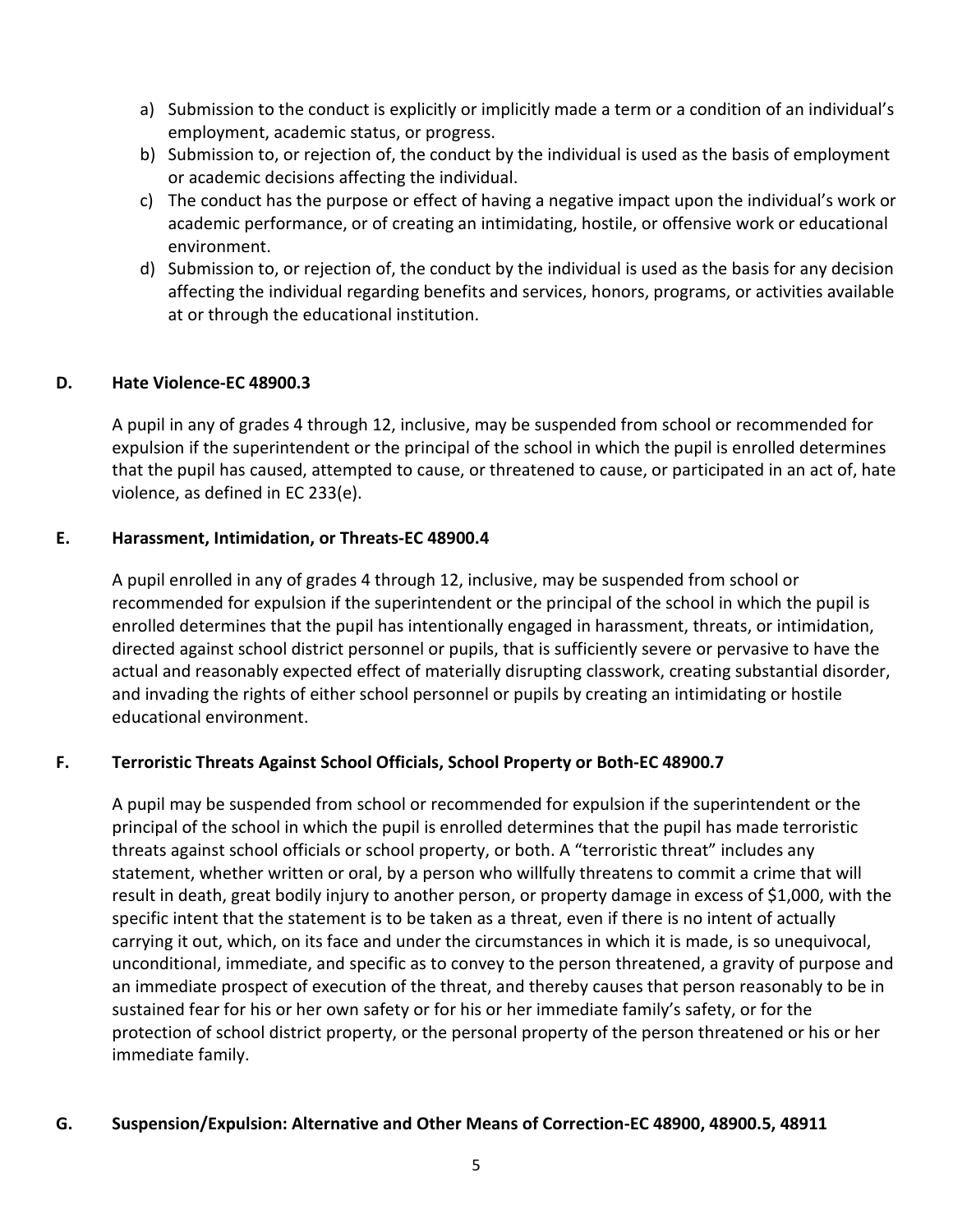Generally, suspension shall be imposed only when other means of correction fail to bring about proper conduct. SDCOE may document other means of correction short of suspension and expulsion and place the documentation in the pupil's record. Other means of correction may include a conference between school personnel, the pupil's parent or guardian and the pupil; referrals to the school counselor or psychologist; study teams, guidance teams, or other intervention-related teams that assess behavior and develop and implement behavior plans; referral for psycho-educational assessment; after-school programs that address specific behavioral issues; and community service on school grounds during non-school hours. A pupil may be suspended, for any of the reasons enumerated in Section 48900 upon a first offense, if the principal or superintendent of schools determines that the pupil violated subdivision (a), (b), (c), (d), or (e) of Section 48900 or that the pupil's presence causes a danger to persons. A suspension shall be preceded by an informal conference between the principal, the principal's designee, the executive director of Juvenile Court and Community Schools, or the district's superintendent of schools and the pupil, and whenever practicable, the teacher, supervisor or school employee who referred the student to the principal. At this conference, the pupil shall be informed of the reason for the disciplinary action and the other means of correction that were attempted before the suspension.

#### **RIGHTS AND OPTIONS AVAILABLE TO PREGNANT AND PARENTING PUPILS-EC 46015**

A pregnant or parenting pupil is defined as any pupil who gives or expects to give birth, or any parenting pupil who identifies as the parent of an infant. Pregnant and parenting pupils are entitled to at least eight weeks of parental leave, which can be taken before birth of the pupil's infant if there is a medical necessity, or after childbirth during the school year in which the birth takes place, inclusive of any mandatory summer instruction. The pupil is neither required to take time off nor notify their school that they are doing so; this is a guaranteed minimum right that can be expanded if deemed medically necessary. Parental leave will be considered an excused absence, and the pregnant or parenting pupil is not required to complete any academic work during this period.

A pregnant or parenting pupil may return to their previous school and course of study, and is entitled to make up opportunities for any work missed during the leave. These students are allowed to enroll in a fifth year of high school in order to complete any state or local graduation requirements, except when the school finds that the pupil is reasonably able to complete these requirements in time to graduate high school by the end of their fourth year.

A pregnant or parenting pupil who does not wish to reenroll in his or her previous school is entitled to alternative education options offered by the local education agency (LEA). If so enrolled, the pupil shall be given educational programs, activities, and courses equal to those they would have been in if participating in the regular program. Furthermore, a school may not penalize a student for using any of the accommodations mentioned above.

If a student believes that their school is discriminating on the basis of sex in opposition to the rights and entitlements listed above, that student can file a complaint through the standard Uniform Complaint Procedures of *California Code of Regulations*, Title 5 Sections 4600, et. seq.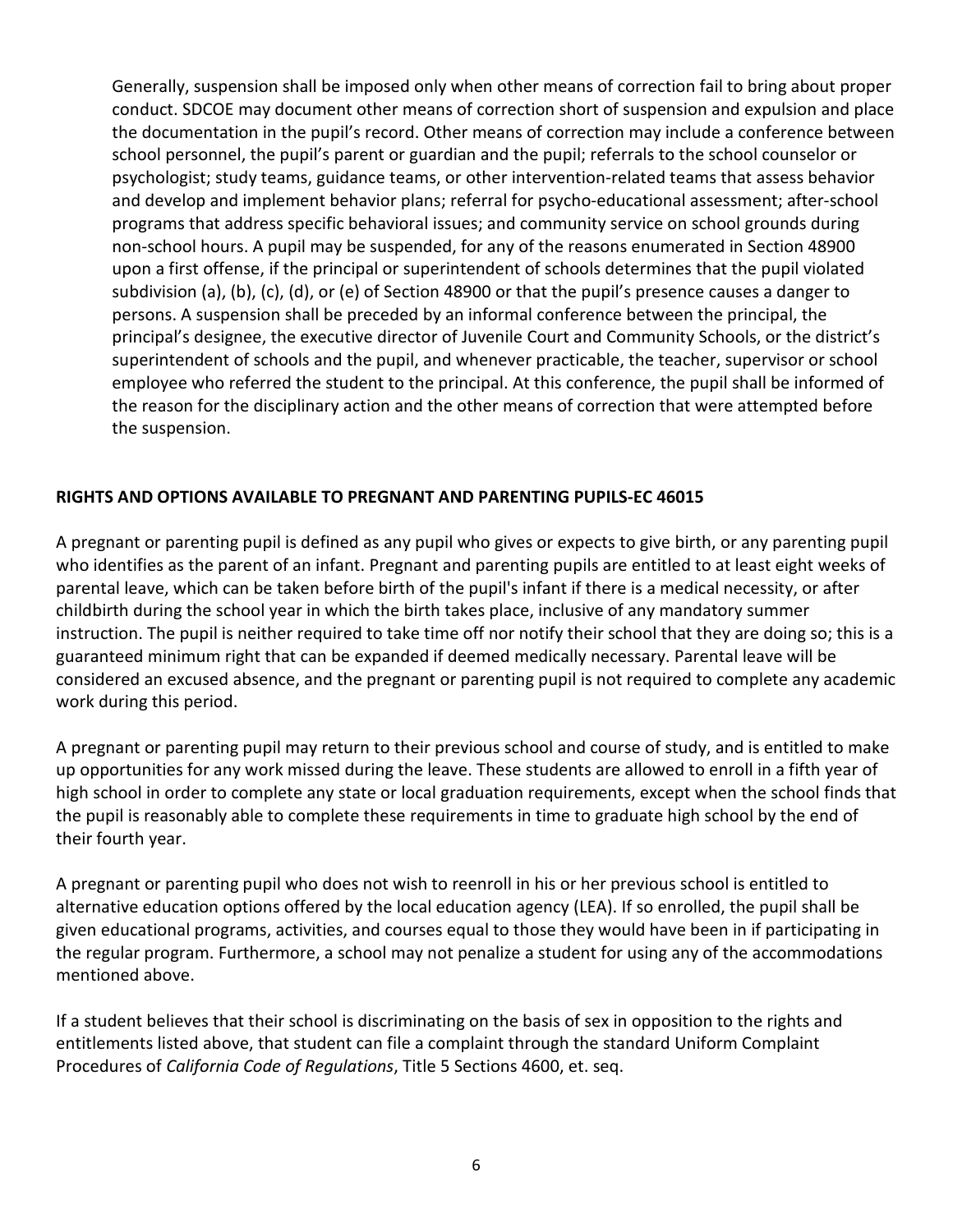### <span id="page-12-0"></span>**CALIFORNIA HEALTHY YOUTH ACT-EC 51934, 51938**

Students enrolled in SDCOE programs or activities may receive instruction in personal health and public safety, which may include accident prevention, first aid, fire prevention, conservation of resources, and health education including comprehensive sexual health education and HIV prevention.

SDCOE plans to provide comprehensive sexual health education and/or HIV prevention education during the 2021-22 school year. The instruction shall include, among other things, information about sexual harassment, sexual abuse, and human trafficking. Information on human trafficking shall include both of the following: a) Information on the prevalence, nature, and strategies to reduce the risk of human trafficking, techniques to set healthy boundaries, and how to safely seek assistance; and

b) Information on how social media and mobile device applications are used for human trafficking. Students will be taught by SDCOE personnel and outside agencies. If SDCOE decides to arrange for an outside consultant to provide comprehensive sexual health education and/or HIV prevention education, SDCOE will provide notice to parents no fewer than 14 days before the instruction is delivered by mail or another form of communication.

A pupil's parent or guardian has the right to request from SDCOE, by going to their school's office, a copy of the California Healthy Youth Act, Education Code section 51930 *et. seq*. A pupil's parent or guardian also has the right to inspect and review the written and audiovisual educational materials used in comprehensive sexual health education and HIV prevention education.

A pupil's parent or guardian may submit a written request to excuse the pupil from participation in any class involving comprehensive sexual education or HIV prevention education by submitting their request in writing to SDCOE.

SDCOE may administer for pupils in grades 7 through 12 inclusive, anonymous, voluntary, and confidential research and evaluation tools to measure pupils' health behaviors and risks, including tests, questionnaires, and surveys containing age-appropriate questions about the pupil's attitudes concerning or practices relating to sex. A parent or guardian may excuse their child from the test, questionnaire, or survey by opting out of their student's participation in the tests, questionnaires, or surveys. An opt-out form is provided within these notifications. Parents or guardians have a right review the test, questionnaire, or survey if they wish.

The excused pupil shall not be subject to disciplinary action, academic penalty, or other sanction if the pupil's parent or guardian declines to permit the pupil to receive comprehensive sexual health education or HIV prevention education or to participate in anonymous, voluntary, and confidential tests, questionnaires, or surveys on pupil health behaviors and risks.

While comprehensive sexual health education, HIV prevention education, or anonymous, voluntary, and confidential test, questionnaire, or survey on pupil health behaviors and risks is being administered, an alternative educational activity shall be made available to pupils whose parents or guardians have requested that they not receive the instruction or participate in the test, questionnaire, or survey. More information can be found online at [www.sdcoe.net/Board/Pages/policies.aspx.](https://www.sdcoe.net/Board/Pages/policies.aspx)

#### **PUPIL SAFETY: HUMAN TRAFFICKING PREVENTION RESOURCES-EC 49381**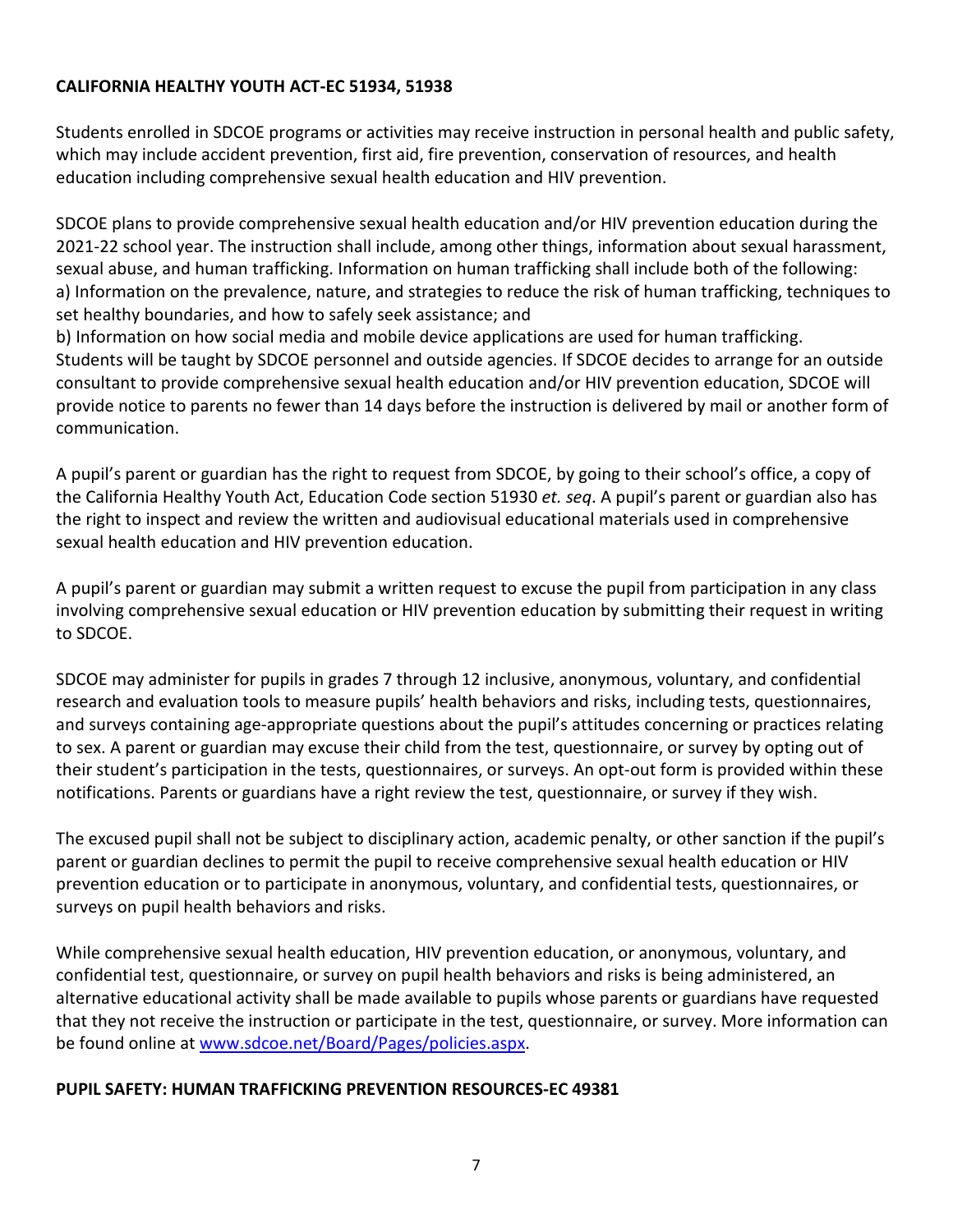The governing board of SDCOE will work with their schools that maintain any grades 6 through 12, inclusive, to identify the most appropriate methods of informing parents and guardians of pupils in those grades of human trafficking prevention resources and to implement the identified methods in those schools by Jan. 1, 2020.

# **PUPIL NUTRITION-EC 49510-49520; 49564-49564.5**

Breakfast and lunch meals are provided to Juvenile Court and Community School students at no charge.

The Community Eligibility Provision (CEP) is a meal service option for schools and school districts in lowincome areas. A key provision of *The Healthy, Hunger-Free Kids Act* (HHFKA, Public Law 111-296; Dec. 13, 2010) and CEP allows the nation's highest poverty schools and districts to serve breakfast and lunch at no cost to all enrolled students without the burden of collecting household applications. Instead, schools that adopt CEP are reimbursed using a formula based on the percentage of students participating in other specific meanstested programs, such as the Supplemental Nutrition Assistance Program and Temporary Assistance for Needy Families (TANF).

All parents and guardians receive a letter with the Community Eligibility Provision (CEP) and Alternative Income Form upon enrollment. More information can be found online at [www.sdcoe.net/nutrition.](http://www.sdcoe.net/nutrition)

Students attending Lindsay Community School who are parenting teens also have access to the Women, Infants, and Children Program that supports our most vulnerable citizens by providing breastfeeding support, infant formula, and supplemental foods. More information can be found online at [https://www.cde.ca.gov/ls/nu/he/cnreauth09.asp.](https://www.cde.ca.gov/ls/nu/he/cnreauth09.asp)

# <span id="page-13-0"></span>**RIGHT TO REFRAIN FROM HARMFUL USE OF ANIMALS-EC 32255-32255.6**

Pupils may choose to refrain from participating in educational projects involving the harmful or destructive use of animals based on moral objections, and may complete an alternative educational project acceptable to the teacher. In order to refrain from participation, a parent or guardian must submit a written note of the objections to participating in an educational project involving the harmful or destructive use of animals. An opt-out form is provided within this notice.

#### <span id="page-13-1"></span>**IMMUNIZATION AND COMMUNICABLE DISEASES-EC 48216, 49403**

SDCOE shall follow all laws, rules, and regulations regarding immunizations required for students to enroll. SDCOE shall not admit any student until the student is properly immunized as required by law. If there is good cause to believe a student has been exposed to a disease and his or her proof of immunization does not show proof of immunization against that disease, SDCOE may temporarily exclude the child from school until the local health officer is satisfied that the child is no longer at risk of developing or transmitting the disease.

If the parent or guardian files with the governing authority a written statement by a licensed physician to the effect that the physical condition of the child is such, or medical circumstances relating to the child are such, that immunization is not considered safe, indicating the specific nature and probable duration of the medical condition or circumstances, including, but not limited to, family medical history, for which the physician does not recommend immunization, that child shall be exempt from the immunization requirements.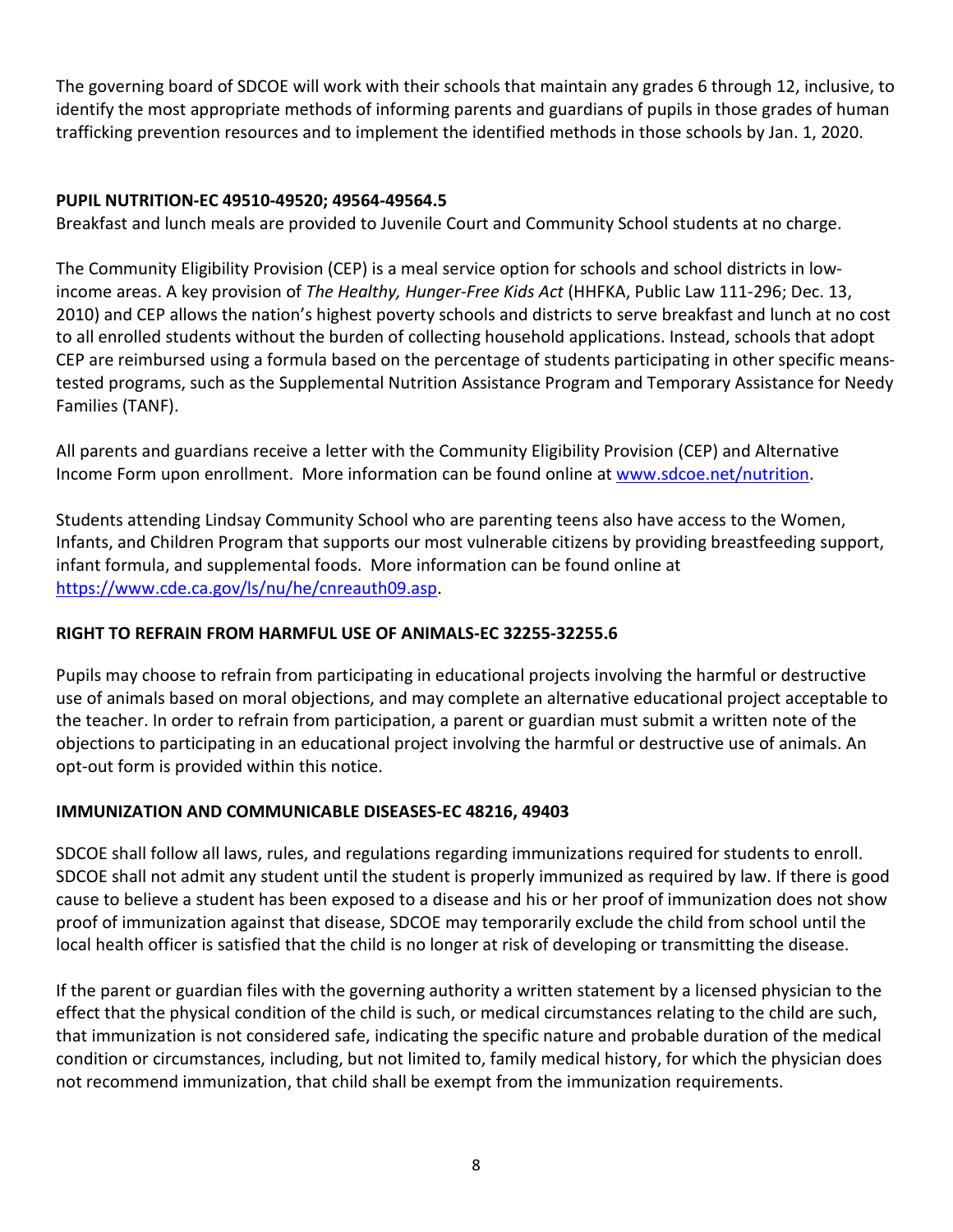Effective Jan. 1, 2016: The California Legislature eliminated the exemption from specified immunization requirements based upon personal beliefs. A pupil who, prior to Jan. 1, 2016, submitted a letter or affidavit on file with SDCOE stating beliefs opposed to immunization shall be allowed enrollment to any SDCOE school until the pupil enrolls in the next grade span. Grade span means (1) from birth through preschool; (2) Kindergarten and grades 1 through 6, inclusive, including transitional kindergarten; and (3) grades 7 through 12 inclusive.

### <span id="page-14-0"></span>**MEDICATION-EC 49423**

Any student who must take prescribed medication at school and who desires assistance of school personnel must submit a written statement of instructions from the physician or physician assistant and a parental request for assistance in administering the medications. Any student may carry and self-administer prescription auto-injectable epinephrine only if the student submits a written statement of instructions from the physician or physician assistant and written parental consent authorizing the self-administration of medication, providing a release for the school nurse or other personnel to consult with the child's health care provider as questions arise, and releasing the district and personnel from civil liability if the child suffers any adverse reaction as a result of the self-administration of medication.

# <span id="page-14-1"></span>**CONTINUING MEDICATION REGIMEN-EC 49480**

The parent or legal guardian of any pupil on a continuing medication regimen for a non-episodic condition shall inform the school nurse or other contact person of the medication being taken, the current dosage, and the name of the supervising physician. With the consent of the parent or legal guardian of the pupil, the school nurse may communicate with the physician and may counsel with the school personnel regarding the possible effects of the drug on the child's physical, intellectual, and social behavior, as well as possible behavioral signs and symptoms of adverse side effects, omission, or overdose.

# <span id="page-14-2"></span>**MEDICAL AND HOSPITAL SERVICES FOR PUPILS-EC 49471, 49472**

SDCOE does not provide medical or hospital services through non-profit membership corporations or insurance policies for pupil injuries arising out of school-related activities. SDCOE will notify each parent or guardian of each pupil participating in athletic activities that such medical or hospital services are not provided.

# <span id="page-14-3"></span>**PUPILS WITH TEMPORARY DISABILITIES; INDIVIDUAL INSTRUCTION-EC 48206.3, 48207, 48207.3, 48207.5, 48208**

Special individual instruction (as distinct from independent study) is available for students with temporary disabilities that make attendance at school impossible or inadvisable. Parents or guardians should first contact the principal to determine services.

# <span id="page-14-4"></span>**DISABLED PUPILS-SECTION 504 OF THE REHABILITATION ACT OF 1973**

Section 504 of the federal Rehabilitation Act of 1973, and the Americans with Disabilities Act (42 USC 12101, et seq.) prohibit discrimination on the basis of disability. Section 504 requires school districts to identify and evaluate children with disabilities in order to provide them a free, appropriate public education. Individuals with a physical or mental impairment that substantially limits one or more major life activities, including seeing, hearing, walking, breathing, working, performing manual tasks, learning, eating, sleeping, standing,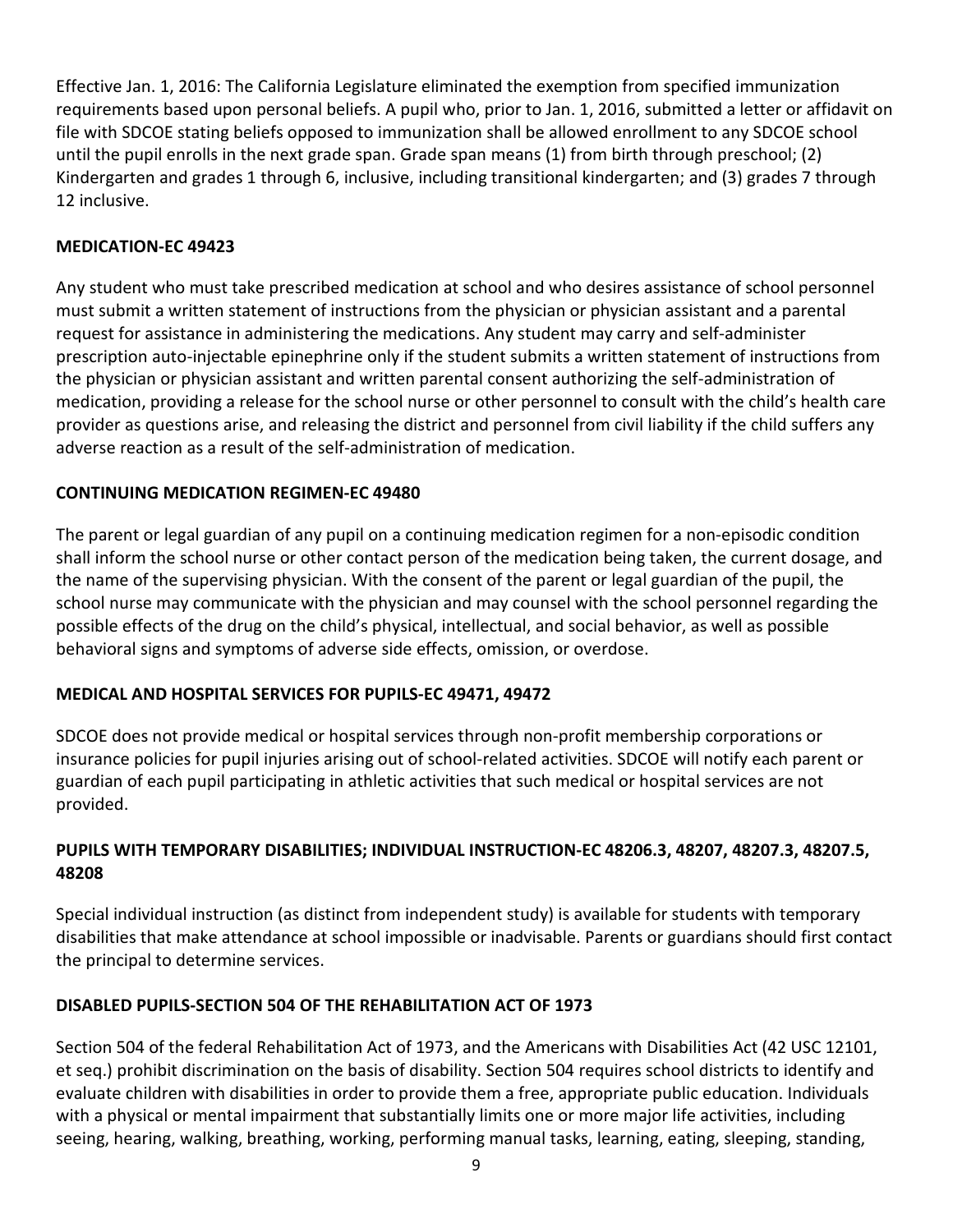lifting, bending, reading, concentrating, thinking, and speaking, are eligible to receive services and aids designed to meet their needs as adequately as the needs of non-disabled students are met.

- Name and contact information of SDCOE's designated individual for implementing Section 504: o Jessica Nuñez, School Counselor/Section 504 Lead, [jenunez@sdcoe.net](mailto:jenunez@sdcoe.net)
- Screening and evaluation procedures used by SDCOE when there is a reason to believe a student has a disability under Section 504:
	- o Jessica Nuñez, School Counselor/Section 504 Lead, [jenunez@sdcoe.net](mailto:jenunez@sdcoe.net)
- A student has the right to a written accommodation plan if the student qualifies for services under Section 504.
- A student has the right to be educated with non-disabled students to the maximum extent appropriate based on the student's needs.
- A copy of the parents or guardians legal safeguard can be obtained at [www.sdcoe.net/Board/Pages/policies.aspx.](https://www.sdcoe.net/Board/Pages/policies.aspx)

#### <span id="page-15-0"></span>**SPECIAL EDUCATION: CHILD FIND SYSTEM-IDEA; EC 56301**

Federal and state law require that a free and appropriate public education in the least restrictive environment be offered to qualified pupils with disabilities ages 3 through 21 years. Any parent suspecting a child has exceptional needs due to a disability may request an assessment for eligibility for special education services. SDCOE's child find policy and procedures are available at [www.sdcoe.net/specialed.](http://www.sdcoe.net/specialed)

#### <span id="page-15-1"></span>**SPECIAL EDUCATION: COMPLAINTS-EC 56500.2**

Parents or guardians have a right to file a written complaint with the school if they believe the school is in violation of federal or state law governing the identification or placement of special education students, or similar issues. State regulations require the party filing the complaint to forward a copy of the complaint to SDCOE at the same time the party files the complaint with the California Department of Education (CDE). Procedures are available from your principal.

#### <span id="page-15-2"></span>**SPECIAL EDUCATION: DUE PROCESS HEARINGS-EC 56502**

The state superintendent is required to develop a model form to assist parents and guardians in filing requests for due process. A form is available at [http://www.dgs.ca.gov/oah/SpecialEducation.aspx](https://www.dgs.ca.gov/OAH/Case-Types/Special-Education/Resources/Page-Content/Special-Education-Resources-List-Folder/Request-a-Due-Process-Hearing-and-Mediation) for parents that wish to initiate due process hearings relating to special education rights.

#### <span id="page-15-3"></span>**SPECIAL EDUCATION: INSPECTION OF RECORDS-EC 56043(n)**

Upon request, parents or guardians of children with exceptional needs may examine and receive copies of the student's records within five business days after a request is made and prior to any Individualized Education Program meeting, hearing, or resolution session regarding their child.

# <span id="page-15-4"></span>**SPECIAL EDUCATION: NON-PUBLIC, NON-SECTARIAN SCHOOLS OR AGENCIES-EC 51225.2; 56365; 56366.1; 56366.4; 56366.10**

**Non-Public, Non-Sectarian Schools(NPSs)/ Non-Public, Non-Sectarian Agencies (NPAs)s Training**: The NPS or NPA is required to document the training of staff who will have contact or interaction with students during the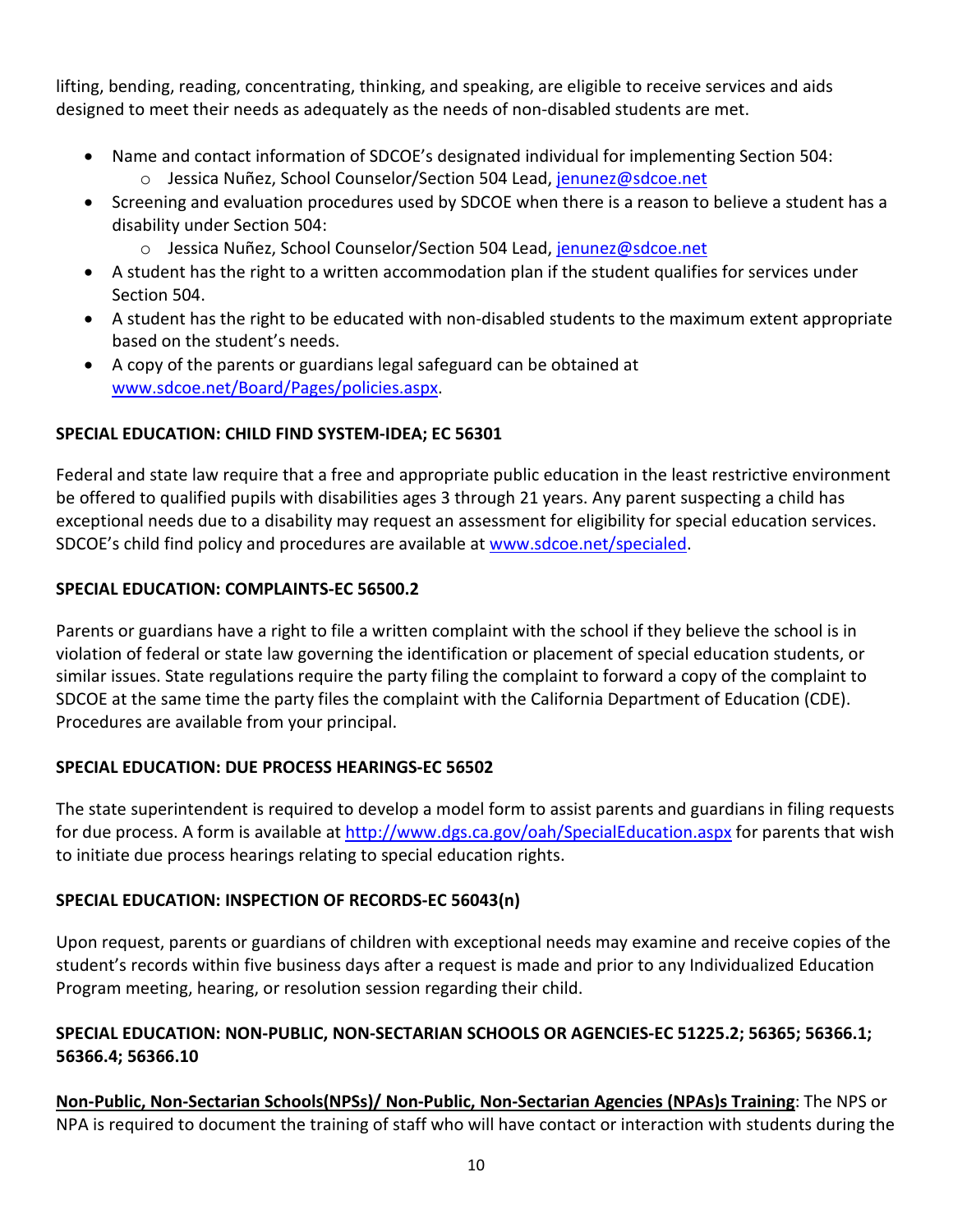school day in the use of evidence-based practices and interventions specific to the unique behavioral needs of the NPS'/NPA's student population. The training must be provided within 30 days of enrollment for new staff, and annually to all staff who have contact with students during the school day. The training shall be selected and conducted by the NPS/NPA and must satisfy the following conditions:

1. Be conducted by persons licensed or certified in fields related to the evidence-based practices and interventions being taught

2. Be taught in a manner consistent with the development and implementation of individualized education programs; and

3. Be consistent with the requirements of Education Code relating to pupil restraint and seclusion

The content of the training shall include, but is not limited to, all the following:

1. Positive behavioral intervention and supports, including collection, analysis, and use of data to inform, plan, and implement behavioral supports;

2. How to understand and address challenging behaviors, including evidence-based strategies for preventing those behaviors; and

3. Evidence-based interventions for reducing and replacing the challenging behaviors, including de-escalation techniques.

The LEA contracting with the NPS/NPA shall annually verify compliance with these training requirements and the NPS/NPA shall annually report to the CDE this verification. Written records of the annual training shall be maintained and provided upon request.

**NPS/NPA Administrator Credential/License**: The NPS/NPA is required to document (in the application for certification with CDE) that the administrator of the NPS/NPA holds or is in the process of obtaining one of the following:

1. An administrative credential granted by an accredited postsecondary education institution and two years of experience with students with disabilities;

- 2. A pupil personal services credential and authorizes school counseling or psychology;
- 3. A license as a clinical social worker issued by the Board of Behavioral Sciences;
- 4. A license in psychology regulated by the Board of Psychology;
- 5. A master's degree issued by an accredited postsecondary institution in education, special education, psychology, counseling, behavioral analysis, social work, behavioral science, or rehabilitation;

6. A credential authorizing special education instruction and at least two years of experience teaching in special education before becoming an administrator;

- 7. A license as a marriage and family therapist certified by the Board of Behavioral Sciences
- 8. A license as an educational psychologist issued by the Board of Behavioral Sciences; or
- 9. A license as a professional clinical counselor issued by the Board of Behavioral Sciences

**NPS/NPA Notification of Law Enforcement Involvement**: An NPS/NPA is required to notify CDE and the LEA of any student involved incident at the NPS/NPA in which law enforcement was contacted. This notification shall be provided in writing no later than one business day after the incident occurred.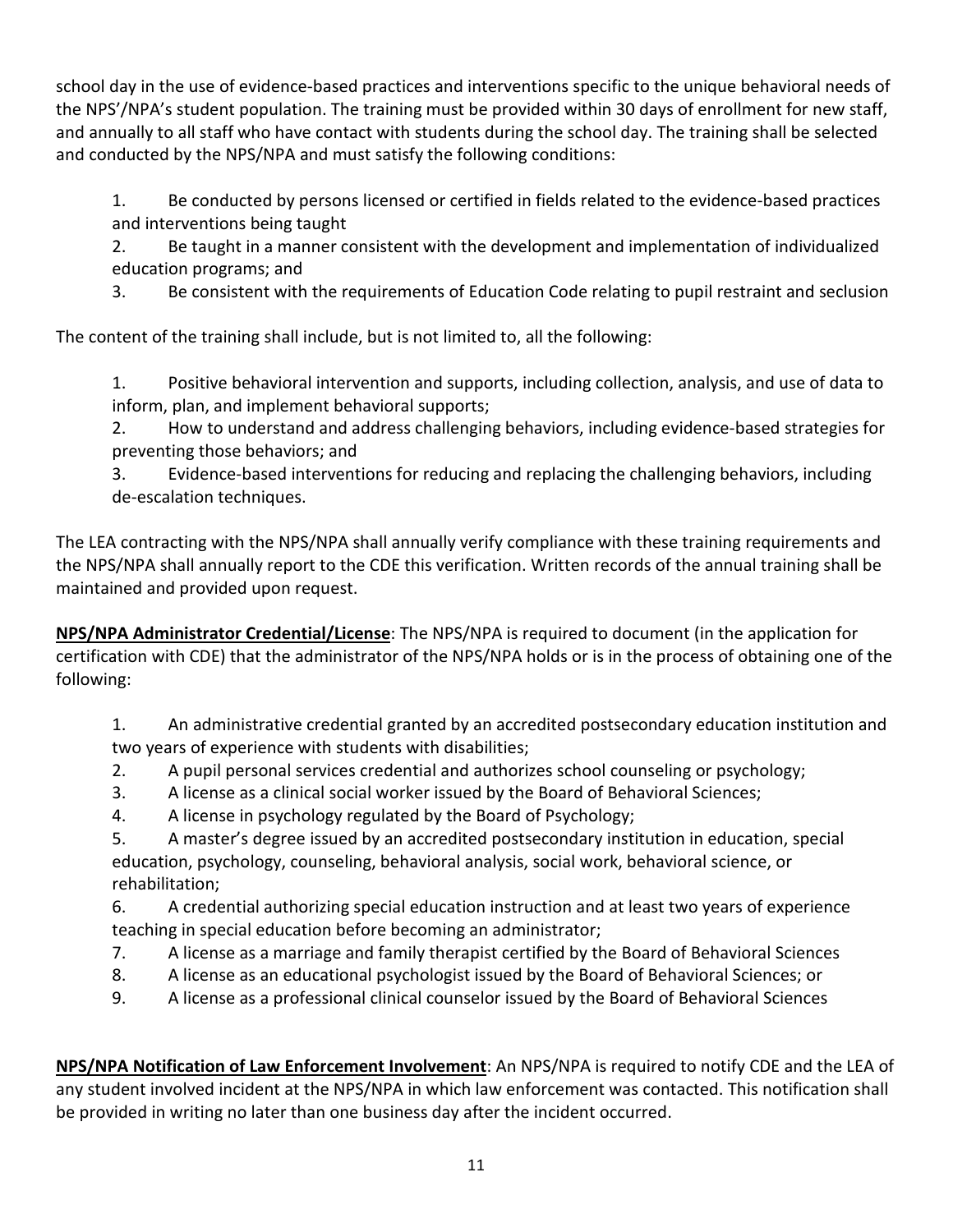**NPS/NPA Qualified Individual to Implement a Behavioral Intervention Plan (BIP):** An NPS serving students with significant behavioral needs or who have a BIP must have an individual on-site during school hours who is qualified and responsible for the design, planning and implementation of behavioral interventions to be certified by CDE.

**Requirements for LEAs**: For an NPS/NPA seeking initial certification, the LEA is required to verify that the plan and timeline for the new training requirements are included in the master contract. For NPS/NPA's not in existence as of Jan.1 immediately preceding a school year, the LEA must verify that the new training requirements are complied with 30 days following the commencement of the school year. The LEA is required to submit verification to the superintendent at that time.

An LEA that enters into a master contract with an NPS/NPA school shall conduct, at minimum, the following:

1. An on-site visit to the NPS/NPA before placement of a pupil if the LEA does not have any pupils enrolled at the school at the time of placement

2. At least one on-site monitoring visit during each school year to the NPS/NPA at which the LEA has a pupil attending and with which it maintains a master contract. The monitoring visit shall include, but is not limited to:

a. A review of services provided to the pupil through the individual service agreement between the LEA and NPS/NPA;

b. A review of progress the pupil is making toward the goals set forth in the pupil's Individualized Education Program;

c. A review of progress the pupil is making toward the goals set forth in the pupil's BIP if the pupil has a BIP;

- d. An observation of the pupil during instruction; and
- e. A walkthrough of the facility

3. The LEA shall report the findings resulting from the monitoring visit to CDE within 60 days of the onsite visit. On or before June 30, 2021, CDE, shall, with input from special education local plan area administrators, create and publish criteria for reporting this information to the department.

#### <span id="page-17-0"></span>**PHYSICAL EXAMINATION; PARENT REFUSAL TO CONSENT-EC 49451**

A parent or guardian may, by written statement filed annually, refuse to consent to the physical examination, including the vision, hearing, and scoliosis screening, of their child; however, a child may be sent home if, for good reasons, they are believed to be suffering from a recognized contagious or infectious disease. [EC 49451]. School children are examined for vision, hearing, and curvature of the spine at selected grade levels. An opt-out form is included within this notification.

Include approximate dates during the school year when any non-emergency, physical examination or screening is scheduled that is 1) required as a condition of attendance; 2) administered by the school; and 3) is not necessary to protect the immediate health and safety of the pupil or other pupils.

| Date     | Site                              |
|----------|-----------------------------------|
| 9/8/2021 | <b>Lindsay Community School</b>   |
| 9/7/2021 | Victoria Community School         |
| 9/9/2021 | <b>Escondido Community School</b> |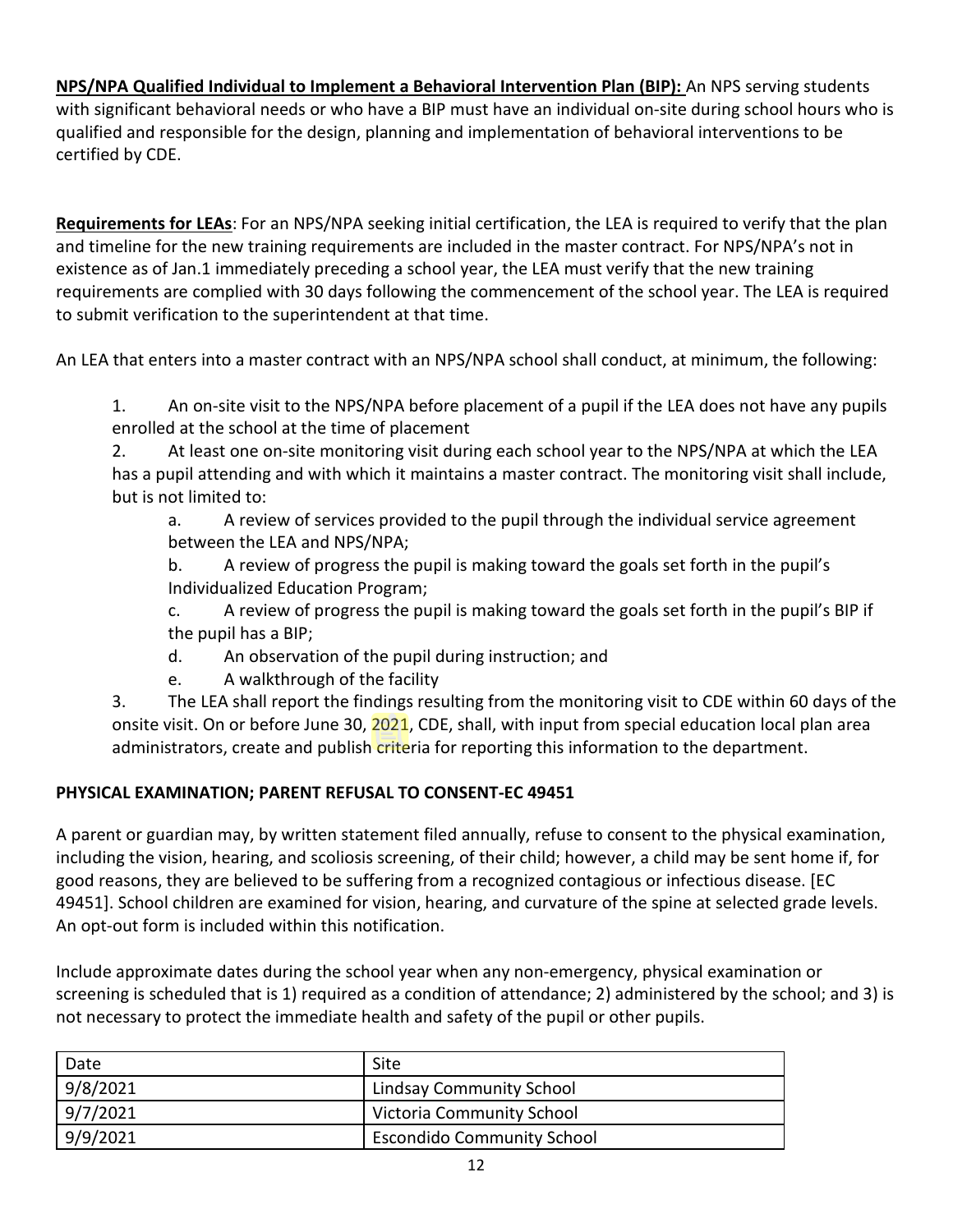| 9/14/2021 | La Mesa Community School                  |
|-----------|-------------------------------------------|
| 9/15/2021 | North County Regional Education Center    |
| 9/16/2021 | South County Regional Education Center    |
| 9/29/2021 | <b>Cuyamaca Prep Community School</b>     |
| 9/28/2021 | <b>Career Technical Education Center</b>  |
| 9/29/2021 | <b>East County Community School</b>       |
| 9/21/2021 | Soul Academy                              |
| 10/1/2021 | 37ECB                                     |
| 10/5/2021 | <b>Innovations Academy of Empowerment</b> |
| 10/6/2021 | <b>Bayside Community School</b>           |
| 10/7/2021 | <b>Project Aware</b>                      |
| 10/7/2021 | <b>Bridges</b>                            |

Education Code section 49455 requires a pupil's vision to be appraised by the school nurse or other authorized person during kindergarten or upon first enrollment or entry in a California school district of a pupil at an elementary school, and in grades 2, 5, and 8, unless a pupil's first entry or enrollment occurs in grade 4 or 7.

# <span id="page-18-0"></span>**CHILD HEALTH AND DISABILITIES PREVENTION PROGRAM-HSC 124085, 124105**

Before a child enters first grade, his or her parents must obtain a waiver or health screening for the child and complete the provided certificate or sign a waiver. The screening should take place before (within the prior 6 months) or during the kindergarten year. Parents are encouraged to obtain health screening simultaneously with required immunizations. Parents may inquire in the school office about free health screenings for lowincome children provided under the Child Health and Disabilities Prevention Program.

# <span id="page-18-1"></span>**FOSTER YOUTH BILL OF RIGHTS – EC 48853; 48853.5; 49069.5; 51225.1; 51225.2**

"Pupil in foster care" means a child who has been removed from their home pursuant to Section 309 of the Welfare and Institutions Code (WIC), is the subject of a petition filed under Section 300 or 602 of the WIC, or has been removed from their home and is the subject of a petition filed under WIC section 300 or 602.

A pupil in foster care who is placed in a licensed children's institution or foster family home shall attend programs operated by the local educational agency in which that licensed children's institution or foster family home is located, unless one of the following applies:

- (1) The pupil is entitled to remain in their school of origin.
- (2) The pupil has an individualized education program (IEP) requiring placement in a nonpublic, nonsectarian school, or in another local educational agency (LEA).
- (3) The parent or guardian, or other person holding the right to make educational decisions for the pupil pursuant to Section 361 or 726 of the WIC or Section 56055 ("educational rights holder"), determines that it is in the best interests of the pupil to be placed in another educational program and has submitted a written statement to the local educational agency that they have made that determination. This statement shall include a declaration that the parent, guardian, or educational rights holder is aware of all of the following: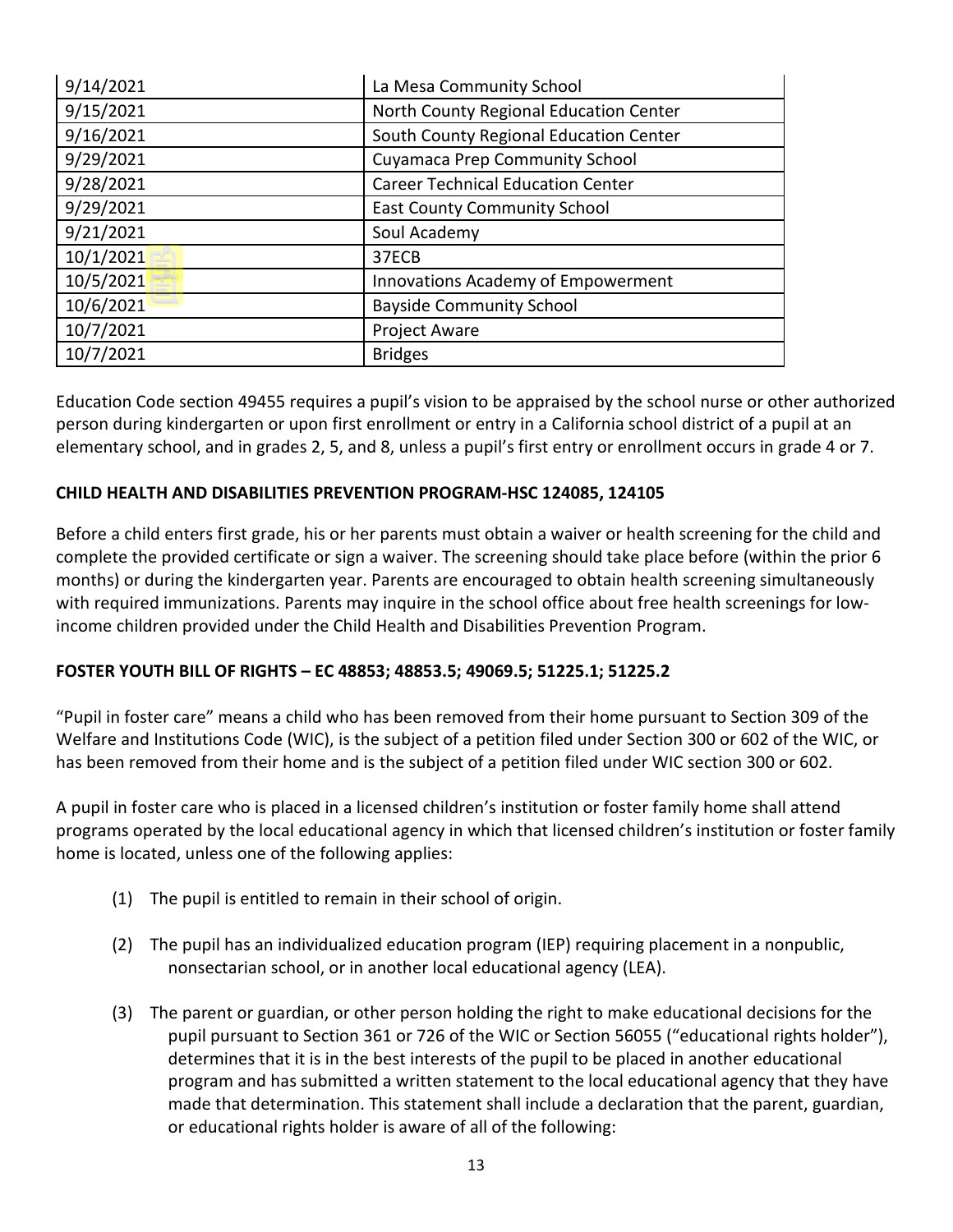- (A) The pupil has a right to attend a regular public school in the least restrictive environment.
- (B) The alternate education program is a special education program, if applicable.
- (C) The decision to unilaterally remove the pupil from the regular public school and to place the pupil in an alternate education program may not be financed by the local educational agency.
- (D) Any attempt to seek reimbursement for the alternate education program may be at the expense of the parent, guardian, or educational rights holder.

The parent or guardian or educational rights holder shall first consider placement in the regular public school before deciding to place the pupil in foster care in a juvenile court school, a community school, or another alternative educational setting.

A pupil in foster care may still be subject to expulsion under applicable law and board policy.

Pupils in foster care are subject to other laws governing the educational placement in a juvenile court school, of a pupil detained in a county juvenile hall, or committed to a county juvenile ranch, camp, forestry camp, or regional facility, notwithstanding the rights contained in this notice.

Children in foster care living in emergency shelters (as referenced in the federal McKinney-Vento Homeless Assistance Act (42 U.S.C. Sec. 11301 et seq.)), may receive educational services at the emergency shelter as necessary for short periods of time for either of the following reasons:

- (1) For health and safety emergencies
- (2) To provide temporary, special, and supplementary services to meet the child's unique needs if a decision regarding whether it is in the child's best interests to attend the school of origin cannot be made promptly, it is not practical to transport the child to the school of origin, and the child would otherwise not receive educational services.

The educational services may be provided at the shelter pending a determination by the educational rights holder regarding the educational placement of the child.

All educational and school placement decisions shall be made to ensure that the child is placed in the least restrictive educational programs and has access to academic resources, services, and extracurricular and enrichment activities that are available to all pupils. In all instances, educational and school placement decisions shall be based on the best interests of the child.

SDCOE has designated Stephanie Johnston-Austin (619-990-4853, sjohnston@sdcoe.net) as the educational liaison for pupils in foster care. The role of educational liaison is advisory with respect to placement decisions and determination of school of origin and does not supersede the role of the parent or guardian retaining educational rights, a responsible adult appointed by the court, a surrogate parent, or a foster parent exercising their legal rights with respect to the education of the child in foster care. The educational liaison serves the following roles: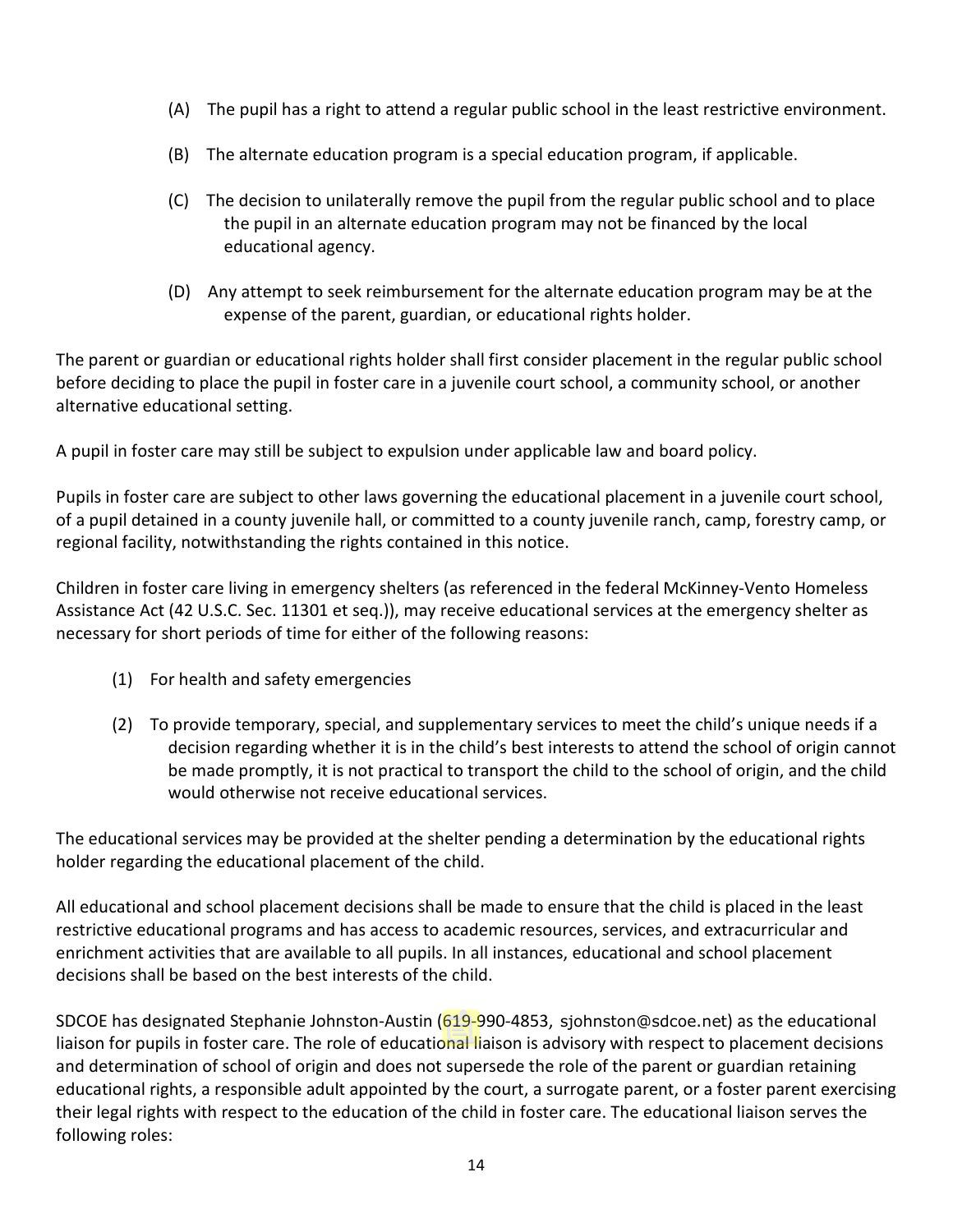- (1) Ensures and facilitates proper educational placement, enrollment in school, and checkout from school for children in foster care
- (2) Assists children in foster care when transferring from one school to another school or from one school district to another school district in ensuring proper transfer of credits, records, and grades
- (3) When designated by the superintendent, the educational liaison notifies a child in foster care's attorney and child welfare agency representative(s) of pending disciplinary proceedings and pending manifestation determination proceedings if they are also eligible to receive special education and related services under the Individuals with Disabilities Education Act.

At the initial detention or placement by the Juvenile Court, or any subsequent change in placement of a child in foster care by the Court, the local educational agency serving the child shall allow them to continue their education in the school of origin for the duration of the jurisdiction of the court. If the jurisdiction of the court is terminated prior to the end of the academic year:

- (1) Former children in foster care in grades kindergarten or 1 through 8, inclusive, shall be allowed to continue their education in the school of origin through the duration of the academic year.
- (2) Former children in foster care in high school shall be allowed to continue their education in the school of origin through graduation.
- (3) Transportation is not required unless the former child in foster care has an IEP and the IEP team determines transportation is a necessary related service, required by the unique educational needs of the pupil in order to benefit from their special education program. Transportation may be provided at the LEA's discretion. The rights of these youth do not supersede any other law governing special education for eligible children in foster care.
- (4) To ensure that the children in foster care have the benefit of matriculating with their peers in accordance with the established feeder patterns of school districts, if the child in foster care is transitioning between school grade levels, they shall be allowed to continue in the school district of origin in the same attendance area, or, if they are transitioning to a middle school or high school, and the school designated for matriculation is in another school district, to the school designated for matriculation in that school district.

In consultation with the child in foster care and educational rights holder, the educational liaison may recommend that the child in foster care waive their right to attend the school of origin and enroll in a public school within their attendance area. The educational liaison's recommendation must be accompanied by a written explanation for the basis of the recommendation and how it serves the child in foster care's best interests.

(1) If the educational liaison, child in foster care, and educational rights holder agree it is in the best interest of the child in foster care to waive their right to attend the school of origin and attend the recommended school, the child in foster care shall immediately be enrolled within the recommended school.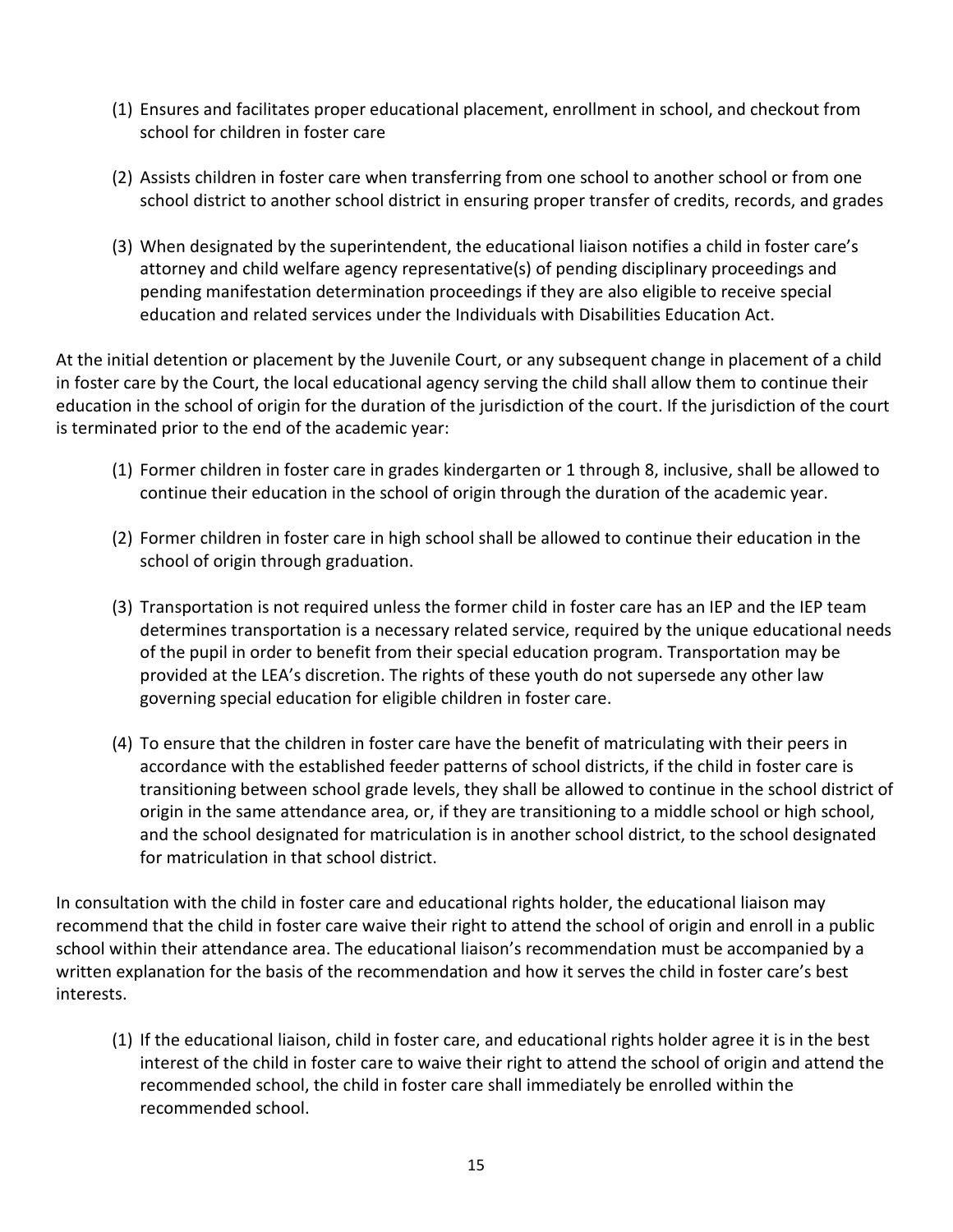- (2) The recommended school shall immediately enroll the child in foster care regardless of any outstanding fees, fines, textbooks, or moneys due to any previous schools of attendance or if the child in foster care is unable to produce clothing or records normally required for enrollment such as previous academic records, medical records, including proof of immunization, proof of residency, or other documentation.
- (3) Within two business days of the child in foster care's request for enrollment, the educational liaison for the new school shall contact the school last attended by the child in foster care to obtain all academic and other records. The last school attended by child in foster care shall provide all required records to the new school regardless of any outstanding fees, fines, textbooks, or other items or moneys owed to the school last attended. The educational liaison for the school last attended shall provide a complete copy of the child in foster care's education record to the new school within two business days of receiving the request.

If any dispute arises as to the school placement of a pupil under this section, the pupil has the right to remain in their school of origin, pending resolution of the dispute.

"School of origin" means the school that the child in foster care attended when permanently housed or the school in which the child in foster care was last enrolled. If the school the child in foster care attended when permanently housed is different from the school in which the child in foster care was last enrolled, or if there is some other school that the child in foster care attended with which the child in foster care is connected and that the child in foster care attended within the immediately preceding 15 months, the educational liaison, in consultation with, and with the agreement of, the child in foster care and the educational rights holder, shall determine, in the best interests of the child in foster care, the school that shall be deemed the school of origin.

If the child in foster care is absent from school due to a decision made by a court or placing agency to change the placement of the child in foster care, the grades and credits of the child in foster care will be calculated as of the date they left school and no lowering of grades will occur as a result of the absence of the child in foster care under these circumstances. If the child in foster care is absent from school due to a verified court appearance or related court ordered activity, no lowering of their grades will occur as a result of the absence of the pupil under these circumstances.

A child in foster care or a youth who is homeless transfers between schools any time after the completion of the pupil's second year of high school shall be exempt from all coursework and other graduation requirements adopted by the governing board of the local educational agency that are in addition to the statewide coursework requirements, unless the local educational agency makes a finding that the they are reasonably able to complete the local educational agency's graduation requirements in time to graduate from high school by the end of the pupil's fourth year of high school.

Within 30 days of the child's transfer into a school, the local educational agency should determine whether a child in foster care or a pupil who is a homeless youth is reasonably able to complete the local educational agency's graduation requirements within the pupil's fifth year of high school. If the pupil is reasonably able to complete the local educational agency's graduation requirements within a fifth year of high school, the local educational agency shall do all of the following:

(1) Inform the pupil of their option to remain in school for a fifth year to complete the LEA's graduation requirements.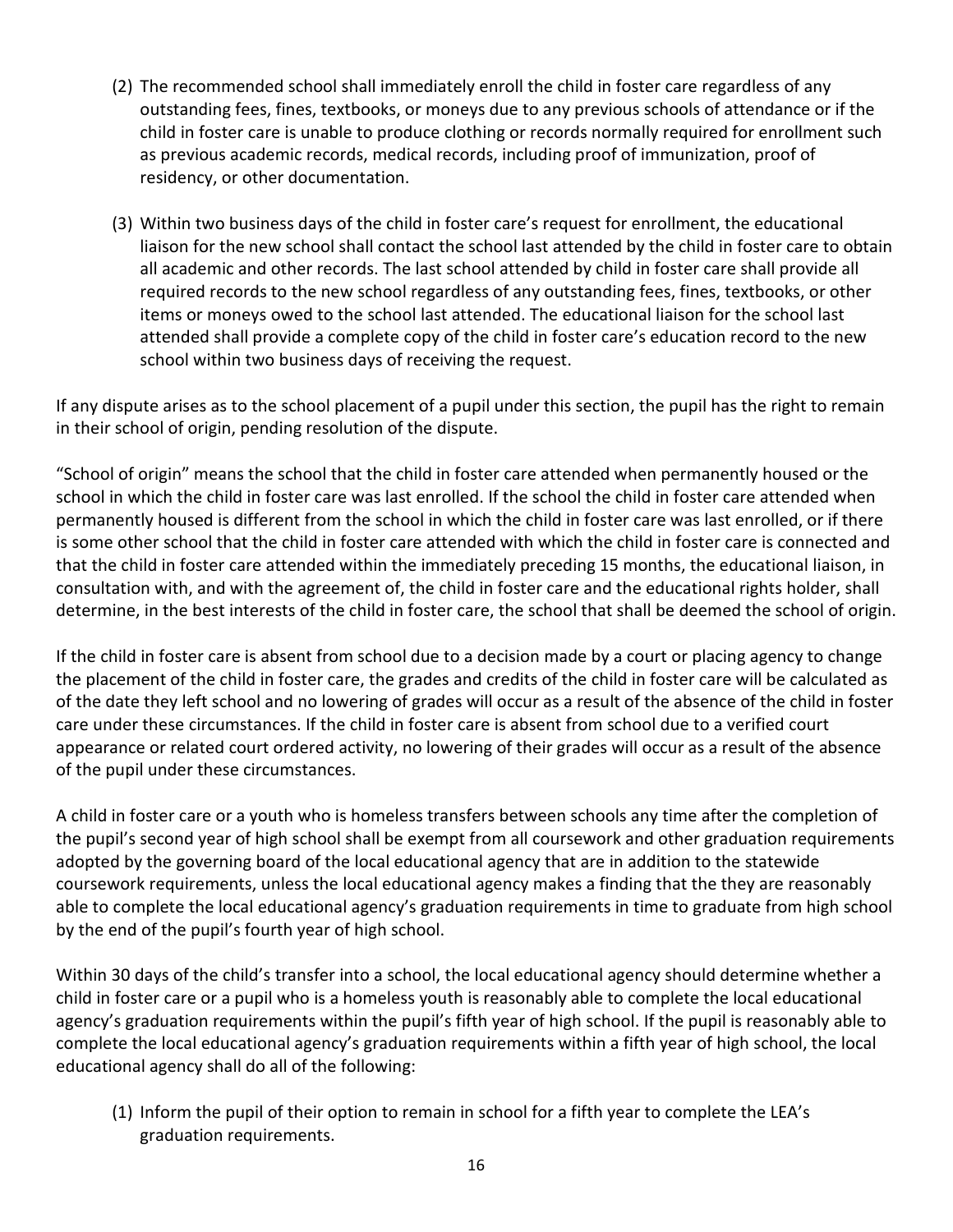- (2) Inform the pupil, and the educational rights holder, about how remaining in school for a fifth year to complete the local educational agency's graduation requirements will affect the pupil's ability to gain admission to a postsecondary educational institution.
- (3) Provide information to the pupil about transfer opportunities available through the California Community Colleges.
- (4) Permit the pupil to stay in school for a fifth year to complete the local educational agency's graduation requirements upon agreement with the pupil, if the pupil is 18 years of age or older, or, if the pupil is under 18 years of age, upon agreement with the educational rights holder.

If the local educational agency fails to provide timely notice of the exemption, the pupil shall be eligible for the exemption, once notified, even if that notification occurs after the termination of the court's jurisdiction of the pupil or after the pupil is no longer considered homeless.

If a child in foster care or a pupil who is a homeless youth is exempt from local graduation requirements pursuant to this section and completes the statewide coursework requirements before the end of their fourth year of high school and that pupil would otherwise be entitled to remain in attendance at the school, a school or local educational agency shall not require or request that the pupil graduate before the end of their fourth year of high school, nor shall the child in foster care or a pupil who is a homeless youth be required to accept the exemption or be denied enrollment in courses for which they are otherwise eligible.

If a child in foster care or a pupil who is a homeless youth is not exempt from local graduation requirements or has previously declined the exemption pursuant to this section, a local educational agency shall exempt the pupil at any time if an exemption is requested by the pupil and the pupil qualifies for the exemption. The exemption shall apply after termination of the court's jurisdiction or after the pupil is no longer considered homeless.

A transfer shall not be requested solely to qualify for an exemption under this section.

The local educational agency shall accept coursework satisfactorily completed by a child in foster care or a pupil who is a homeless youth while attending another public school, a juvenile court school, or a nonpublic, nonsectarian school even if the pupil did not complete the entire course and issue that pupil full or partial credit for the coursework completed.

The local educational agency may not require a child in foster care or a pupil who is a homeless youth to retake a course if the pupil has satisfactorily completed the entire course in a public school, a juvenile court school, or a nonpublic, nonsectarian school. If the pupil did not complete the entire course, the local educational agency may not require the pupil to retake the portion of the course the pupil completed unless the local educational agency, in consultation with the educational rights holder, finds that the pupil is reasonably able to complete the requirements in time to graduate from high school. When partial credit is awarded in a particular course, the child in foster care or a pupil who is a homeless youth shall be enrolled in the same or equivalent course, if applicable, so that the pupil may continue and complete the entire course. The pupil shall not be prevented from taking or retaking a course to meet eligibility requirements for admission to the California State University or University of California systems.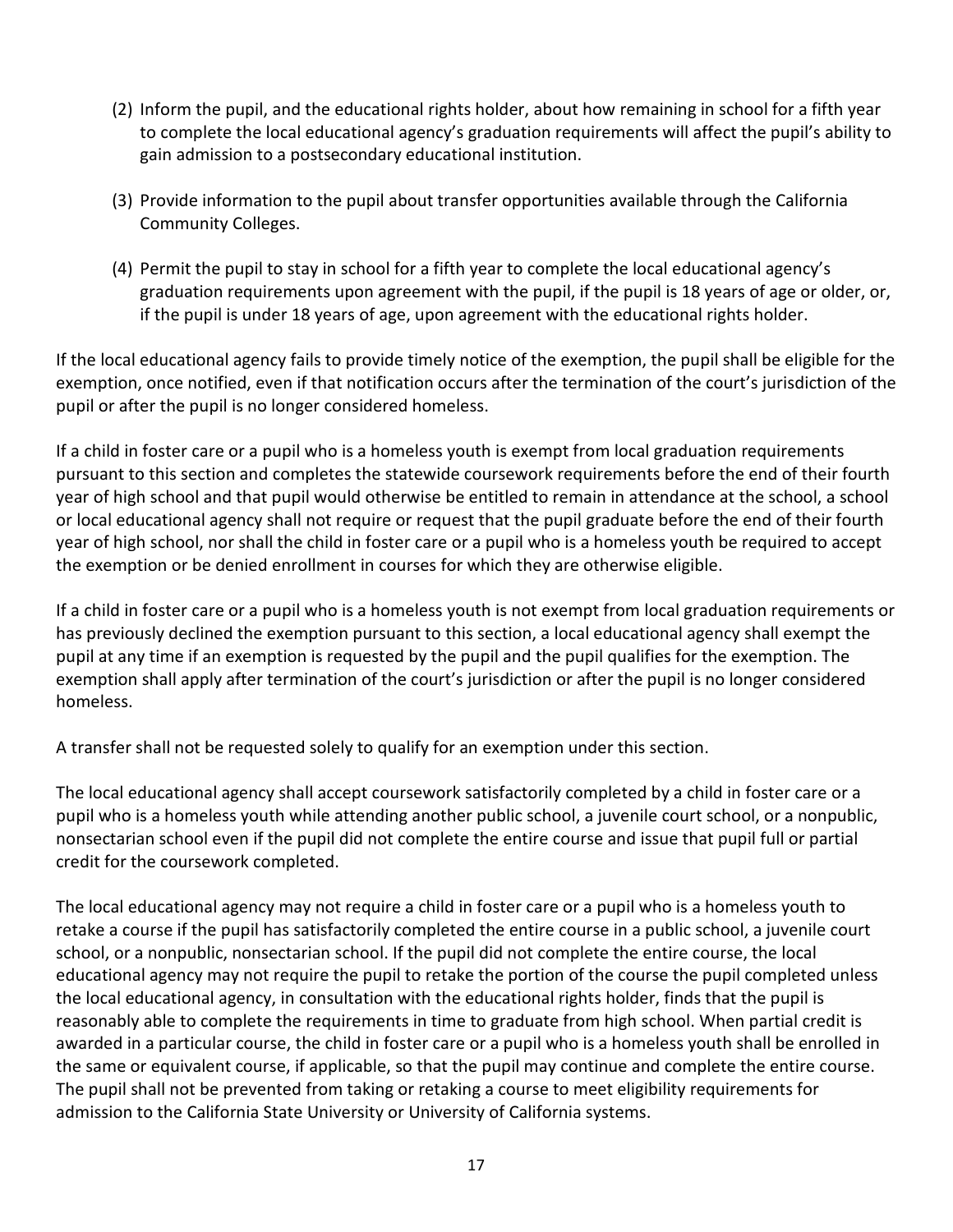A complaint of noncompliance with the requirements of this section may be filed with the local educational agency under the Uniform Complaint Procedures set forth in Chapter 5.1 (commencing with Section 4600) of Division 1 of Title 5 of the California Code of Regulations.

A complainant not satisfied with the decision of a local educational agency may appeal the decision to the CDE and shall receive a written decision regarding the appeal within 60 days of the CDE's receipt of the appeal.

If a local educational agency finds merit in a complaint, or the superintendent finds merit in an appeal, the local educational agency shall provide a remedy to the affected pupil.

# <span id="page-23-0"></span>**CHILDREN OF MILITARY FAMILIES AND OTHER PROTECTED PUPILS– EC 49701, 51225.1, 51225.2**

A pupil who is a "child of a military family" is defined as school-aged child or children, enrolled in kindergarten through 12th grade, in the household of an active duty member. "Active duty" means full-time status in the active uniformed service of the United States, including member of the National Guard and Reserve on active duty orders pursuant to 10 U.S.C. sections 1209 and 1211.

Children of military families who transfer between schools any time after the completion of the pupil's second year of high school shall be exempt from all coursework and other graduation requirements adopted by the governing board of the local educational agency that are in addition to the statewide coursework requirements, unless the local educational agency makes a finding that the child of a military family is reasonably able to complete the local educational agency's graduation requirements in time to graduate from high school by the end of the pupil's fourth year of high school.

Within 30 days of the child of a military family's transfer into a school, the local educational agency should determine whether the child of a military family is reasonably able to complete the local educational agency's graduation requirements within the pupil's fifth year of high school. If the pupil is reasonably able to complete the local educational agency's graduation requirements within a fifth year of high school, the local educational agency shall do all of the following:

- (1) Inform the pupil of his or her option to remain in school for a fifth year to complete the local educational agency's graduation requirements.
- (2) Inform the pupil and the educational rights holder about how remaining in school for a fifth year to complete the local educational agency's graduation requirements will affect the pupil's ability to gain admission to a postsecondary educational institution.
- (3) Provide information to the pupil about transfer opportunities available through the California Community Colleges.
- (4) Permit the pupil to stay in school for a fifth year to complete the local educational agency's graduation requirements upon agreement with the pupil, if the pupil is 18 years of age or older, or, if the pupil is under 18 years of age, upon agreement with the educational rights holder.

Within 30 calendar days of the date that a pupil who is a child of a military family who may qualify for the exemption from local graduation requirements transfers into a school, the school district shall notify the pupil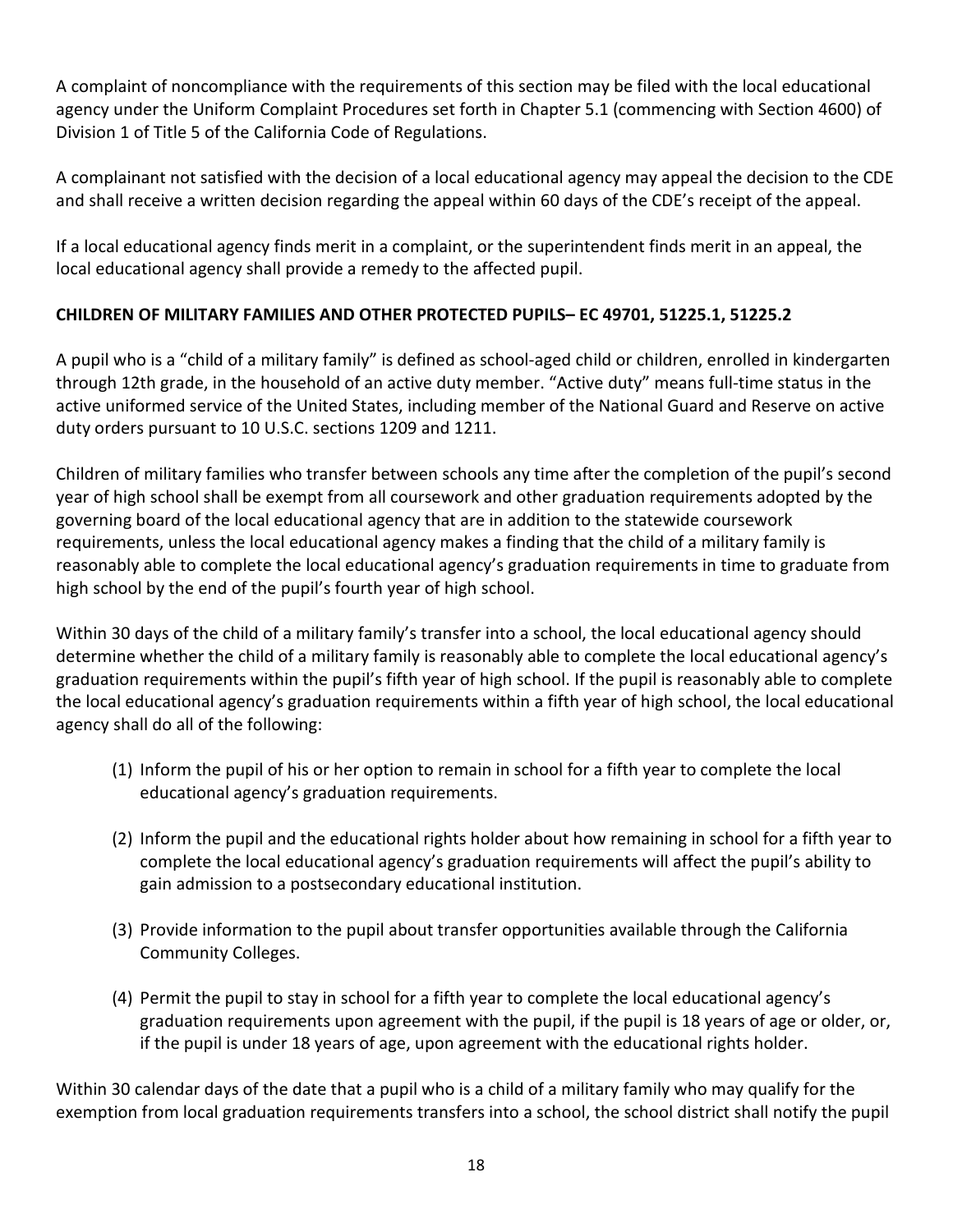and the pupil's parent or guardian of the availability of the exemption and whether the pupil qualifies for an exemption.

If the district fails to provide timely notice, the pupil shall be eligible for the exemption from local graduation requirements, even if that notification occurs after the pupil no longer meets the definition of "a child of a military family."

If a child of a military family is exempt from local graduation requirements pursuant to this section and completes the statewide coursework requirements before the end of their fourth year of high school and that pupil would otherwise be entitled to remain in attendance at the school, a school or local educational agency shall not require or request that the pupil graduate before the end of his or her fourth year of high school, nor shall the child of a military family be required to accept the exemption or be denied enrollment in courses for which they are otherwise eligible.

If a child of a military family is not exempt from local graduation requirements or has previously declined the exemption pursuant to this section, a local educational agency shall exempt the pupil at any time if an exemption is requested by the pupil and the pupil qualifies for the exemption. The exemption shall apply after the pupil no longer meets the definition of "a child of a military family" while they are enrolled in school or if the pupil transfers to another school or school district.

A school district shall not require, and a parent or guardian shall not request, a child of a military family to transfer schools solely to qualify the pupil for an exemption under this section.

The local educational agency shall accept coursework satisfactorily completed by a pupil who is a child of a military family while attending another public school (including schools operated by the United States Department of Defense), a juvenile court school, or a nonpublic, nonsectarian school or agency even if the pupil did not complete the entire course and issue that pupil full or partial credit for the coursework completed.

The local educational agency may not require a child of a military family to retake a course if the pupil has satisfactorily completed the entire course in a public school, a juvenile court school, or a nonpublic, nonsectarian school or agency. If the pupil did not complete the entire course, the local educational agency may not require the pupil to retake the portion of the course the pupil completed unless the local educational agency in consultation with the educational rights holder, finds that the pupil is reasonably able to complete the requirements in time to graduate from high school. When partial credit is awarded in a particular course, the child of a military family shall be enrolled in the same or equivalent course, if applicable, so that the pupil may continue and complete the entire course. The pupil shall not be prevented from taking or retaking a course to meet eligibility requirements for admission to the California State University or University of California system.

A complaint of noncompliance with the requirements of this section may be filed with the local educational agency under the Uniform Complaint Procedures set forth in Chapter 5.1 (commencing with Section 4600) of Division 1 of Title 5 of the California Code of Regulations.

A complainant not satisfied with the decision of a local educational agency may appeal the decision to the CDE and shall receive a written decision regarding the appeal within 60 days of the CDE's receipt of the appeal.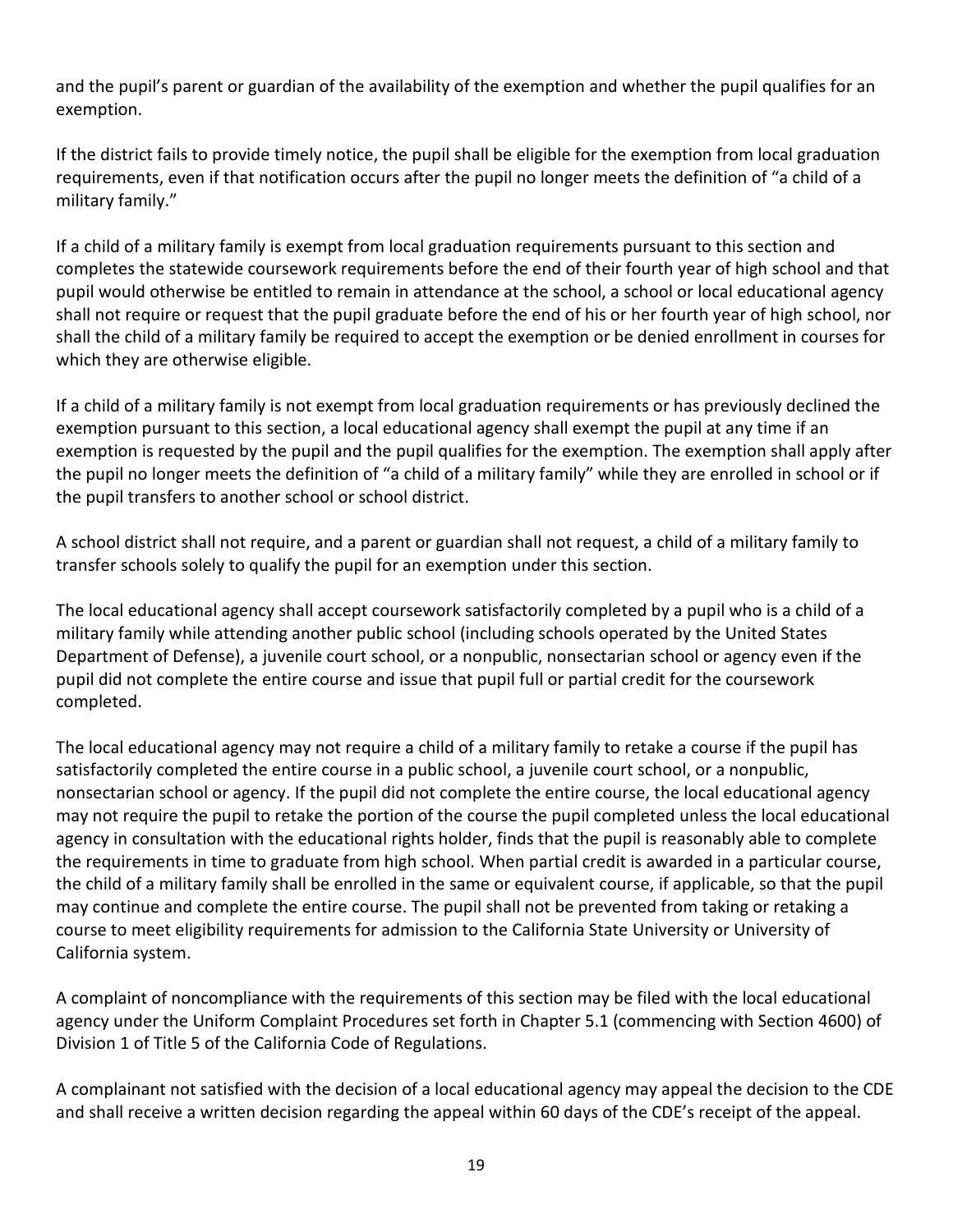If a local educational agency finds merit in a complaint, or the superintendent finds merit in an appeal, the local educational agency shall provide a remedy to the affected pupil.

The above protections shall also apply to pupils in foster care, pupils who are homeless, former juvenile court school pupils, migratory children, and pupils participating in a newcomer program, as defined in Education Code section 51225.2(a).

# <span id="page-25-0"></span>**JUVENILE COURT SCHOOL PUPILS – GRADUATION REQUIREMENTS – EC 48645.3-48645.7**

- 1) When a juvenile court school pupil becomes entitled to a diploma, SDCOE shall notify the pupil, the person holding the right to make education decisions for the pupil, and the pupil's social worker or probation officer of all of the following:
	- (A) The pupil's right to a diploma when a pupil has met the necessary requirements.
	- (B) How taking coursework and other requirements adopted by the San Diego County Board of Education or continuing education upon release from the juvenile detention facility will affect the pupil's ability to gain admission to a postsecondary educational institution.
	- (C) Information about transfer opportunities available through the California Community Colleges.
	- (D) The pupil's or the education rights holder's, as applicable, option to allow the pupil to defer or decline the diploma and take additional coursework pursuant to sections 3 or 4 below.
- 2) If SDCOE fails to provide timely notice that the pupil has met diploma requirements, the pupil shall be eligible for the diploma when the pupil is notified, even if the pupil is notified after termination of the court's jurisdiction over the pupil.
- 3) If SDCOE makes a finding that a juvenile court school pupil, who is entitled to a diploma, could benefit from the coursework and other requirements adopted by the San Diego County Board of Education, SDCOE shall:
	- (A) Inform the pupil of his or her option to take coursework and other requirements adopted by the San Diego County Board of Education.
	- (B) Permit the pupil, upon agreement of the pupil if the pupil is over the age of 18 or, if the pupil is under 18, upon agreement of the education rights holder to take coursework or other requirements adopted by the San Diego County Board of Education, and to defer the granting of the diploma until the pupil is released from the juvenile detention facility.
- 4) Upon release from the juvenile education center, the pupil, or pupil's education rights holder, may elect to decline the issuance of the diploma for the purpose of enrolling the pupil in a school operated by an LEA or charter school to take additional coursework. If the pupil or pupil's education rights holder is deciding on whether to decline the diploma, SDCOE should advise the pupil or the educational rights holder to consider whether the pupil is highly likely to do all of the following:
	- (A) Enroll in a school operation by a LEA or charter school
	- (B) Benefit from continued instruction
	- (C) Graduate from high school
- 5) SDCOE will grant a diploma to a pupil who is entitled to receive a diploma but has previously deferred or declined the diploma, at the pupil's or educational rights holder's request.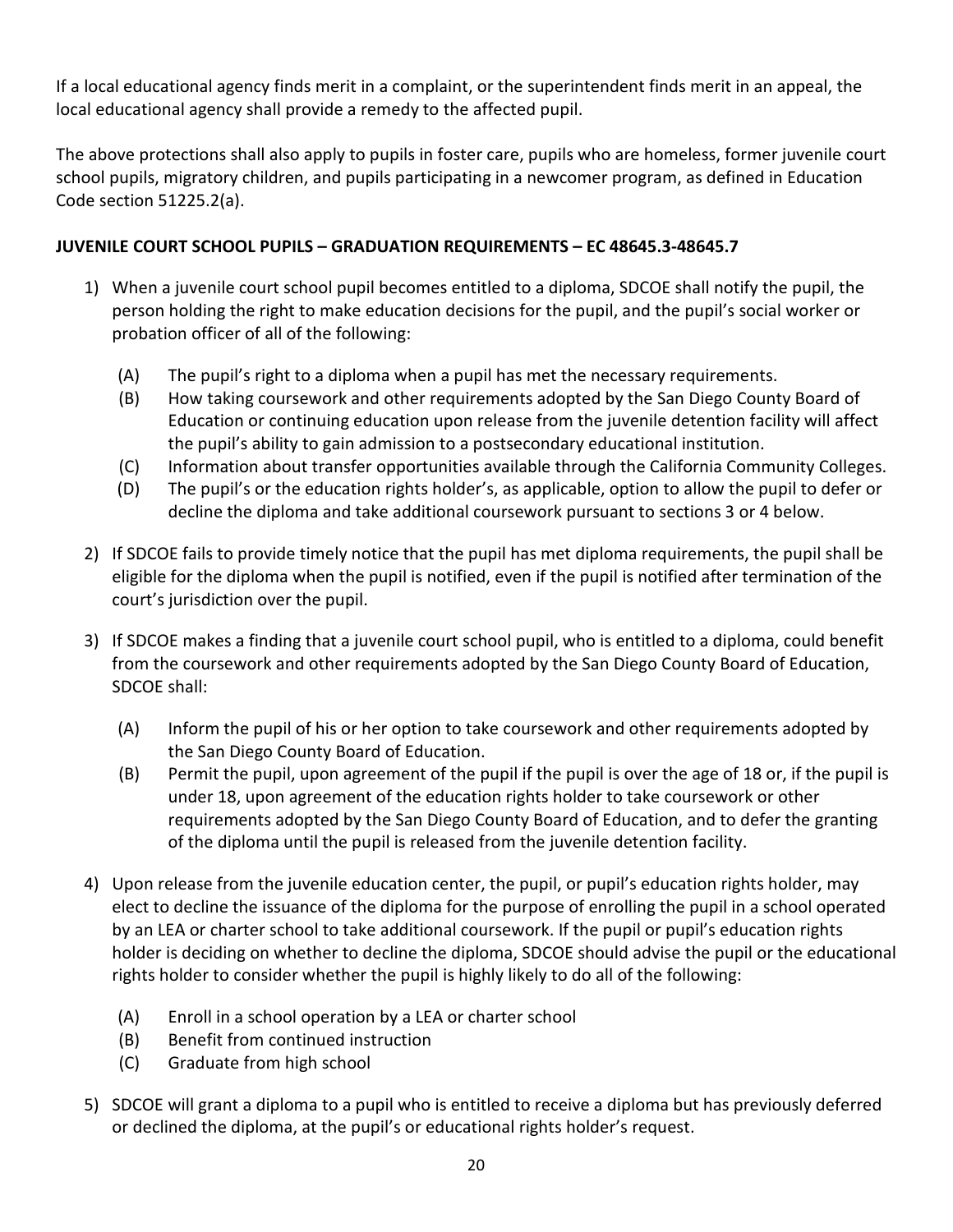- 6) If a juvenile court school pupil is entitled to a diploma, SDCOE shall not revoke that eligibility. If a former juvenile court school pupil is entitled to a diploma, that right shall continue to apply after the termination of the court's jurisdiction over the pupil.
- 7) A complaint of noncompliance with the requirements of this section may be filed with the local educational agency under the Uniform Complaint Procedures set forth in Chapter 5.1 (commencing with Section 4600) of Division 1 of Title 5 of the California Code of Regulations.
- 8) A complainant not satisfied with the decision of a local educational agency may appeal the decision to the CDE and shall receive a written decision regarding the appeal within 60 days of the CDE's receipt of the appeal.
- 9) If a local educational agency finds merit in a complaint, or CDE finds merit in an appeal, the local educational agency shall provide a remedy to the affected pupil.

#### <span id="page-26-0"></span>**ASBESTOS-40 C.F.R. 763.93**

SDCOE has a current management plan for asbestos containing materials for all district portables. The plan is available for inspection at SDCOE's Linda Vista Campus (6401 Linda Vista Road, San Diego, CA 92111) in Room 212 during normal business hours.

#### <span id="page-26-1"></span>**USE OF PESTICIDES-EC 17612, 48980.3**

Persons wishing to be notified in advance of individual pesticide applications may register with SDCOE for that purpose. To register, contact the director of Maintenance and Operations, Mark Cavassa, at 858-569-5334 or use the attached Annual Pesticide Notification Form. Additional information on pesticides is made available by the Department of Pesticide Regulation at [www.cdpr.ca.gov.](http://www.cdpr.ca.gov/)

#### <span id="page-26-2"></span>**SCHOOL BUS AND PASSENGER SAFETY-EC 39831.5**

Bus safety regulations, including a list of school bus stops near each pupil's home, general rules of conduct at school bus loading zones, red light crossing instructions, school bus danger zone, and walking to and from school bus stops, can be found online at the pupil's district of residency for those pupils who receive interdistrict busing.

#### <span id="page-26-3"></span>**WILLIAMS COMPLAINT POLICY AND PROCEDURES-EC 35186**

SDCOE has adopted a uniform complaint process to help identify and resolve deficiencies related to instructional materials, emergency or urgent facilities conditions that pose a threat to the health and safety of pupils or staff, and teacher vacancies or mis-assignments . Notice of the complaint process and the location at which to obtain a complaint form is posted in all classrooms.

#### <span id="page-26-4"></span>**NOTICE OF ALTERNATIVE SCHOOLS-EC 58501**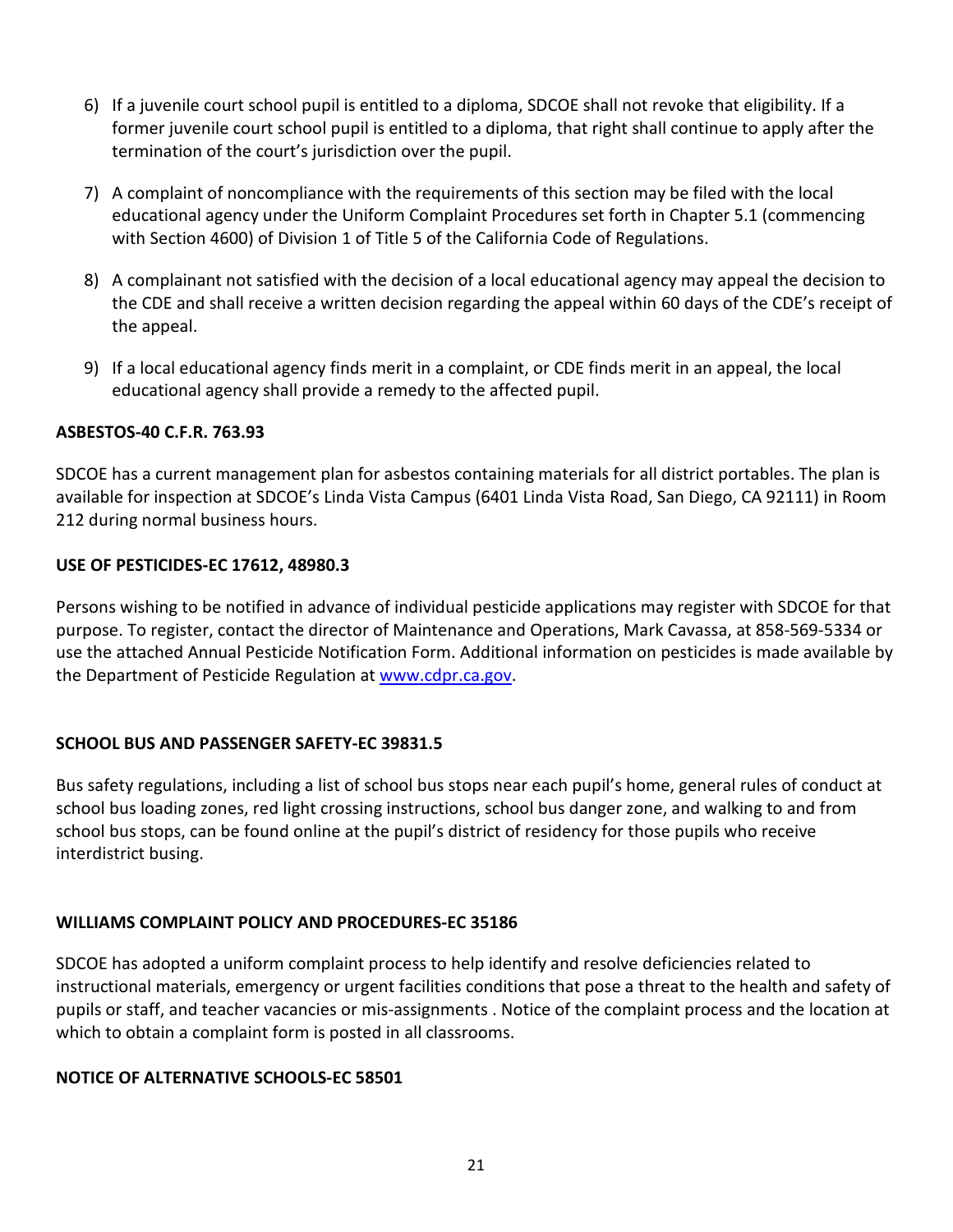California state law authorizes all school districts to provide for alternative schools. The Education Code defines alternative school as a school or separate class group within a school, which is operated in a manner designed to:

- (a) Maximize the opportunity for students to develop the positive values of self-reliance, initiative, kindness, spontaneity, resourcefulness, courage, creativity, responsibility, and joy.
- (b) Recognize that the best learning takes place when the student learns because of his desire to learn.
- (c) Maintain a learning situation maximizing student self-motivation and encouraging the student in his own time to follow his own interests. These interests may result in whole or in part from a presentation by his teachers of choices of learning projects.
- (d) Maximize the opportunity for teachers, parents and students to cooperatively develop the learning process and its subject matter. This opportunity shall be a continuous, permanent process.
- (e) Maximize the opportunity for the students, teachers, and parents to continuously react to the changing world, including but not limited to the community in which the school is located.

In the event any parent, pupil, or teacher is interested in further information concerning alternative schools, the county superintendent of schools, the administrative office of this district, and the principal's office in each attendance unit have copies of the law available for your information. This law particularly authorizes interested persons to request the governing board of the district to establish alternative school programs in each district.

A copy of the notice shall also be posted in at least two places normally visible to pupils, teachers, and visiting parents in each attendance unit for the entire month of March in each year.

### <span id="page-27-0"></span>**STATEMENT OF NON-DISCRIMINATION**

Discrimination in education programs is prohibited by state and federal law. Education Code section 200, et seq. requires school districts to afford all pupils regardless of gender, gender identity, gender expression, sex, race, color, religion, natural origin, immigration status, ethnic group identification, mental or physical disability, sexual orientation, or the perception of one or more of such characteristics, equal rights and opportunities in accessing educational programs, activities, and facilities. Title VI of the Civil Rights Act of 1964 prohibits discrimination on the basis of race, color, and national origin. Title IX prohibits discrimination on the basis of sex. The Americans with Disabilities Act and Section 504 of the Rehabilitation Act of 1973 prohibit discrimination on the basis of disability. Also, pursuant to EC 212.1, "race" is inclusive of traits historically associated with race, including, but not limited to, protective hairstyles and textures.

SDCOE will take the required steps to assure that the lack of English will not be a barrier to admission and participation in district programs. This policy applies to all students insofar as participation in programs and activities is concerned, with few exceptions such as contact sports. In accordance with federal law, complaints alleging non-compliance with this policy are investigated through the Uniform Complaint Process.

#### <span id="page-27-1"></span>**ATTENDANCE-EC 48980(h)**

#### **A. Residency Requirements-EC 48200, 48204, 48204.3, 48204.4, 48204.6, 48204.7**

Each person between the ages of 6 and 18 years (and not exempted) is subject to compulsory full-time education. Each person subject to compulsory full-time education and not exempted shall attend the public full-time day school or continuation school or classes and for the full time designated as the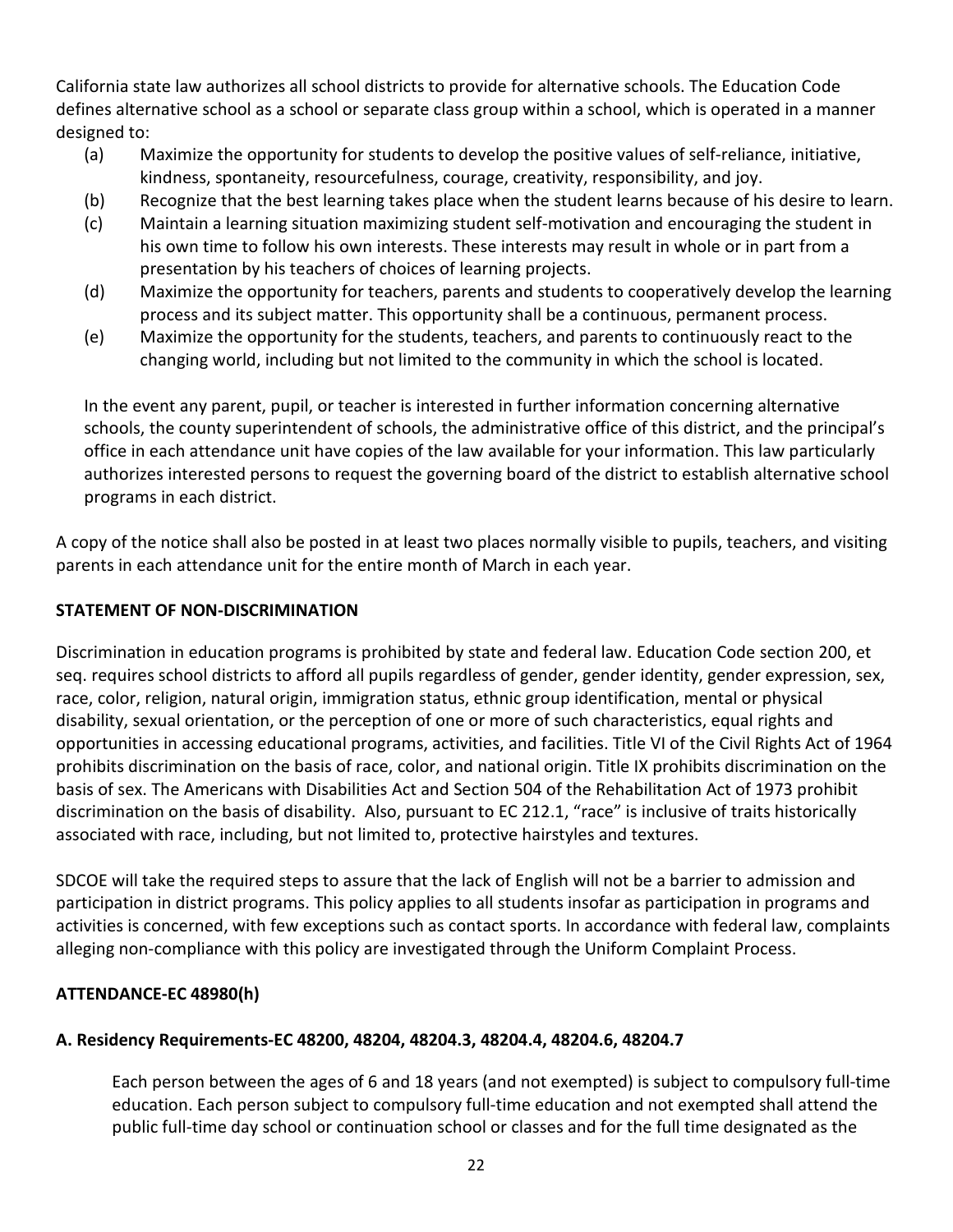length of the school day by the governing board of the school district in which the residency of either the parent or legal guardian is located.

A pupil may alternatively comply with the residency requirements for school attendance in a school district, if they meet any of the following:

(1) Placed within the boundaries of the school district in a foster home or licensed children's institution as defined in Section 56155.5 or a family home pursuant to a commitment or a placement under the Welfare and Institutions Code;

(2) A pupil who is in foster care who remains in their school of origin.

(3) A pupil for whom interdistrict transfer has been approved;

(4) An emancipated pupil who resides within the boundaries of the school district;

(5) A pupil who lives in the home of a care giving adult that is located within the boundaries of the school district;

(6) A pupil residing in a state hospital located within the boundaries of the school district. (7) A pupil whose parent or legal guardian resides outside of the boundaries of that school district but is employed and lives with the pupil at the place of their employment within the boundaries of the school district for a minimum of three days during the school week. (8) One or both of the parents or legal guardians of the pupil are physically employed within the boundaries of the school district for a minimum of 10 hours during the school week. (9) A school district shall allow a pupil who is a child of a military family to continue their education in the school of origin, regardless of any changes of residence of the military family during that school year, for the duration of the pupil's status as a child of a military family. (10) A school district shall allow a pupil who is a migratory child to continue attending their school of origin, or a school within the school district of origin regardless of any change of residence of the pupil; and (11) A pupil whose parent or parents were residents of this state and have departed California against their will, and if the pupil seeks admission to a school of a school district, shall be admitted, regardless of their current residency, provided the pupil has:

(A) Official documentation evidencing the departure of his or her parent or legal guardian;

(B) Moved outside of California as a result of their parent or legal guardian departing against their will and the pupil lived in California immediately before moving outside of California; and

(C) Provides documentation that the pupil was enrolled in a California public school immediately before moving outside of California.

#### **B. Statutory Attendance Options**

- **Intradistrict Choice Policy (EC 35160.5(b)):** Residents of the school district may apply to other schools within the school district for their child to attend on a space available basis.
- **Interdistrict Attendance (EC 46600, et seq.):** The parent or guardian of a pupil may seek release from the home district to attend a school in any other school district. Each school district of resident and school district of proposed enrollment shall post on its website the procedures and timelines, including a link to the policy of the governing board of the school district, regarding a request for an interdistrict transfer permit in a manner that is accessible to the public without a password. The information posted on the website shall include, but need not be limited to, the following: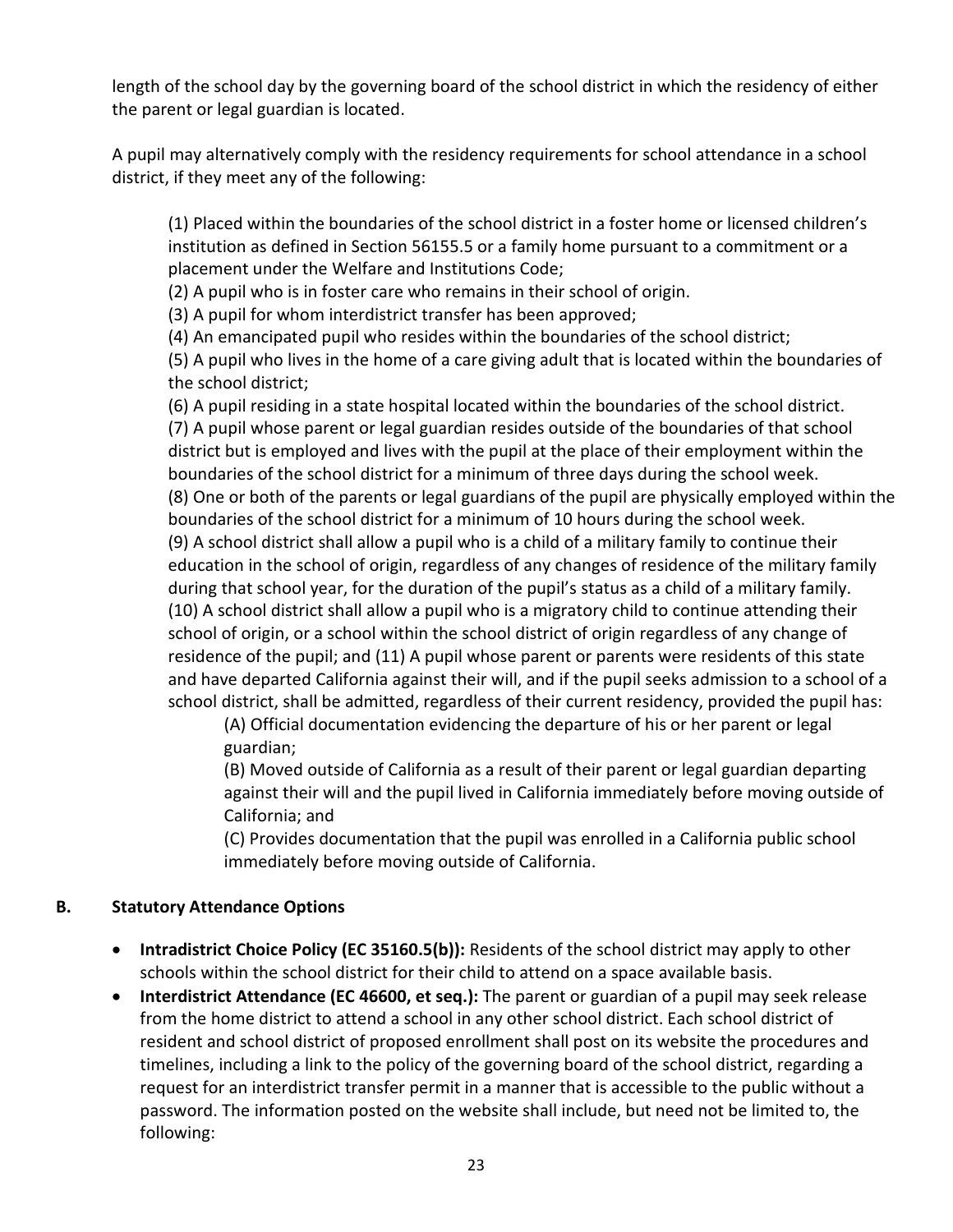- $\circ$  The date upon which the school district will begin accepting and processing interdistrict transfer requests for the subsequent school year.
- o The reasons for which the school district may approve or deny a request, and any information or documents that must be submitted as supporting evidence.
- $\circ$  If applicable, the process and timelines by which denial of a request may be appealed within the school district before the school district renders a final decision.
- $\circ$  That failure of the parent to meet any timelines established by the school district shall be deemed an abandonment of the request.
- $\circ$  Applicable timelines for processing a request, including statements that the school district shall do both of the following:
	- Notify a parent submitting a current year request, as defined in Section 46600.1, of its final decision within 30 calendar days from the date the request was received.
	- Notify a parent submitting a future year request, as defined in Section 46600.1, of its final decision as soon as possible, but not later than 14 calendar days after the commencement of instruction in the school year for which interdistrict transfer is sought.
- $\circ$  The conditions under which an existing interdistrict transfer permit may be revoked or rescinded.
- **District of Choice (EC 48300, et seq.):** Some school districts may choose to become a district of choice: a district that accepts transfer students from outside the district under the terms of a resolution. A school board that decides to become a district of choice must determine the number of transfers it is willing to accept and make sure that students are selected through a random and unbiased process.

#### **C. Absence for Religious Instruction-EC 46014**

Permissive absence may be granted for governing board approved religious exercises or instruction if a pupil has attended at least the minimum school day and for not more than four days per school month.

#### **D. Absence for Confidential Medical Services-EC 46010.1**

Students in grades 7 through 12 may be excused for the purpose of obtaining confidential medical services without consent of the pupil's parent or guardian.

#### **E. Notification of Minimum Days and Pupil-Free Staff Development Day-EC 48980(c)**

A schedule of minimum days and pupil-free staff development days will be made available online and at the beginning of the school year or as early as possible/no later than one month prior.

- Community Schools [sdcoe.net/jccs/Pages/community.aspx](https://www.sdcoe.net/jccs/Pages/community.aspx)
- Court Schools [sdcoe.net/jccs/Pages/court.aspx](https://www.sdcoe.net/jccs/Pages/court.aspx)
- Monarch School [monarchschools.org/](https://monarchschools.org/)
- San Pasqual Academy [sdcoe.net/jccs/Pages/sanpasqual.aspx](https://www.sdcoe.net/jccs/Pages/sanpasqual.aspx)

#### **F. Grade Reduction/Loss of Academic Credit-EC 48980(j)**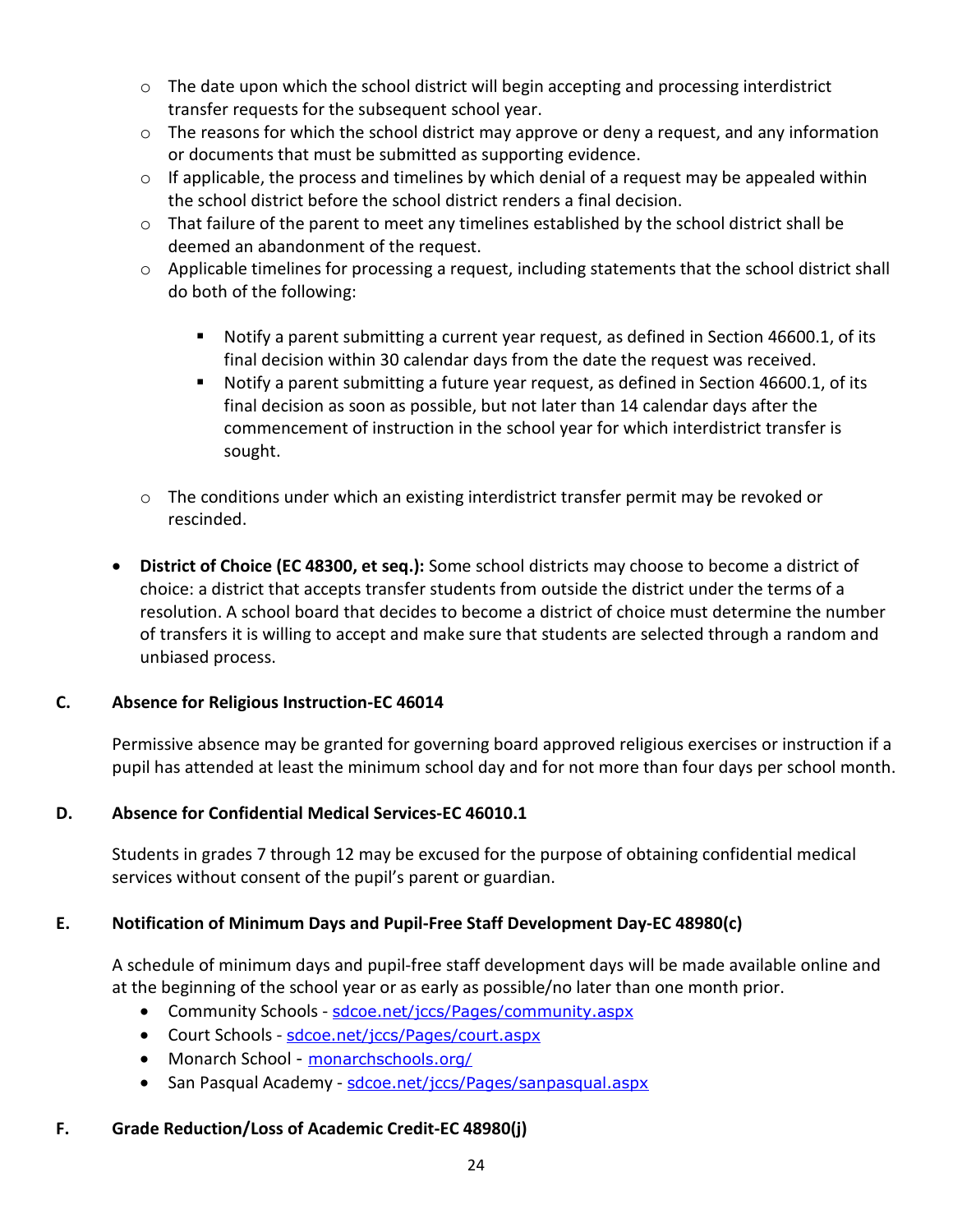No pupil shall have his/her grade reduced or lose academic credit for any excused absence pursuant to EC 48205 for missed assignments/tests that can reasonably be provided/completed.

### **G. Excused Absence; Justifiable Personal Reasons; Credit (EC 48205); Truancy (EC 48260, et seq.)**

State law permits students to be absent for justifiable reasons and allows for completion of missed assignments. Students who are absent without valid excuse, and their parents/guardians, may be subject to truancy and/or criminal proceedings under Education Code section 48260, et seq*.*

### • **Excused Absences:**

- (1) Notwithstanding Section 48200, a pupil shall be excused from school when the absence is:
	- (a) Due to the pupil's illness.
	- (b) Due to quarantine under the direction of a county or city health officer.
	- (c) For the purpose of having medical, dental, optometric, or chiropractic services rendered.
	- (d) For the purpose of attending the funeral services of a member of his or her immediate family, so long as the absence is not more than one day if the service is conducted in California and not more than three days if the service is conducted outside California.
	- (e) For the purpose of jury duty in the manner provided for by law.
	- (f) Due to the illness or medical appointment during school hours of a child of whom the pupil is the custodial parent, including absences to care for a sick child for which the school shall not require a note from a doctor.
	- (g) For justifiable personal reasons, including, but not limited to, an appearance in court, attendance at a funeral service, observance of a holiday or ceremony of his or her religion, attendance at religious retreats, or attendance at an employment conference, when the pupil's absence has been requested in writing by the parent or guardian and approved by the principal or a designated representative pursuant to uniform standards established by the governing board.
	- (h) For the purpose of serving as a member of a precinct board for an election pursuant to Section 12302 of the Elections Code.
	- (i) For the purpose of spending time with a member of the pupil's immediate family, who is an active duty member of the uniformed services, as defined in EC § 49701, and has been called to duty for, is on leave from, or has immediately returned from, deployment to a combat zone or combat support position. Absences granted pursuant to this paragraph shall be granted for a period of time to be determined at the discretion of the superintendent of the school district
	- (j) For the purpose of attending the pupil's naturalization ceremony to become a United States citizen.
	- (k) Authorized at the discretion of a school administrator, as described in subdivision (c) of Section 48260.
- (2) A pupil absent from school under this section shall be allowed to complete all assignments and tests missed during the absence that can be reasonably provided and, upon satisfactory completion within a reasonable period of time, shall be given full credit therefore. The teacher of any class from which a pupil is absent shall determine the tests and assignments shall be reasonably equivalent to, but not necessarily identical to, the tests and assignments that the pupil missed during the absence.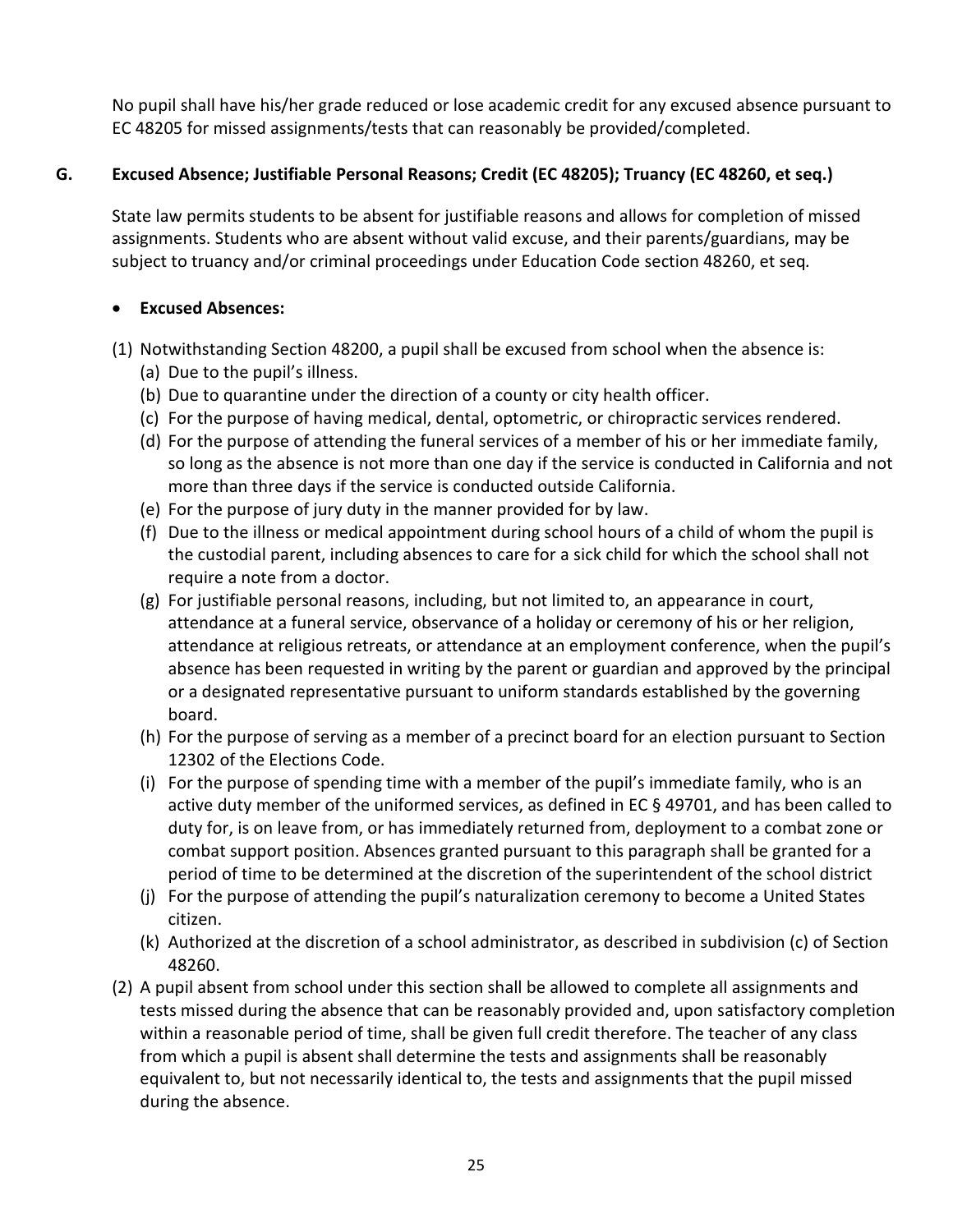- (3) For purposes of this section, attendance at religious retreats shall not exceed four hours per semester.
- (4) Absences pursuant to this section are deemed to be absences in computing average daily attendance and shall not generate state apportionment payments.
- (5) "Immediate family," as used in this section, has the same meaning as that set forth in Section 45194, except that references therein to "employee" shall be deemed to be references to "pupil."

# • **Truancy:**

- (1) The first time a truancy report is issued, the pupil and, as appropriate, the parent or legal guardian, may be requested to attend a meeting with a school counselor or other school designees to discuss attendance issues and develop plan to improve attendance.
- (2) The second time a truancy report is issued within the same school year, the pupil may be given a warning by a peace officer pursuant to Penal Code section 830.1. The pupil may also be assigned to an afterschool or weekend study program located within the same county as the pupil's school.
- (3) The third time a truancy report is issued within the same school year, the pupil shall be classified as a habitual truant and may be required to attend an attendance review board or a truancy mediation program pursuant to EC 48263.
- (4) The fourth time truancy is issued within the same school year, the pupil may be within jurisdiction of the Juvenile Court that may adjudge the pupil to be a ward of the court pursuant to Welfare and Institutions Code section 601.

#### <span id="page-31-0"></span>**FINGERPRINTING PROGRAM-EC 32390**

SDCOE does not offer a voluntary fingerprinting program. Fingerprinting requires written parental consent as well as payment by the parent or guardian of any applicable fees.

# <span id="page-31-1"></span>**SEX EQUITY IN CAREER COUNSELING AND COURSE SELECTION-EC 221.5(d)**

Commencing in grade 7, school personnel shall assist pupils with course selection or career counseling, affirmatively exploring the possibility of careers or courses leading to careers based on the interest and ability of the pupil and not on the pupil's gender. Parents or legal guardians are notified so that they may participate in such counseling sessions and decisions.

# <span id="page-31-2"></span>**COLLEGE ADMISSION REQUIREMENTS AND TECHNICAL EDUCATION-EC 51225.3, 51229**

For students who wish to continue their education after high school, the state of California offers community colleges, California State Universities (CSU), and Universities of California (UC).

Information pertaining to college admission requirements, University of California and California State University websites, and the availability of school counselors to help students in choosing appropriate high school courses can be found online at [www.sdcoe.net/pupilservices.](http://www.sdcoe.net/pupilservices)

SDCOE allows a career technical education course to satisfy the visual/performing arts or world language graduation requirement. More information about high school graduation requirements and how each requirement satisfies or does not satisfy the subject matter requirements for admission to the California State University and the University of California, as well as a complete list of career technical education courses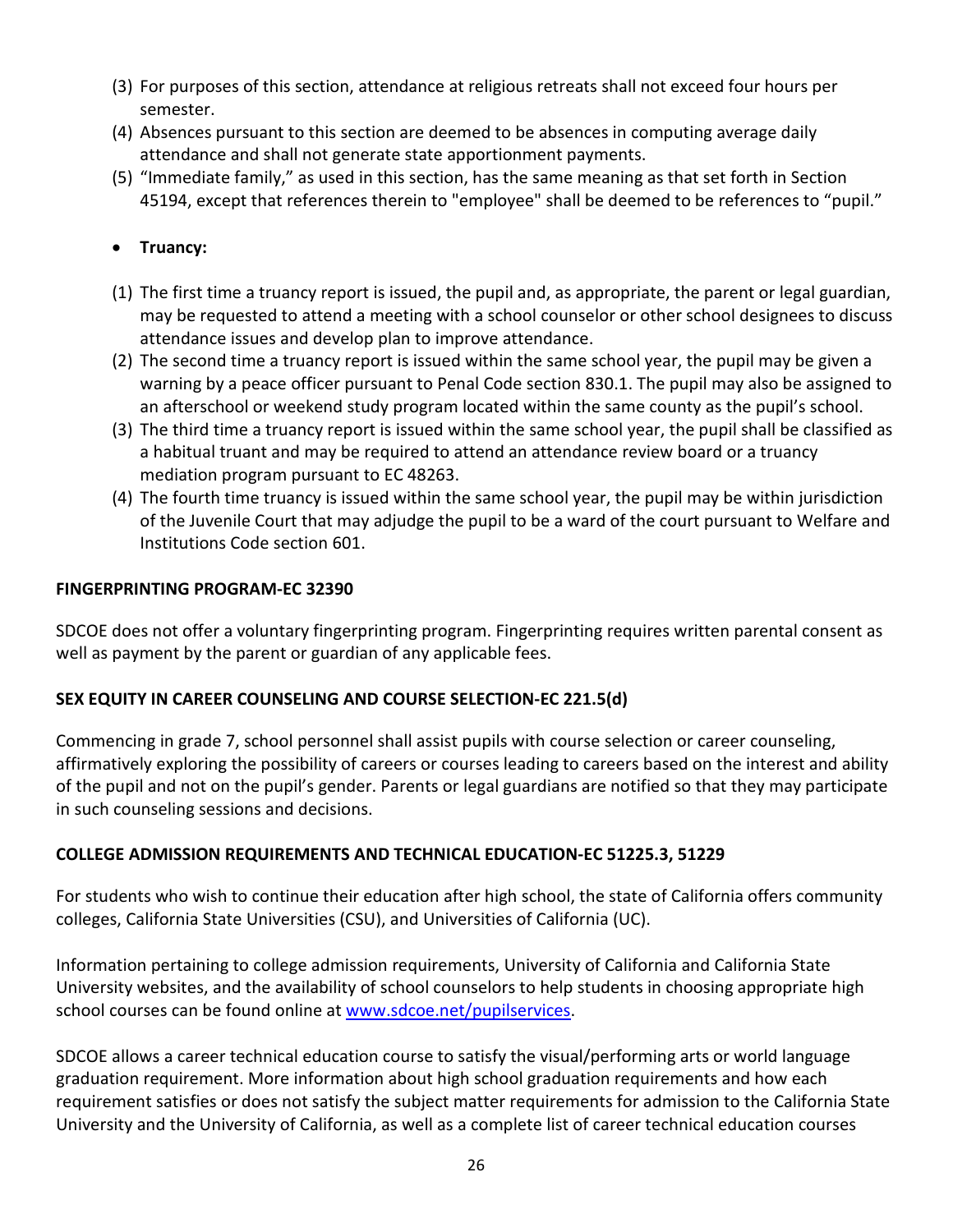offered by SDCOE that satisfy the subject matter requirements for admission to the California State University and the University of California, can be found at [hsarticulation.edu.](https://hs-articulation.ucop.edu/agcourselist#/list/search/institution)

In order to attend a California community college, students need only be a high school graduate or 18 years of age. In order to attend a CSU, students have to take specific high school courses, have the appropriate grades and test scores, and have graduated from high school. Test scores are not required if the student's GPA is 3.0 or above. In order to attend a UC, students must meet coursework requirements, obtain the necessary GPA and test scores or rank on the top 4% at a participating high school, or qualify by examination alone. Students may also transfer to a CSU or UC after attending community college. For more information on college admission requirements, please refer to the following websites.

> [www.cccco.edu](http://www.cccco.edu/) – This is the official website of the California Community College system. It offers links to all of the California community colleges.

> [www.assist.org](http://www.assist.org/) – This interactive site provides course transfer information for students planning to transfer from a California Community College to a CSU or UC.

> [www.csumentor.edu](http://www.csumentor.edu/) – This extensive online site offers assistance to students and their families on the CSU system, including the ability to apply online, and links to all CSU campuses.

> [www.universityofcalifornia.edu](http://www.universityofcalifornia.edu/) - This website offers information regarding admissions, online application, and links to all UC campuses.

#### <span id="page-32-0"></span>**FINANCIAL ASSISTANCE FOR ADVANCED PLACEMENT FEES-EC 48980(j), 52242**

A school district may help pay for all or part of the costs of one or more advanced placement examinations charged to economically disadvantaged pupils.

# <span id="page-32-1"></span>**TEACHER QUALIFICATIONS-20 U.S.C 6312**

Parents or guardians have the right to request information regarding the professional qualifications of their child's classroom teachers and assigned paraprofessionals, including at a minimum, the following:

- 1. Whether the teacher has met state qualification and licensing criteria for the grade levels and subject areas in which the teacher provides instruction;
- 2. Whether the teacher is teaching under emergency or other provisional status through which state qualification or licensing criteria have been waived;
- 3. The baccalaureate degree major of the teacher and any other graduate certification or degree held by the teacher, and the field of discipline of the certification or degree; and
- 4. Whether the student is provided services by paraprofessionals and, if so, their qualifications

The school shall provide the information to the parent or guardian requesting such information it in a timely manner. Please contact the schools' principal regarding any questions or concerns about this process.

#### <span id="page-32-2"></span>**EMPLOYEE INTERACTIONS WITH PUPILS-EC 44050**

This information may be accessed at <https://www.sdcoe.net/Board/Pages/policies.aspx>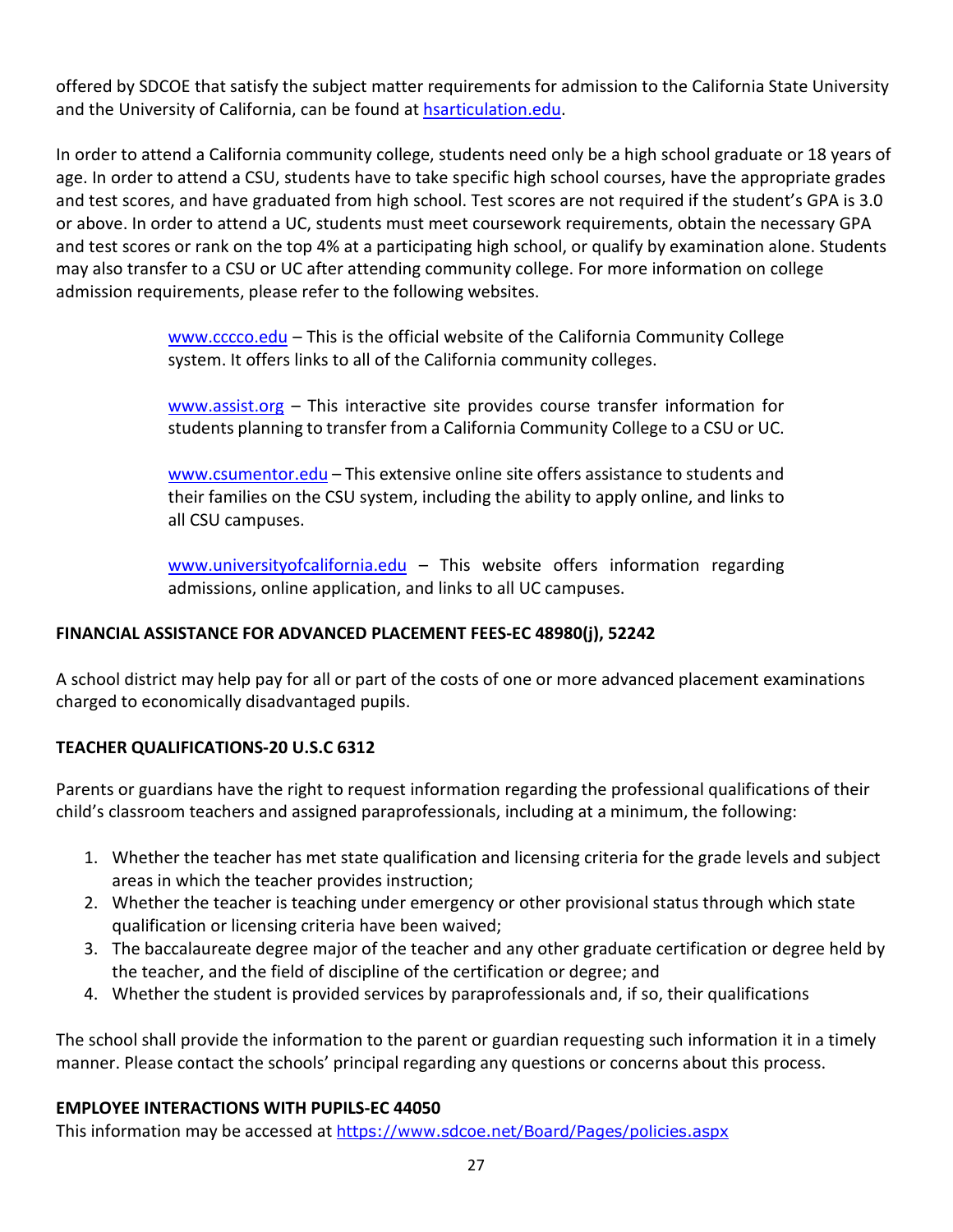# **UNIFORM COMPLAINT PROCEDURES-5 C.C.R. 4622**

SDCOE has adopted a Uniform Complaint Procedure. SDCOE shall follow uniform complaint procedures when addressing complaints involving adult education programs, categorical aid programs, migrant child education, career technical education training programs, child care and development programs, allegations of unlawful discrimination, harassment, intimidation, or bullying, lactation accommodations, non-compliance with school safety planning requirements, pupil fees, courses of study, instructional minutes for physical education, local control accountability plans, any deficiencies related to preschool health and safety issues for a California state preschool program, and matters pertaining to the right of foster youth, homeless youth, former juvenile court school pupils, and children of military families. Information regarding the Uniform Complaint Procedure, including the individual responsible for processing a Uniform Complaint can be found online at [www.sdcoe.net/Board/Pages/policies.aspx.](https://www.sdcoe.net/Board/Pages/policies.aspx)

# <span id="page-33-0"></span>**PARENT ATTENDANCE OF SUSPENDED STUDENTS DURING SCHOOL DAY-EC 48900.1**

SDCOE does not have a policy authorizing teachers to require the parent or guardian of a suspended pupil to attend a portion of a school day in the class of the suspended pupil.

# <span id="page-33-1"></span>**HOMEWORK ASSIGNMENTS FOR SUSPENDED STUDENTS-EC 48913.5**

Upon request of a parent, a legal guardian, or other person holding the right to make educational decisions for the pupil, a teacher shall provide to a pupil in any of grades 1 through 12 who has been suspended from school for two or more schooldays the homework that the pupil would otherwise have been assigned. If a pupil turns in a homework assignment requested in the above manner to the teacher upon the pupil's return to school from suspension, or within the timeframe originally prescribed by the teacher (whichever is later), and it is not graded before the end of the academic term, then that assignment shall not be included in the calculation for that pupil's overall grade.

#### <span id="page-33-2"></span>**PUPIL INSURANCE FOR ATHLETIC TEAMS-EC 32221.5**

SDCOE operates an interscholastic athletic team or teams at the schools listed below, and is required to ensure that all members of school athletic teams have accidental injury insurance that covers medical and hospital expenses. Some pupils may qualify to enroll in no-cost or low-cost locally, state-, or federally sponsored health programs.

- Monarch School
- San Pasqual Academy

#### <span id="page-33-3"></span>**SCHOOL ACCREDITATION-EC 35178.4**

SDCOE will notify each parent or guardian of a pupil in a school that has lost its accreditation status and the potential consequences of the school's loss of status, in writing or by posting the information on the school district's or school's website, or by any combination of these methods.

#### <span id="page-33-4"></span>**PUPIL HEALTH-ORAL HEALTH ASSESSMENT-EC 49452.8**

By May 31 of the school year, pupils when first enrolled in public school are required to provide proof of an oral health assessment (conducted within 12 months before enrollment) by a licensed dentist or other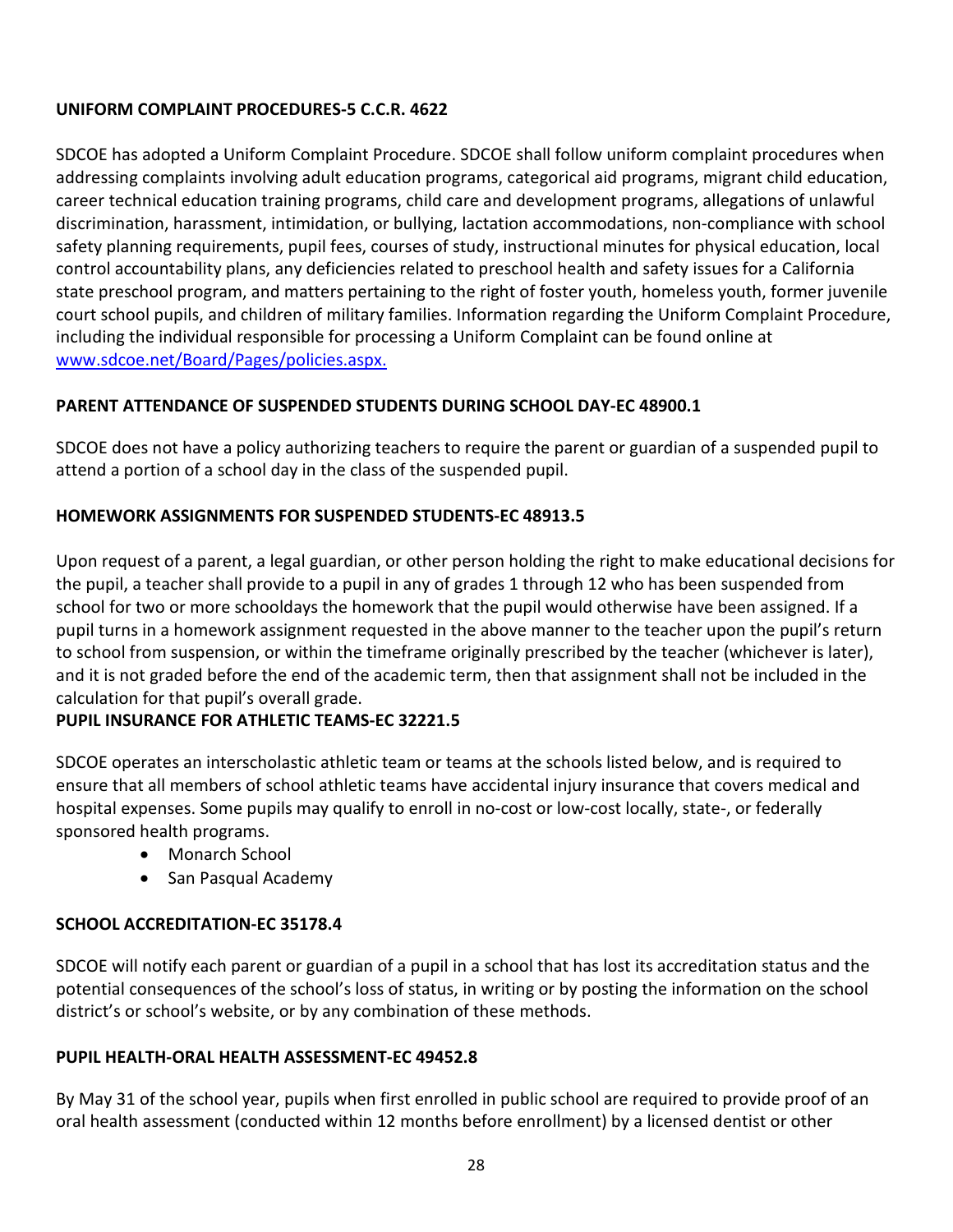licensed or registered dental health professional or provide written notice why an oral health assessment by a licensed dentist or other registered dental health professional cannot be completed.

# <span id="page-34-0"></span>**PUPIL RECORDS; NOTIFICATION OF RIGHTS-20 U.S.C. 1232g; EC 49063, 49068, 49069.7, 49073**

Parents, pupils 18 and over, pupils 14 and over that are both homeless and an unaccompanied youth, and individuals who have completed and signed a Caregiver's Authorization Affidavit, have rights concerning pupil records under Education Code section 49063. These rights include:

- The right to inspect and review the student's education records within five business days of the day the school receives a request for access. Parents or eligible students should submit to the school principal a written request that identifies the record(s) they wish to inspect. The principal will forward requests to the Custodian of Records. The Custodian of Records will make arrangements for access and notify the parent or eligible student.
- The right to request the amendment of the student's education records that the parent or eligible student believes is inaccurate or misleading. Parents or eligible students may ask the school to amend a record that they believe is inaccurate or misleading. They should write the school principal, clearly identify the part of the record they want changed, and specify why it is inaccurate or misleading. If the school decides not to amend the record as requested by the parent or eligible student, the school will notify the parent or eligible student of the decision and advise them of their right to a hearing regarding the request for amendment. Additional information regarding the hearing procedures will be provided to the parent or eligible student when notified of the right to a hearing.
- The right to consent to disclosures of personally identifiable information contained in the student's education records, except to the extent that the Family Educational Rights and Privacy Act (FERPA) authorizes disclosure without consent. One exception that permits disclosure without consent is disclosure to school officials with legitimate educational interests. A school official has a legitimate educational interest if the official needs to review an education record in order to fulfill his or her professional responsibility. Upon request from officials of another school district in which a student seeks or intends to enroll, SDCOE shall disclose education records without parental consent.
- When a student moves to a new district, SDCOE will forward the student's records upon the request of the new school district within 10 school days.

A foster family agency with jurisdiction over a currently enrolled or former pupil, a short-term residential treatment program staff responsible for the education or case management of a student, and a caregiver who has direct responsibility for the care of a pupil may access the current or most recent records of grades, transcripts, attendance, discipline, online communications on school platforms, and any IEPs or Section 504 plans maintained by the responsible LEA of that pupil. The above-referenced individuals may access the pupil records listed above solely for the purpose of monitoring the pupil's educational progress, updating and maintaining the pupil's education records as required by Welfare and Institutions Code section 16010, and to ensure the pupil has access to educational services, supports, and activities, including enrolling the pupil in school, assisting the pupil with homework, class assignments, and college and scholarship applications, and enrolling the pupil in extracurricular activities, tutoring, and other afterschool or summer enrichment programs.

"Student Records" do not include: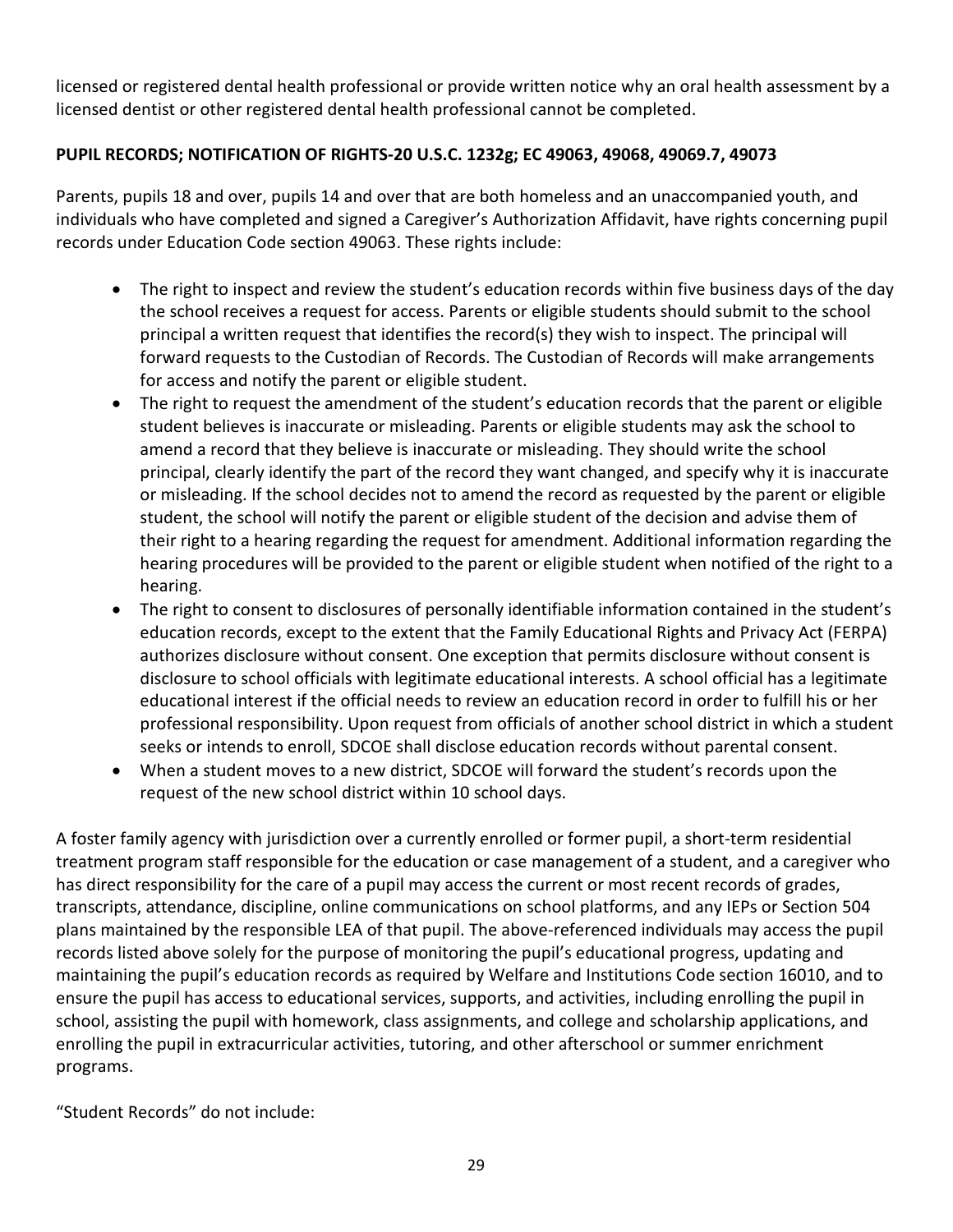- Instructional, supervisory, or administrative notes by SDCOE staff that are made only for that staff member or his/her substitute
- Records of a law enforcement unit that were created for use by the law enforcement unit
- Employee records made for personnel use
- Records of a doctor, psychologist, psychiatrist, or other treatment provider and/or assistant regarding a student who is 18 or older or who is attending a postsecondary educational institution. In this case, "treatment" does not include remedial instructional measures.

Parents have a right to file a complaint with the U.S. Department of Education concerning alleged failures by the school to comply with the requirements of FERPA. The name and address of the office that administers FERPA is:

> Family Policy Compliance Office U.S. Department of Education 400 Maryland Avenue, SW Washington, D.C. 20202-5920

#### <span id="page-35-0"></span>**CONCUSSION AND HEAD INJURIES; OPIOIDS-EC 49475;49476**

Pursuant to the athletic programs offered by SDCOE (apart from athletic activity during the regular school day or as part of a physical education course), SDCOE will provide each student athlete's parent and guardian with a "concussion and head injury" information sheet. The sheet shall be signed and returned by the athlete's parent or guardian before the athlete may participate in practice or competition.

Also, pursuant to the athletic programs offered by SDCOE (apart from athletic activity during the regular school day or as part of a physical education course) SDCOE shall annually give the Opioid Factsheet for Patients to each athlete. The athlete, and if the athlete is 17 years of age or younger, the athlete's parent or guardian shall sign the document acknowledging receipt of the factsheet and return it to the district before the athlete initiates practice or competition.

#### <span id="page-35-1"></span>**SAFE PLACE TO LEARN ACT-EC 234, 234.1**

SDCOE has adopted policies pertaining to the following:

- 1) Prohibition of discrimination and harassment based on characteristics set forth in Education Code section 220 and Penal Code section 422.55;
- 2) Process for receiving and investigating complaints of discrimination and harassment;
- 3) Maintenance of documentation of complaints and their resolution;
- 4) Process to ensure complainants are protected from retaliation and the identity of a complainant is kept confidential if appropriate; and
- 5) Identification of a responsible LEA officer to ensure compliance.

SDCOE's antidiscrimination and anti-harassment policies are posted in schools and offices and available online at [www.sdcoe.net.](http://www.sdcoe.net/)

#### <span id="page-35-2"></span>**PUPIL PROTECTIONS RELATING TO IMMIGRATION AND CITIZENSHIP STATUS – EC 234.7**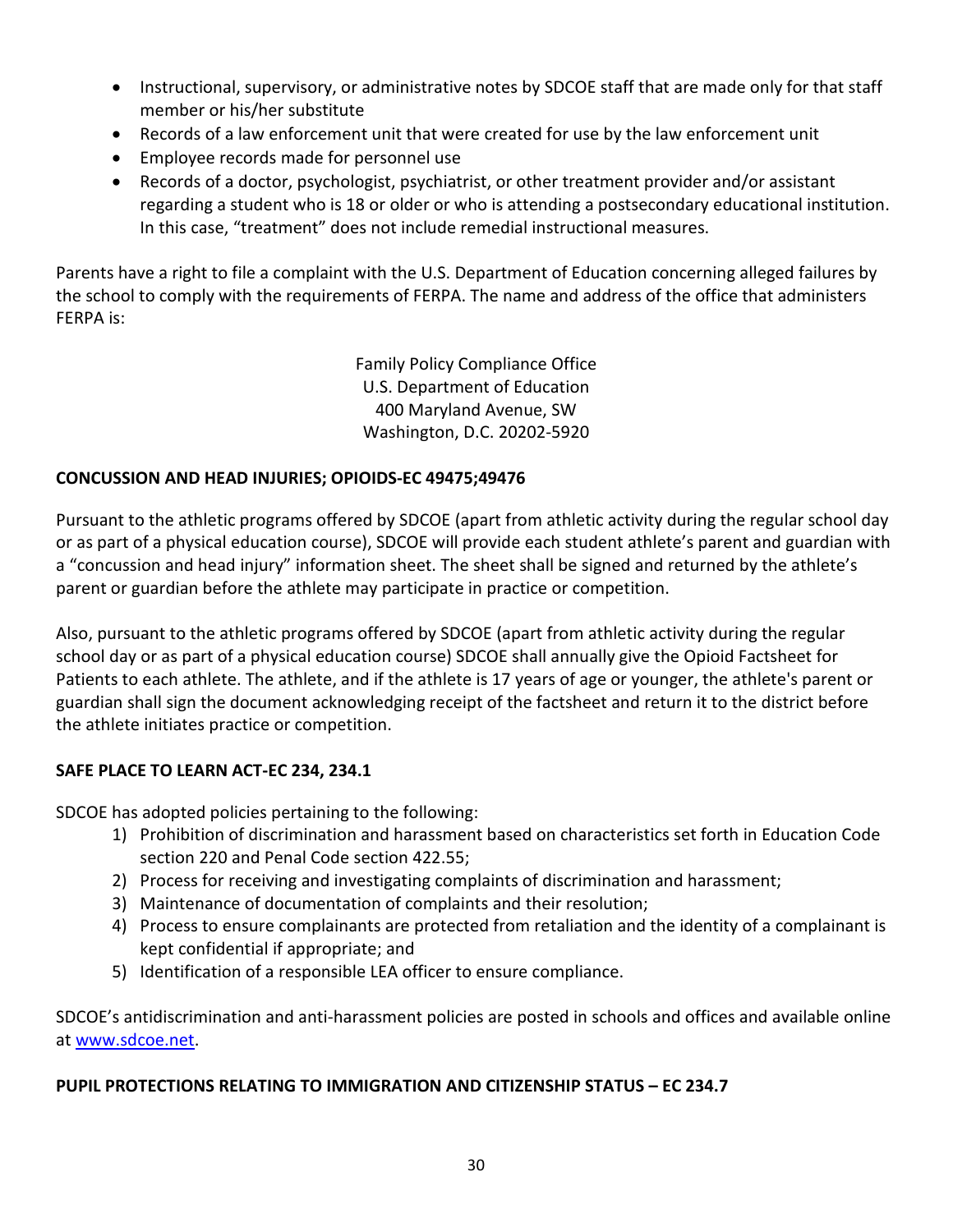Except as required by state or federal law or as required to administer a state- or federally supported educational program, SDCOE shall not collect information or documents regarding citizenship or immigration status of pupils or their family members.

Should any request be made for information or access to a school site by an officer or employee of a law enforcement agency for the purpose of enforcing immigration laws, SDCOE's superintendent shall report to the governing board any such requests in a timely manner that ensures the confidentiality and privacy of any potentially identifying information.

If SDCOE becomes aware that a pupil's parent or guardian is not available to care for the pupil, SDCOE staff shall first exhaust any parental instruction relating to the pupil's care in the emergency contact information it has for the pupil to arrange for the pupil's care. SDCOE will not contact Child Protective Services to arrange for the pupil's care unless it is unable to arrange care through the use of emergency contact information provided by the parents or other information provided by the parent or guardian.

All children have a right to a free public appropriate education, regardless of immigration status of religious beliefs. Therefore, SDCOE has fully adopted model policies published by the Attorney General's Office entitled "Promoting a Safe and Secure Learning Environment for All: Guidance and Model Policies to Assist California's K-12 Schools in Responding to Immigration Issues" [\(https://oag.ca.gov/sites/all/files/agweb/pdfs/bcj/school](https://oag.ca.gov/sites/all/files/agweb/pdfs/bcj/school-guidance-model-k12.pdf)[guidance-model-k12.pdf.](https://oag.ca.gov/sites/all/files/agweb/pdfs/bcj/school-guidance-model-k12.pdf)). These policies include, but are not limited to, refraining from collecting national origin information during the school enrollment process, accepting all forms of evidence listed in California Education Code section 48002 for the purpose of verifying student age, and not including citizenship status, immigration status, place of birth, or any other information indicative of national origin as directory information. Please visit the State of California's Attorney General's "Know Your Rights" page for more information at [https://oag.ca.gov/immigrant/rights.](https://oag.ca.gov/immigrant/rights)

#### <span id="page-36-0"></span>**AVAILABILITY OF PROSPECTUS-EC 49091.14**

Each school site shall create a prospectus that includes the curriculum, including titles, descriptions, and instructional aims of every course offered. The prospectus shall be made available upon request by parent or guardian.

#### <span id="page-36-1"></span>**DIRECTORY INFORMATION-EC 49073**

"Directory Information" includes one or more of the following items: student's name, address, telephone number, email address, date of birth, major field of study, participation in officially recognized activities and sports, weight and height of members of athletic teams, dates of attendance, degrees and awards received, and the most recent public or private school attended by the student. SDCOE has determined that the following individuals, officials, or organizations may receive directory information:

- Certain school publications
- Outside organizations including, but not limited to, companies that manufacture class rings or publish yearbooks
- Military recruiters
- Post-secondary educational institutions
- Outside governmental agencies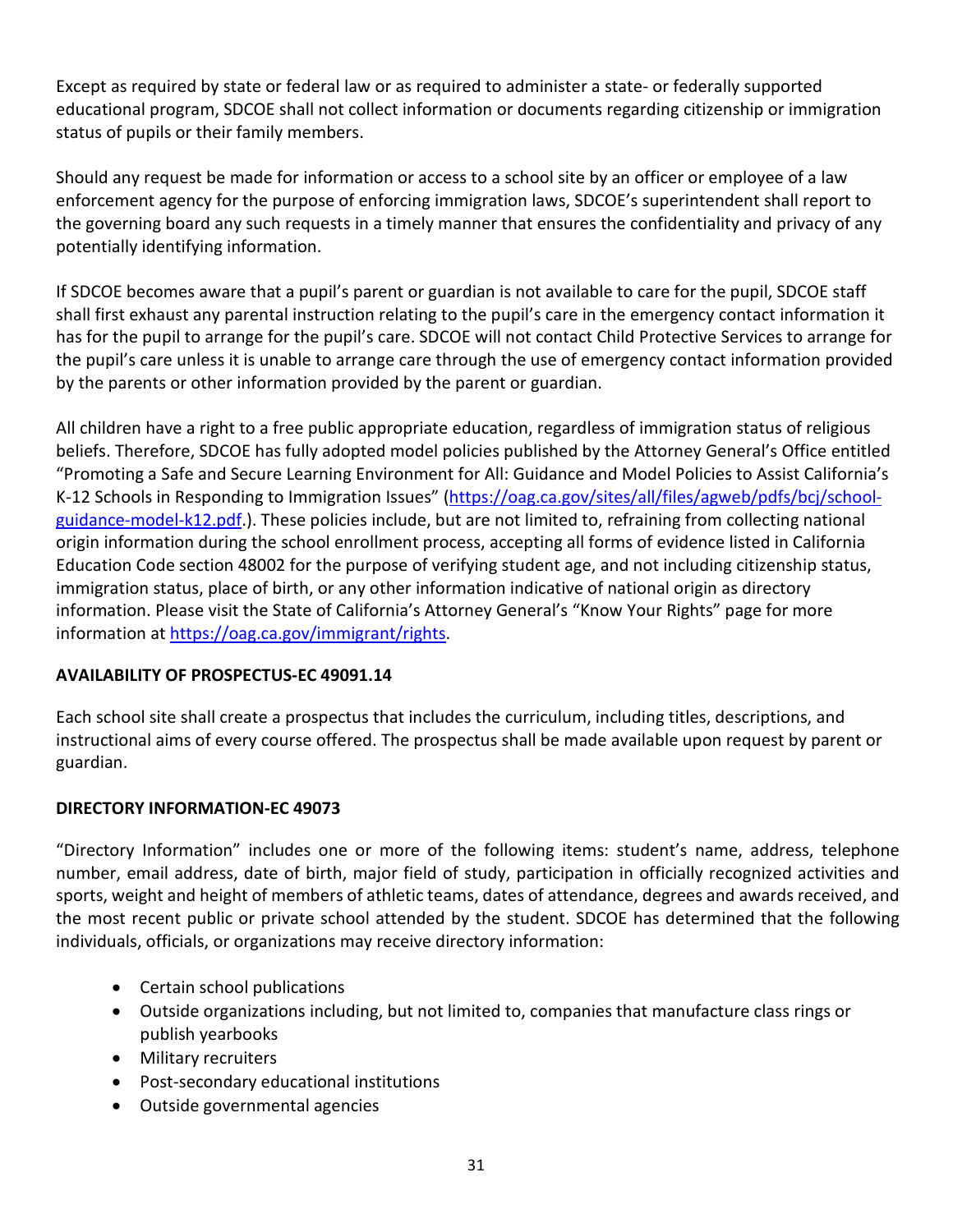No information may be released to a private profit-making entity other than employers, prospective employers and representatives of the news media, including, but not limited to, newspapers, magazines, and radio and television stations. Directory information may be disclosed without prior consent from the parent or legal guardian unless the parent or legal guardian submits a written notice to the school to deny access to his/her pupil's directory information. However, directory information related to homeless and unaccompanied youth will not be released without the express written consent for its release by the eligible pupil and his/her parent or guardian.

SDCOE may disclose appropriately designated "directory information" as specified herein without written consent unless advised to the contrary in accordance with procedures.

Parents/guardians must notify SDCOE in writing every year (a form is available at the end of this document) if they do not want SDCOE to disclose directory information from their child's education records without prior written consent.

Also, in accordance with Section 49073.2, the LEA shall not include the directory information or the personal information of a pupil or of a parent or guardian of a pupil in the minutes of a meeting of its governing body, except as required by judicial order or federal law, if a pupil who is 18 years of age or older or a parent or guardian of a pupil has provided a written request to the secretary or clerk of the governing body to exclude his or her personal information or the name of his or her minor child from the minutes of a meeting of the governing body.

Personal information includes a person's address, telephone number, date of birth, and email address.

#### <span id="page-37-0"></span>**SURVEYS-EC 51513; 20 U.S.C. 1232h**

SDCOE will notify parents or guardians of the need for their written permission before any test, questionnaire, survey, or examination containing any questions about their child's personal beliefs or practices (or the pupil's family's beliefs or practices) in sex, family life, morality, and religion, may be administered to any pupil in kindergarten or grades 1 through12, inclusive. Notification will include specific or approximate dates of when any survey containing sensitive, personal information is to be administered and provide an opportunity for parents to opt pupils out of participating in the survey. Upon request, parents or guardians will be given the opportunity to inspect any third-party survey.

#### <span id="page-37-1"></span>**ACCESS BY MILITARY RECRUITERS-20 U.S.C. 7908**

SDCOE provides military recruiters access to secondary school students' names, addresses, and telephone listings upon request by the military recruiters. A pupil or parent may request that this information not be released to military recruiters without prior written parental consent.

# <span id="page-37-2"></span>**CALIFORNIA HIGH SCHOOL PROFICIENCY EXAM-5 C.C.R. 11523**

The California High School Proficiency Exam (CHSPE) is a voluntary test that assesses proficiency in basic reading, writing, and mathematics skills taught in public schools. Eligible pupils who pass the CHSPE are awarded a Certificate of Proficiency by the State Board of Education. A pupil who receives a Certificate of Proficiency may, with verified approval from the parent or legal guardian, leave high school early. The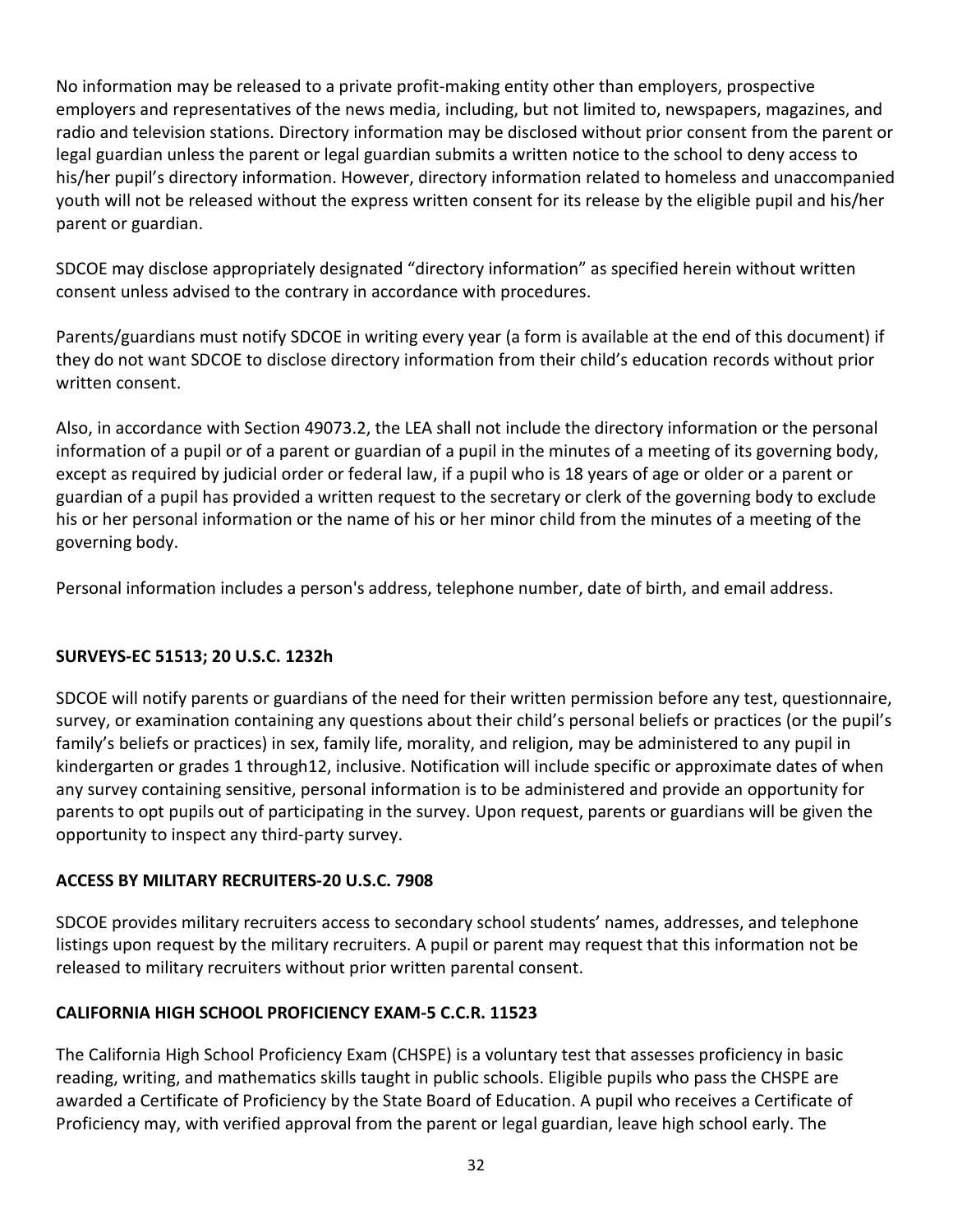Certificate of Proficiency, however, is not equivalent to completing all course work required for regular graduation from high school. For more information, including administration dates and registration deadlines, visit [http://www.chspe.net/.](http://www.chspe.net/)

# <span id="page-38-0"></span>**CAL GRANT PROGRAM-EC 69432.9**

All pupils enrolled in grade 12 will be deemed Cal Grant applicants unless they, or their parent or guardian if the pupil is 17 years or younger, specifically opt out of such notification. SDCOE will electronically submit each  $12<sup>th</sup>$  grade pupil's grade point average by March  $2<sup>nd</sup>$  of the pupil's  $12<sup>th</sup>$  grade school year. A pupil of 18 years of age or a parent or guardian of a pupil 17 years or younger, may, by written statement, opt out of the Cal Grant program.

# <span id="page-38-1"></span>**PUPIL FEES-EC 49010**

SDCOE maintains a policy concerning the provision of a free education to pupils and for filing a complaint of non-compliance pursuant to the Uniform Complaint Procedures with the principal of the school alleged to be in non-compliance. More information is available online at [www.sdcoe.net/Board/Pages/policies.aspx.](https://www.sdcoe.net/Board/Pages/policies.aspx)

# <span id="page-38-2"></span>**RIGHTS OF PARENTS OR GUARDIANS TO INFORMATION-EC 51101**

Parents/guardians of pupils enrolled in public schools have the right and should have the opportunity, as mutually supportive and respectful partners in the education of their children within the public schools, to be informed by the school, and to participate in the education of their children, as follows:

- Within a reasonable period of time following making the request, to observe the classroom or classrooms in which their child is enrolled or for the purpose of selecting the school in which their child will attend pursuant to intra-district or inter-district pupil attendance policies or programs.
- Within a reasonable time of their request, to meet with their child's teacher or teachers and the principal of the school in which their child is enrolled.
- To volunteer their time and resources for the improvement of school facilities and school programs under the supervision of district employees, including, but not limited to, providing assistance in the classroom with the approval, and under the direct supervision, of the teacher. Although volunteer parents may assist with instruction, primary instructional responsibility shall remain with the teacher.
- To be notified on a timely basis if their child is absent from school without permission.
- To receive the results of their child's performance on standardized tests and statewide tests and information on the performance of the school that their child attends on standardized statewide tests.
- To request a particular school for their child, and to receive a response from the school district. This paragraph does not obligate the school district to grant the parent's request.
- To have a school environment for their child that is safe and supportive of learning.
- To examine the curriculum materials of the class or classes in which their child is enrolled.
- To be informed of their child's progress in school and of the appropriate school personnel whom they should contact if problems arise with their child.
- To have access to the school records of their child.
- To receive information concerning the academic performance standards, proficiencies, or skills their child is expected to accomplish.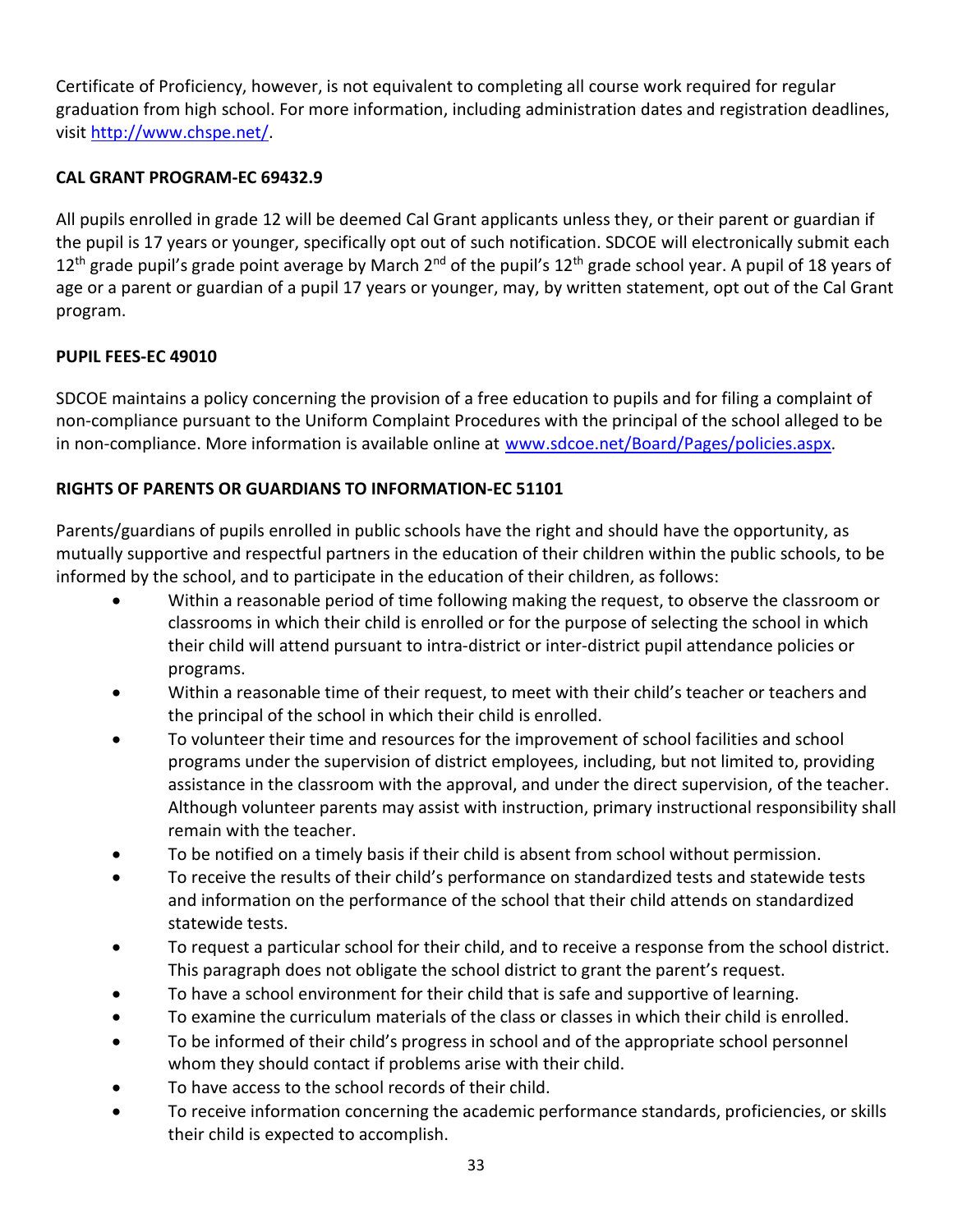- To be informed in advance about school rules, including disciplinary rules and procedures, attendance policies, dress codes, and procedures for visiting the school.
- To receive information about any psychological testing the school does involving their child and to deny permission to give the test.
- To participate as a member of a parent advisory committee, school-site council, or site-based management leadership team, in accordance with any rules and regulations governing membership in these organizations. In order to facilitate parental participation, school-site councils are encouraged to schedule a biannual open forum for the purpose of informing parents about current school issues and activities and answering parents' questions. The meetings should be scheduled on weekends, and prior notice should be provided to parents.
- To question anything in their child's record that the parent feels is inaccurate or misleading or is an invasion of privacy and to receive a response from the school.
- To be notified, as early in the school year as practical pursuant to EC  $\S$  48070.5, if their child is identified as being at risk of retention and of their right to consult with school personnel responsible for a decision to promote or retain their child and to appeal a decision to retain or promote their child. Parents and guardians of pupils, including those parents and guardians whose primary language is not English, shall have the opportunity to work together in a mutually supportive and respectful partnership with schools, and to help their children succeed in school. Each governing board of a school district shall develop jointly with parents and guardians, and shall adopt, a policy that outlines the manner in which parents or guardians of pupils, school staff, and pupils may share the responsibility for continuing the intellectual, physical, emotional, and social development and well-being of pupils at each school-site.
- The policy shall include, but is not necessarily limited to, the following:
	- 1. The means by which the school and parents or guardians of pupils may help pupils to achieve academic and other standards of the school.
	- 2. A description of the school's responsibility to provide a high-quality curriculum and instructional program in a supportive and effective learning environment that enables all pupils to meet the academic expectations of the school.
	- 3. The manner in which the parents and guardians of pupils may support the learning environment of their children, including, but not limited to, the following:
		- (a) Monitoring attendance of their children.
		- (b) Ensuring that homework is completed and turned in on a timely basis.
		- (c) Participation of the children in extracurricular activities.
		- (d) Monitoring and regulating the television viewed by their children.
		- (e) Working with their children at home in learning activities that extend learning in the classroom.
		- (f) Volunteering in their children's classrooms or for other activities at the school.
		- (g) Participating, as appropriate, in decisions relating to the education of their own child or the total school program.

#### <span id="page-39-0"></span>**CALIFORNIA ASSESSMENT OF STUDENT PERFORMANCE AND PROGRESS-EC 52052, 60640**

The California Assessment of Student Performance and Progress (CAASPP) System was established on June 1, 2014. Commencing with the 2014-15 school year, the CAASPP system includes Smarter Balanced Summative assessments in English language arts and math in grades 3 through 8 and 11 and California Alternate Assessments (CAA) in English language arts and math in grades 3 through 8 and 11 for students with significant cognitive disabilities. The California Science Test (CAST) for science is required for all students in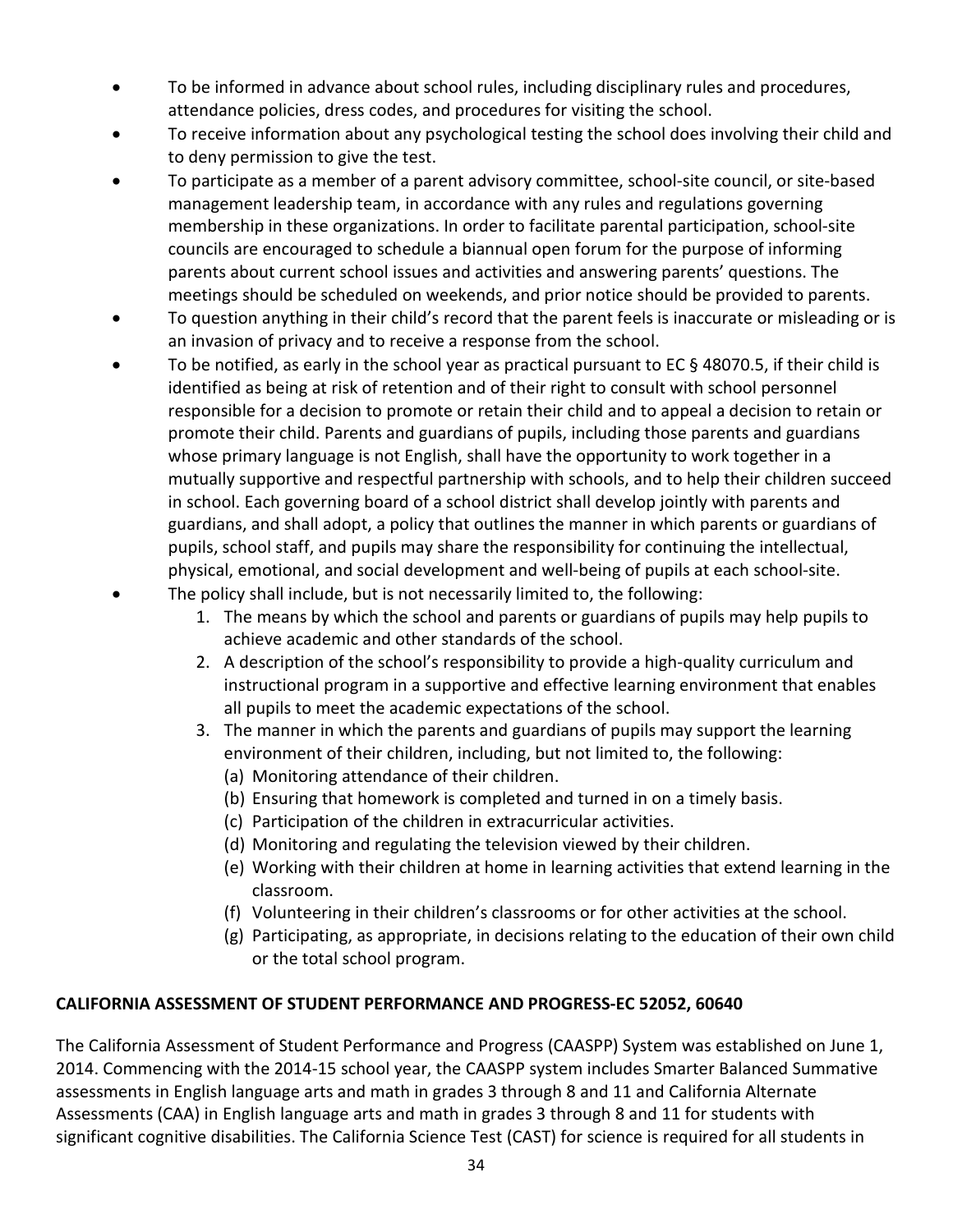grades 5, 8, and once in high school unless the student's IEP indicates administration of the CAA. SDCOE will not administer a standards-based test in Spanish for reading/language arts in grades 2 through 11 for Spanishspeaking English learners who either receive instruction in their primary language or have been enrolled in a school in the United States for less than 12 months. A parent or guardian may make a written request to excuse his or her child from any or all parts of the assessment.

### <span id="page-40-0"></span>**DRESS CODE/GANG APPAREL-EC 35183**

Students are expected to come to school appropriately dressed. Students failing to dress appropriately will be asked to change. SDCOE's dress code is available online at [www.sdcoe.net/Board/Pages/policies.aspx.](https://www.sdcoe.net/Board/Pages/policies.aspx)

# <span id="page-40-1"></span>**SUN PROTECTIVE CLOTHING/USE OF SUNSCREEN-EC 35183.5**

SDCOE allows for outdoor use of sun-protective clothing and the use of sunscreen by students during the day.

#### <span id="page-40-2"></span>**BILINGUAL EDUCATION-EC 52173**

SDCOE will notify the parents or guardians of pupils who will be enrolled in a bilingual education program. The notice will contain a simple description of the program, inform the parent or guardian they have the right and are encouraged to visit the class in which their pupil will be enrolled and to have a school conference to explain the purpose of such an education, and that they have the right not to have their pupil enrolled in the program. Notice shall be in English and the primary language of the pupil.

# <span id="page-40-3"></span>**MARKETING: DISCLOSURE OF STUDENT INFORMATION-20 U.S.C. 1232g**

SDCOE makes student directory information available in accordance with state and federal laws. This means that each student's name, birthday, address, telephone number, major course of study, participation in school activities, dates of attendance, awards, and previous school attendance may be released to agencies such as the local PTA or parent club or the military services. If you do not wish for this information to be released, please sign and return the Release Form For Directory Information provided at the end of this document for this purpose to the school or county office program.

#### <span id="page-40-4"></span>**ENGLISH IMMERSION PROGRAM-EC 310**

In order to facilitate parental choice of program, SDCOE will inform any parent or guardian of a pupil who is to be placed in a structured English immersion program and will notify the parent or guardian of an opportunity to apply for a parental exception waiver.

#### <span id="page-40-5"></span>**MIGRANT EDUCATION-EC 54444.2**

SDCOE receives migrant education funds and services and will actively solicit parental involvement in the planning, operation and evaluation of its programs through the establishment of a parent advisory council. Parents have the sole authority to determine the composition of the council.

#### <span id="page-40-6"></span>**TITLE 1-20 U.S.C. 6311**

Permits parents to request information regarding the professional qualifications of the student's classroom teachers, including the following: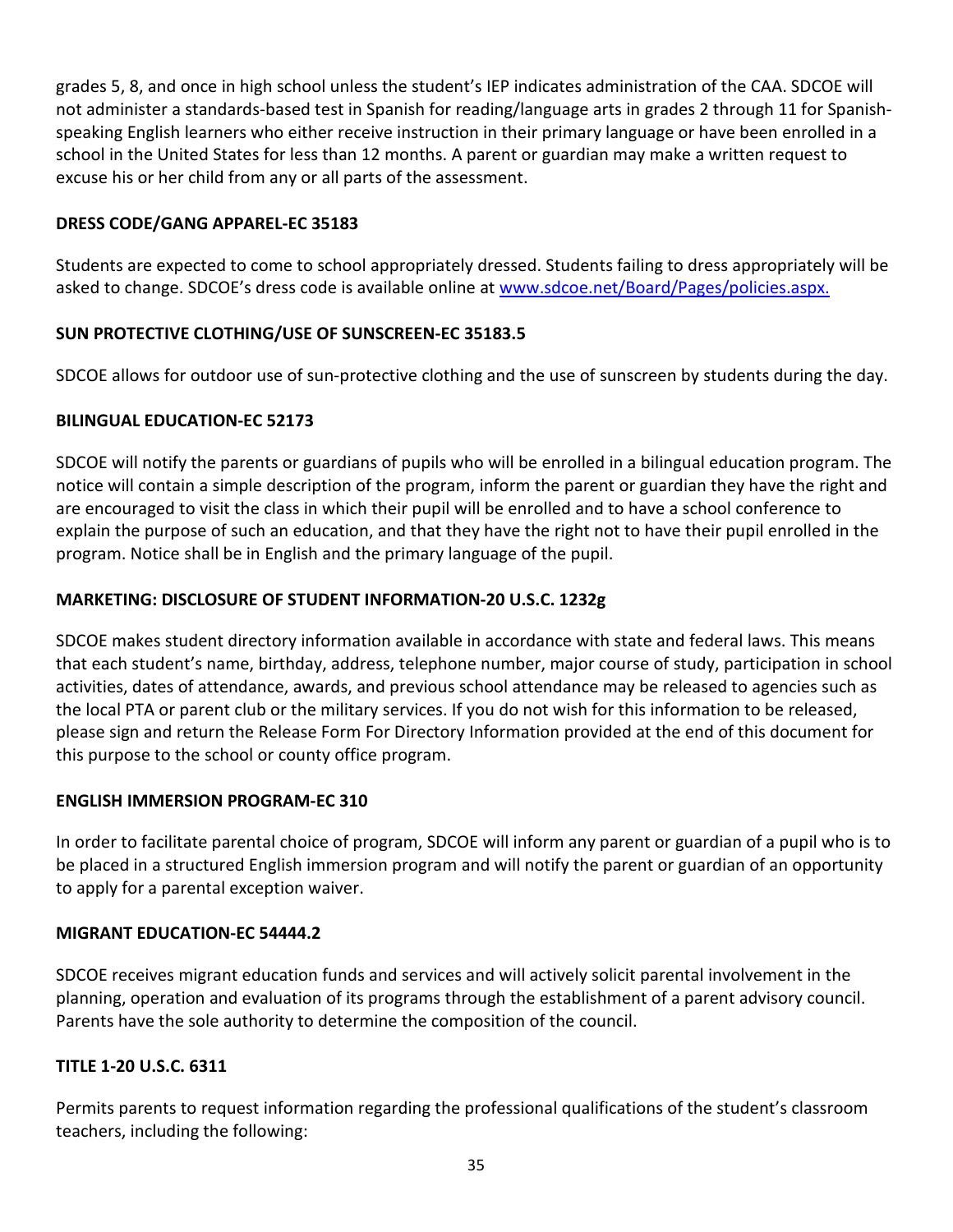- Whether the teacher has met state qualification and licensing criteria for the grade levels and subject areas in which the teacher provides instruction.
- Whether the teacher is teaching under emergency or other provisional status through which state qualification or licensing criteria have been waived.
- The baccalaureate degree major of the teacher and any other graduate certification or degree held by the teacher, and the field of discipline of the certification or degree.
- Whether the child is provided services by paraprofessionals and, if so, their qualifications.

In addition to the information that parents may request regarding their child's teacher, parents may also request:

- Information on the level of achievement of the parent's child in each of the state academic assessments, and
- Timely notice that the parent's child has been assigned to or has been taught for four or more consecutive weeks by a teacher who is not highly qualified.

Parents may obtain this information by visiting [www.ctc.ca.gov](http://www.ctc.ca.gov/) and looking up the child's teacher's credentials by entering the first and last name.

The law also requires that parents be notified when a teacher who is not highly qualified is hired and teaches the child four consecutive weeks or more.

#### <span id="page-41-0"></span>**TOBACCO-FREE CAMPUS-HSC 104420, 104495**

SDCOE receives Tobacco Use Prevention funding to adopt and enforce a tobacco-free campus policy. Information about the policy and enforcement procedures may be found online at [www.sdcoe.net.](http://www.sdcoe.net/) Health and Safety Code section 104495 prohibits smoking and use of any tobacco-related products and disposal of any tobacco-related waste within 25 feet of a school playground. The prohibition does not apply to a public sidewalk located within 25 feet of a playground.

#### <span id="page-41-1"></span>**UNSAFE SCHOOL CHOICE-5 C.C.R. 11993(k); 20 U.S.C. 7912**

Students shall be allowed to attend a safe school. SDCOE shall notify parents or guardians of pupils in elementary and/or secondary schools considered to be "persistently dangerous" pursuant to CDE's guidelines and of available options for attendance at a safe school. "Any firearms violations" is an event that must be considered in determining whether a school site is at risk of being classified as persistently dangerous.

#### <span id="page-41-2"></span>**SCHOOL ACCOUNTABILITY REPORT CARD-EC 35256, 35258**

The School Accountability Report Card (SARC) provides parents and other interested members of the community a variety of information about the school, its resources, its successes, and the areas where it needs improvement. On or before February 1 of each year, an updated copy of the SARC for each SDCOE operated school can be found on SDCOE's website at [www.sdcoe.net.](http://www.sdcoe.net/jccs/Pages/SARCs.aspx) A hard copy will also be provided upon request to any student's parent or guardian.

#### <span id="page-41-3"></span>**COMPREHENSIVE SCHOOL SAFETY PLAN-EC 32286, 32288**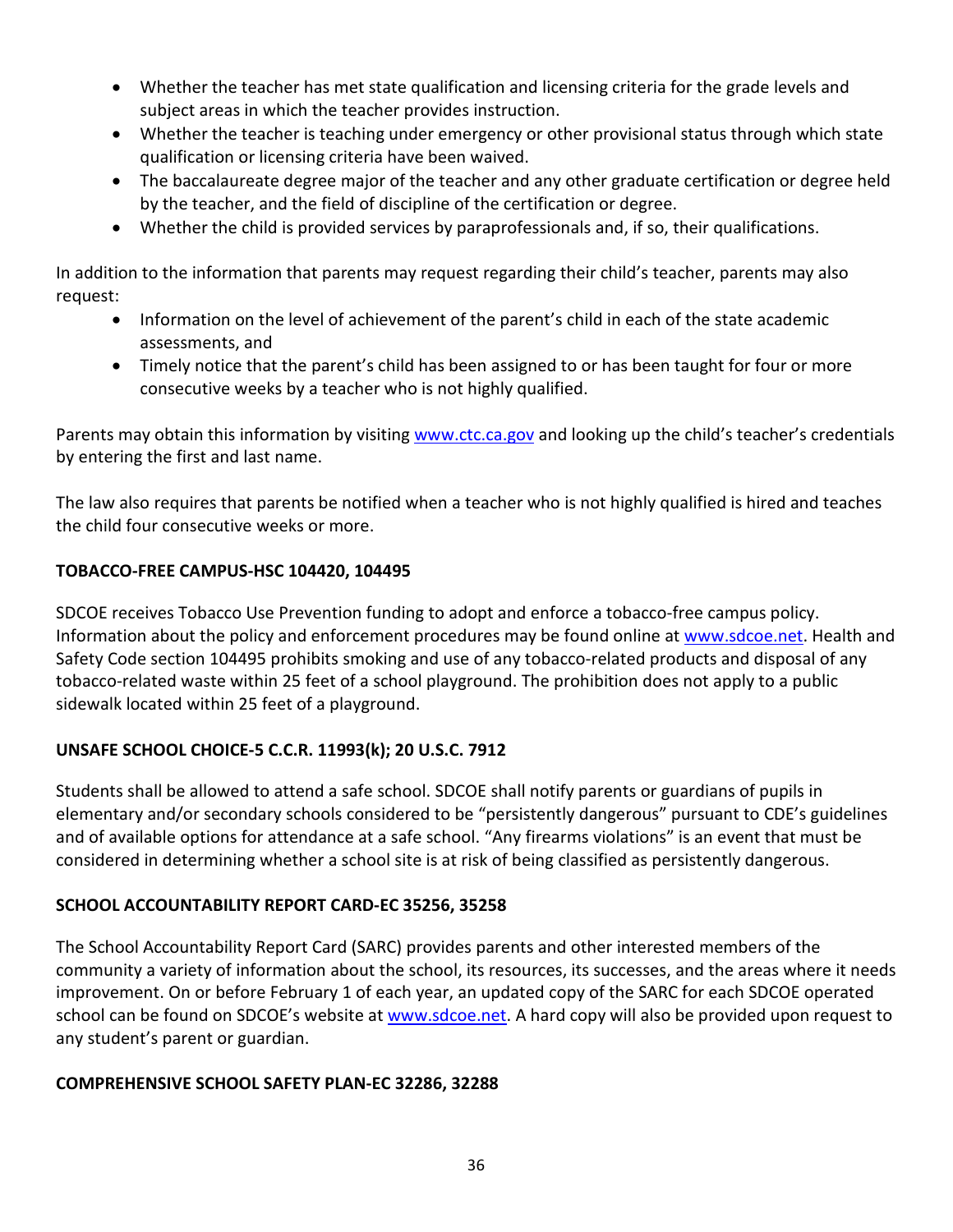Each school is required to develop a school safety plan, which includes a comprehensive disaster preparedness plan. Copies of the school safety plan are available for review at the school principal's office during normal business hours.

# <span id="page-42-0"></span>**DUTY CONCERNING CONDUCT OF PUPILS-EC 44807**

All students participating in SDCOE programs or activities will comply with SDCOE policies, rules, and regulations, pursue their studies, and obey the valid authority of SDCOE staff. Any student who feels another participant is disrupting the student's learning environment is strongly encouraged to report that misconduct to a SDCOE staff member. The SDCOE staff member will, in turn, report to the designated SDCOE staff member in charge of handling student complaints. SDCOE staff expects all students enrolled in SDCOE programs or activities to conduct themselves in a manner that enriches the educational environment and does not disrupt the learning process. SDCOE believes all students enrolled in SDCOE programs or activities should experience a positive learning environment. All students participating in SDCOE programs or activities are expected to cooperate by respecting the rights of other participants, which includes the right to a learning environment free from disruptions. Student conduct includes conduct on school grounds, going to and from school, and during recess and lunch periods.

Every teacher has a duty to hold pupils accountable for their conduct on the way to and from school, and on the playground, or during recess. A teacher, vice principal, principal, or any other certificated employee of a school district shall not be subject to criminal prosecution or criminal penalties for the exercise, during the performance of his duties, of the same degree or physical control over a pupil that a parent would be legally privileged to exercise, but which in no event shall exceed, the amount of physical control reasonably necessary to maintain order, protect property, or protect the health and safety of pupils, or to maintain proper and appropriate conditions conducive to learning.

# <span id="page-42-1"></span>**DANGEROUS OBJECTS-PENAL CODE 417.27**

SDCOE prohibits dangerous objects on campus, such as laser pointers and B.B. guns, unless possession is for valid instructional or other school-related purpose.

# <span id="page-42-2"></span>**INVESTING FOR FUTURE EDUCATION-EC 48980(d)**

SDCOE encourages the investment by parents or guardians for higher education for their children and of considering appropriate investment options, including, but not limited to, United States savings bonds.

# <span id="page-42-3"></span>**CHILD ABUSE AND NEGLECT REPORTING-PENAL CODE 11164**

SDCOE staff is required by law to report cases of child abuse and neglect to the appropriate law enforcement agency when they have a reasonable suspicion that a child has been a victim of child abuse and/ or neglect. Reasonable suspicion does not require certainty that the child abuse and/or neglect has occurred. The reporting staff member's name and report are confidential. The fact that a child is homeless or an unaccompanied minor is not, in and of itself, a sufficient basis for reporting child abuse or neglect.

# <span id="page-42-4"></span>**DISRUPTION IN PUBLIC SCHOOL OR MEETING-EC 32210**

Any person who willfully disturbs any public school or public school meeting is guilty of a misdemeanor and shall be punished by a fine of not more than \$500.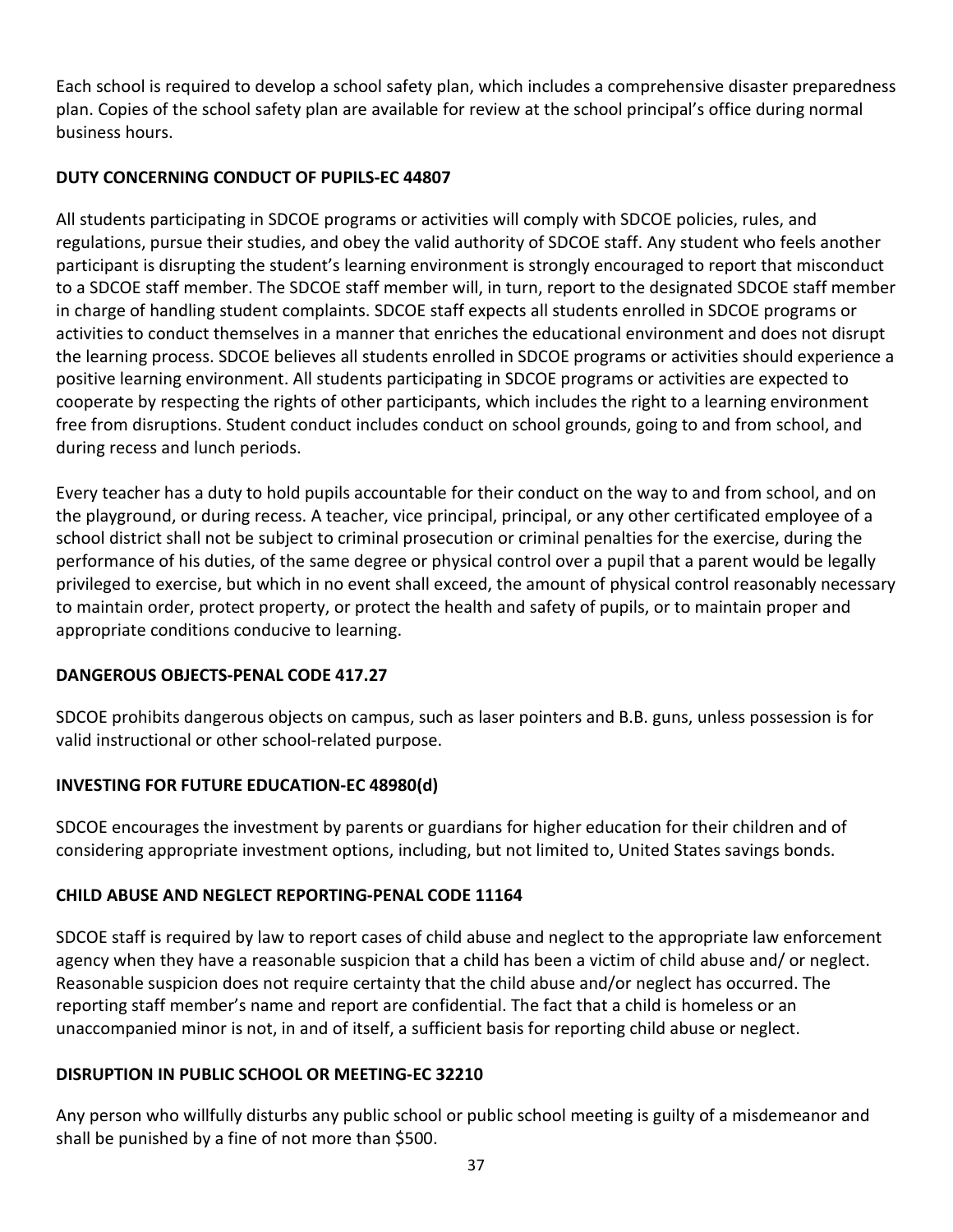#### <span id="page-43-0"></span>**MEDICAL RECORD SHARING-HSC 120440**

Medical information may be shared with local health departments and the State Department of Public Health. Any information shared shall be treated as confidential medical information. The student or parent or guardian has the right to examine any immunization-related information shared in this manner and to correct any errors in it; and the student or parent or guardian may refuse to allow this information to be shared in the manner described, or to receive immunization reminder notifications at any time, or both. More information regarding medical record sharing including information regarding the immunization registry with which the information may be shared may be found online at [www.sdiz.org.](http://www.sdiz.org/)

#### <span id="page-43-1"></span>**MEGAN'S LAW-PENAL CODE-290**

Information about registered sex offenders in California and how to protect their families can be found at [meganslaw.ca.gov/.](http://meganslaw.ca.gov/)

#### <span id="page-43-2"></span>**LIABILITY OF PARENT OR GUARDIAN FOR WILLFUL PUPIL MISCONDUCT-EC 48904**

The parent or guardian of any minor may be held financially liable for the pupil's willful misconduct that results in injury or death to any pupil or person employed or volunteering for SDCOE or injury to real or personal property belonging to SDCOE or an SDCOE employee. The parent or guardian of a minor shall be liable to SDCOE for all property belonging to SDCOE loaned to the minor and not returned upon demand of an employee of SDCOE authorized to make the demand. SDCOE shall notify the parent or guardian of the pupil in writing of the pupil's alleged misconduct before withholding the pupil's grades, diploma, or transcript pursuant to this Section.

#### <span id="page-43-3"></span>**CHILDREN IN HOMELESS SITUATIONS-42 U.S.C. 11432**

SDCOE has appointed a liaison for homeless children responsible for ensuring the dissemination of public notice of the educational rights of students in homeless situations.

- 1) Liaison contact information: Stephanie Johnston-Austin Support Services Supervisor Juvenile Court and Community Schools [sjohnston@sdcoe.net](mailto:sjohnston@sdcoe.net)
- 2) Circumstances for eligibility include:
	- a. Children and youth who are sharing the housing of other persons due to loss of housing, economic hardship, or similar reason
	- b. Children who may be living in motels, hotels, trailer parks, shelters, or awaiting foster care
	- c. Children and youth who have a primary nighttime residence that is public or a private place not designed for or ordinarily used as a regular sleeping accommodation for human beings
	- d. Children and youth who are living in cars, parks, public spaces, abandoned buildings, substandard housing, bus or train stations, or similar settings, or
	- e. Migratory children who qualify as homeless because they are children who are living in similar circumstances listed above.
- 3) Right to immediate enrollment in school of origin or school where currently residing without proof of residency, immunization records or tuberculosis skin-test results, school records, or legal guardianship papers;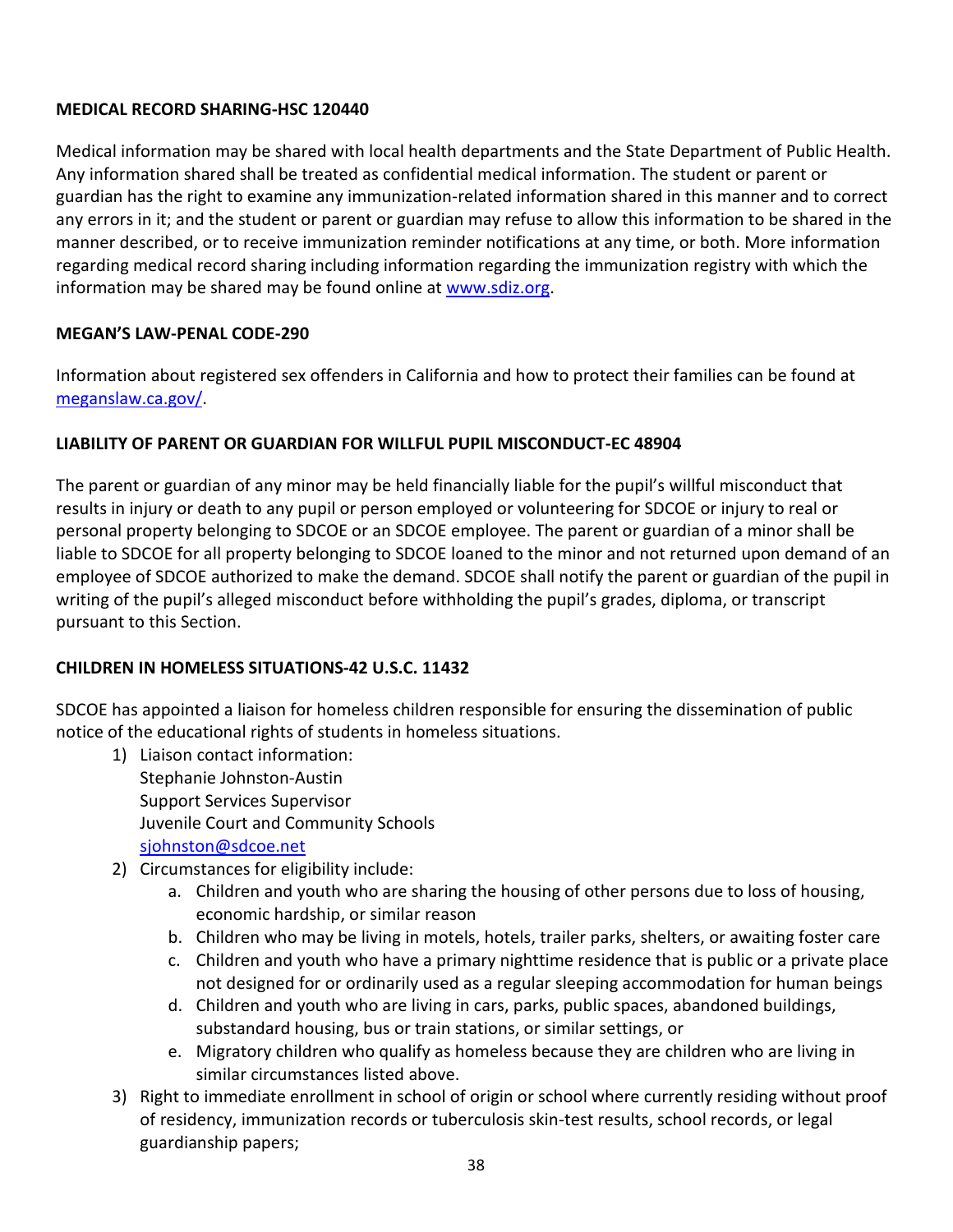- 4) Right to education and other services including to participate fully in all school activities and programs for which child is eligible, to qualify automatically for school meal programs, to receive transportation services, and to contact liaison to resolve disputes that arise during enrollment;
- 5) No homeless youth shall be required to attend a separate school for homeless children or youth; and
- 6) Homeless youth shall not be stigmatized by school personnel.

More information can be found online at [www.sdcoe.net.](http://www.sdcoe.net/student-services/student-support/fyhes/Pages/homeless-education-services-home.aspx)

#### <span id="page-44-0"></span>**HOMELESS YOUTH IN AFTER SCHOOL PROGRAMS – EC 8483.1**

SDCOE, in collaboration with the San Diego After-School Regional Consortium, currently operates an afterschool program pursuant to the After School Education and Safety Program Act of 2002. SDCOE provides priority enrollment to students as follows. First priority shall go to pupils who are identified by the program as homeless youth, as defined by the federal McKinney-Vento Homeless Assistance Act (42 U.S.C. section 11434a), at the time they apply for enrollment or at any time during the school year, and to pupils who are identified by the program as being in foster care. For programs serving middle and junior high school pupils, second priority shall go to pupils who attend daily. SDCOE does not require pupils applying for or participating in the program to verify they are homeless or foster youth. Eligible students may receive priority through selfcertification or through the SDCOE liaison for homeless children if SDCOE maintains a waiver on file allowing for the release of this information.

#### <span id="page-44-1"></span>**ACCEPTABLE USE OF TECHNOLOGY**

SDCOE policy on the acceptable use of technology on school campuses and access by pupils to the internet and on-line sites is available at [www.sdcoe.net.](http://www.sdcoe.net/Board/Documents/ar/6163.pdf)

#### <span id="page-44-2"></span>**CUSTODY ISSUES**

Schools are not a forum to settle custody disputes and the school has no legal jurisdiction to refuse a biological parent access to his or her child and the child's school records unless a signed restraining order or proper divorce papers specifically setting forth limitations are on file at the school office. Custody disputes must be handled by the courts.

#### <span id="page-44-3"></span>**ELECTRONIC SIGNALING DEVICE-EC 48901.5**

SDCOE policy regulating the rights of pupils to possess or use electronic signaling devices (e.g., cell phones and pagers) on school campuses during the school day or at school activities can be found online at [www.sdcoe.net.](http://www.sdcoe.net/jccs/Pages/Acceptable-Use-Policy.aspx)

#### <span id="page-44-4"></span>**SCHOOL VISITING PROCEDURES-EC 51101(a)(12)**

Penal Code section 627.6: requires schools to post at every entrance a notice of visitor registration requirements, registration hours, registration location, and penalties for the violation of the registration requirements.

#### <span id="page-44-5"></span>**WALKING OR RIDING A BIKE TO SCHOOL-VC 21212**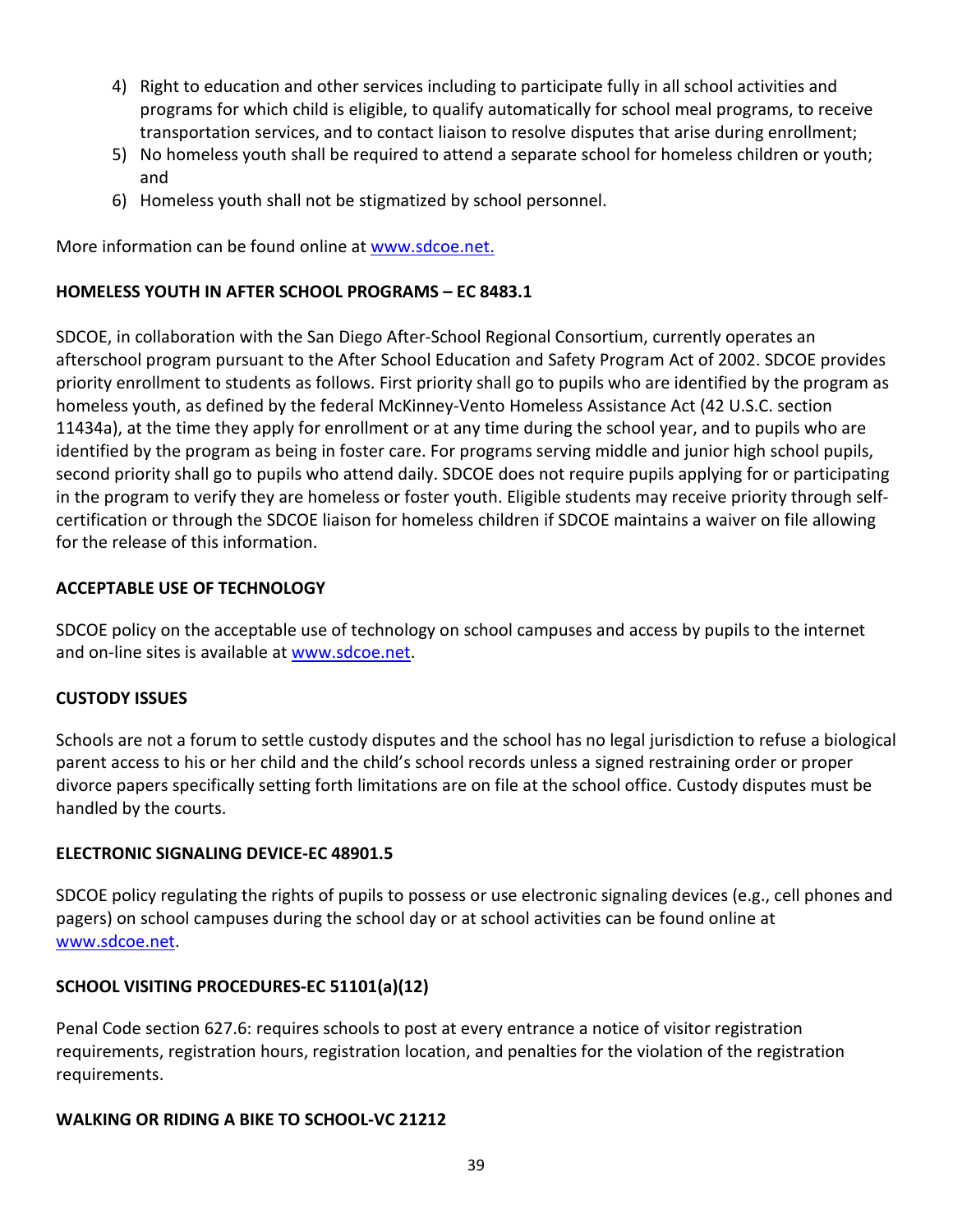SDCOE requests that parents or guardians of children who walk or ride their bike to school plan a safe route to school with their children. The route shall not involve shortcuts through private property and all students are expected to exhibit good behavior. Furthermore, a student under 18 years of age may be fined for not wearing a properly fitted and fastened helmet, and the parent or legal guardian of a minor who violates this section shall be jointly and severally liable with the minor for the fine.

#### <span id="page-45-0"></span>**CYBER SEXUAL BULLYING – EC 234.2**

SDCOE may suspend or expel students in its community schools who engage in cyber sexual bullying consistent with the SDCOE's disciplinary procedures described above. The CDE has developed information regarding cyber sexual bullying available at www.cde.ca.gov/ls/ss/se/bullyingprev.asp

#### <span id="page-45-1"></span>**LOCAL SCHOOL WELLNESS POLICY–EC 49432**

Every public school may post a summary of nutrition and physical activity laws and regulations and shall inform the public about the content of the school's local school wellness policy, established pursuant to the federal Healthy, Hunger-Free Kids Act of 2010 (Public Law 111-296). The department shall develop the summary of state law and regulations.

There are student wellness notifications posted in the school offices at each site. Additionally, the local school wellness policy for each SDCOE school is available at [www.sdcoe.net/nutrition.](http://www.sdcoe.net/nutrition)

#### <span id="page-45-2"></span>**ILLEGAL RECORDING OF CONFIDENTIAL COMMUNICATION–PC 632; EC 51512**

It is unlawful to intentionally eavesdrop or record the confidential communication between two or more parties without the consent of all parties to the confidential communication. The eavesdropping or recording of a confidential communication includes by means of any electronic amplifying or recording device whether the communication is carried on among the parties in the presence of one another or by means of a telegraph, telephone, or other device, except a radio. Such an act is punishable by a fine not exceeding \$2,500, or imprisonment in the county jail not exceeding one year, or in the state prison, or by both that fine and imprisonment. Additionally, pursuant to Education Code section 51512, the use by any person, including a student, of any electronic listening or recording device in any classroom without prior consent of the teacher and the principal is prohibited. Any person, other than the student, willfully in violation shall be guilty of a misdemeanor. Any pupil in violation is subject to SDCOE's disciplinary procedures.

#### **PUPIL COLLECTION OF DEBT-EC 49014**

A pupil or former pupil, unless emancipated at the time the debt is incurred, shall not owe or be billed for a debt owed to an LEA.

An LEA cannot take negative action against a pupil or former pupil for a debt owed, including, but not limited to, all of the following:

- Denying full credit for any assignments for a class;
- Denying full and equal participation in classroom activity;
- Denying access to on-campus educational facilities, including, but not limited to, the library;
- Denying or withholding grades or transcripts;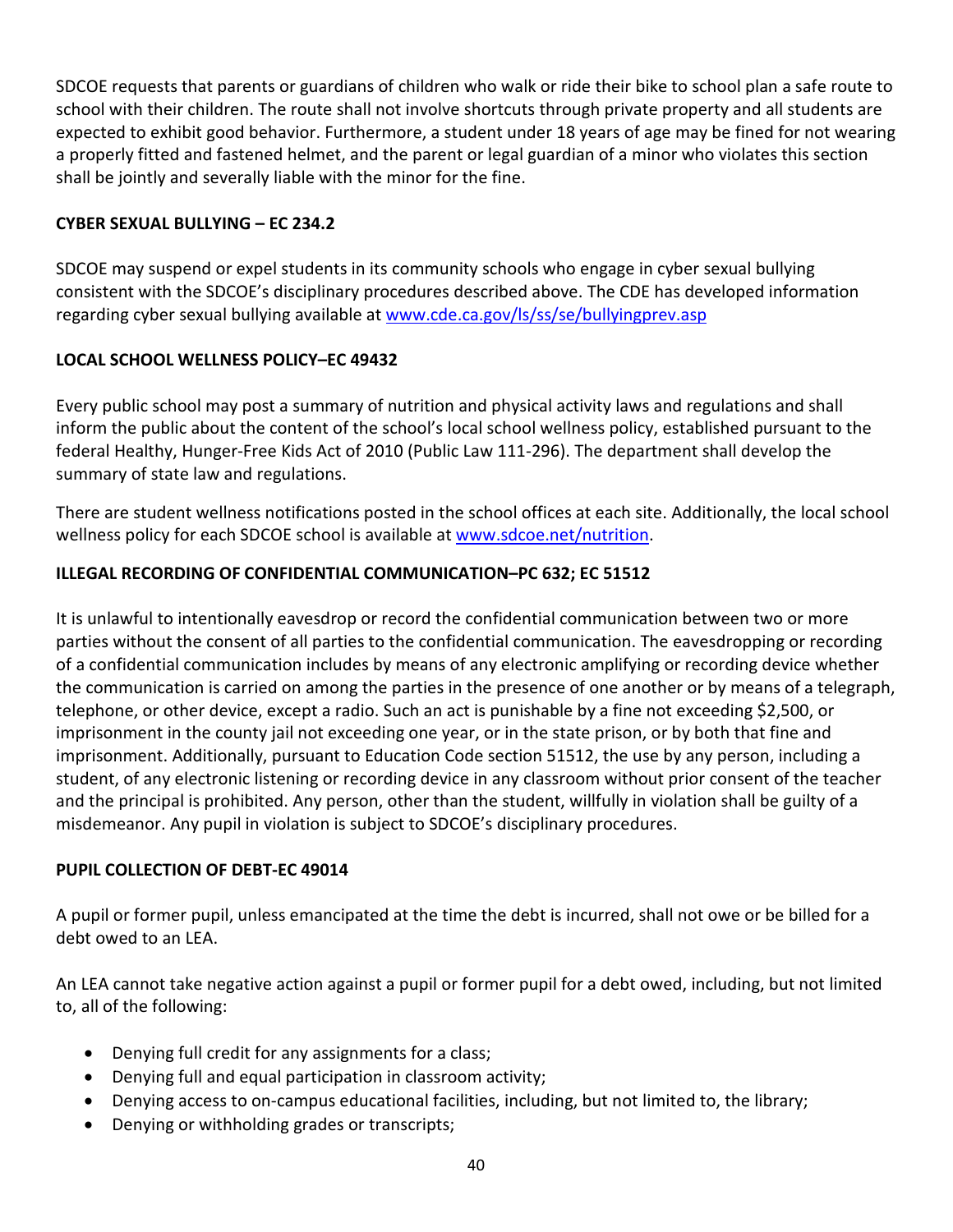- Denying or withholding a diploma;
- Limiting or barring participation in an extracurricular activity, club, or sport; and
- Limiting or excluding from participation in an educational activity, field trip, or school ceremony

### **ELECTRONIC PRODUCTS OR SERVICES THAT DISSEMINATE ADVERTISING-EC 35182.5**

If SDCOE enters into a contract for electronic products or services that requires the dissemination of advertising to students, the district must provide written notice to the parents or guardians of the students that the advertising will be used in the classroom or other learning centers.

#### **ACCESS TO STUDENT MENTAL HEALTH SERVICES-EC 49428**

SDCOE shall notify pupils and parents or guardians of pupils no less than twice during the school year on how to initiate access to available pupil mental health services on campus or in the community, or both. **To notify parents or guardians, a school shall use at least two of the following methods**:

- Distribute the information in a letter (electronic or hardcopy)
- Include the information in the annual parent notification
- Post the information on the school's website or page

# **To notify pupils, a school shall use at least two of the following methods**:

- Distribute the information in a document or school publication
- Include the information in pupil orientation materials or in a pupil handbook at the beginning of the year
- Post the information on the school's website or page

If a school decides to notify parents through distributing the information in a letter and posting the information on the school's website or page, then it need not also include the information in the annual parent notification.

#### <span id="page-46-0"></span>**PUPIL SUICIDE PREVENTION POLICIES-EC 215**

Before the beginning of the 2020-21 school year, the governing board or body of a local educational agency that serves pupils in kindergarten and grades 1 through 6 shall adopt a policy on pupil suicide prevention for the above grade levels. The age-appropriate policy shall be developed in consultation with school and community stakeholders, the county mental health plan, school-employed mental health professionals, and suicide prevention experts. The policy shall also, at minimum, address procedures relating to suicide prevention, intervention, and postvention.

#### <span id="page-46-1"></span>**INFORMATION ABOUT COMPLETION OF APPLICATIONS FOR STUDENT FINANCIAL AID-EC 51225.8**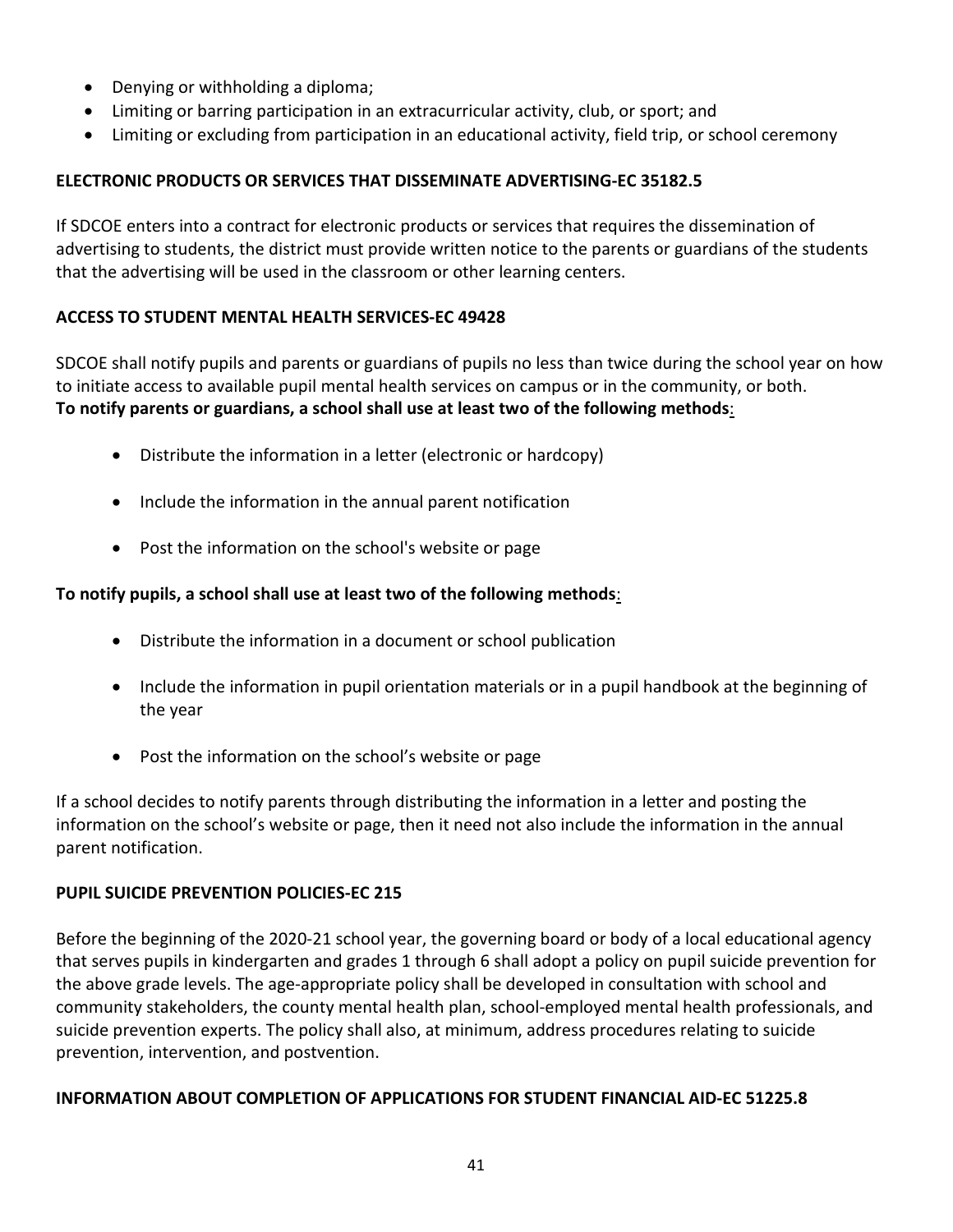Commencing with the 2020-21 school year, the governing board/body of school districts and charter schools must ensure that each student, at least once before the pupil enters grade 12, receives information on how to properly complete and submit either the Free Application for Federal Student Aid (FAFSA) or California Dream Act application. A paper copy of the FAFSA or the California Dream Act application must be provided to a pupil or parent/guardian upon request.

The information provided in the notice shall include, but not necessarily be limited to, the following materials:

- 1. The types of documentation and personal information that each student financial aid application requires, including, but not necessarily limited to, documents relating to income taxes, finances and income, college choices, academic status, and personal identification such as social security or taxpayer identification numbers
- 2. An explanation of definitions used for each application, such as "legal guardianship," "household size," "parent," "dependent," and taxable college grants and scholarships"
- 3. Eligibility requirements for student financial that may be applied for using the FAFSA or the California Dream Act Application
- 4. Application timelines and submission deadlines
- 5. The importance of submitting applications early, especially when student financial aid is awarded on a first-come, first-served basis

The manner in which this information is provided shall be at the discretion of the governing board of the school district or charter school.

### <span id="page-47-0"></span>**BULLYING AND HARASSMENT PREVENTION INFORMATION-EC 234.6**

Commencing with the 2020-21 academic year, each county office of education, school district, and charter school – or LEA ("local education agency") for the purpose of this section – shall ensure that all of the following information is readily accessible in a prominent location on the local educational agency's existing website in a manner that is easily accessible to parents or guardians and pupils:

- 1. The LEA's policy on pupil suicide prevention in grades 7 through 12
- 2. The LEA's policy on pupil suicide prevention in kindergarten and grades 1 through 6, including reference to the age appropriateness of that policy
- 3. The definition of discrimination and harassment based on sex, and the rights derived from the Sex Equity in Education Act
- 4. The Title IX information and training materials included on a LEA's internet website
- 5. A link to the Title IX information included on the department's internet website
- 6. The LEA's written policy on sexual harassment, as it pertains to pupils
- 7. The LEA's policy, if it exists, on preventing and responding to hate violence
- 8. The LEA's anti-discrimination, anti-harassment, anti-intimidation, and anti-bullying policies
- 9. The LEA's anti-cyberbullying procedures
- 10. A section on social media bullying that includes all of the following references to possible forums for social media bullying:
	- a. Internet websites with free registration and ease of registration
	- b. Internet websites offering peer-to-peer instant messaging
	- c. Internet websites offering comment forums or sections
	- d. Internet websites offering image or video posting platforms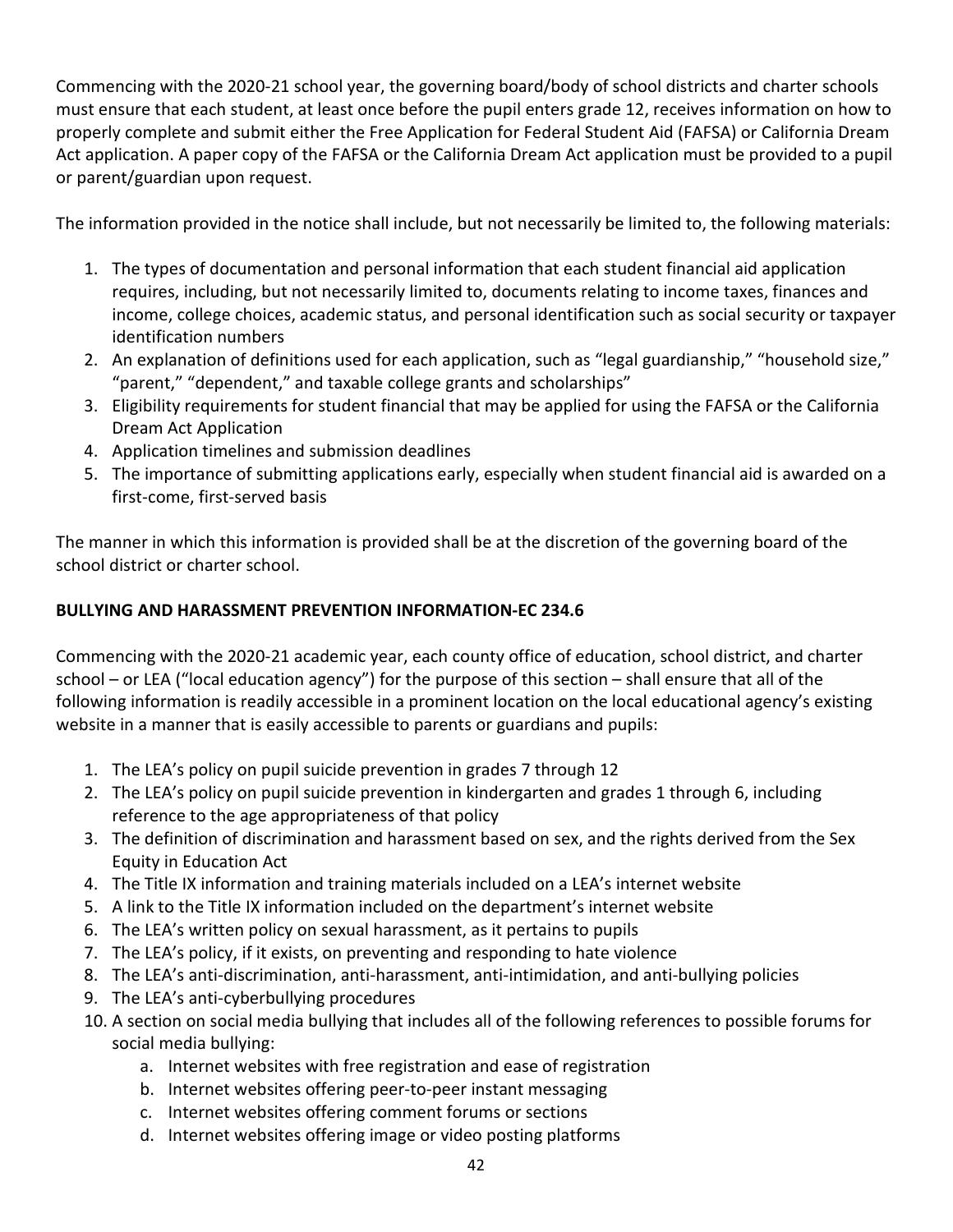# 11. A link to statewide resources, including community-based organizations, compiled by the department

<span id="page-48-0"></span>12. Any additional information the LEA deems important for preventing bullying and harassment **USE OF SMARTPHONES- EC 48901.7**

A student cannot be prohibited from possessing or using a smartphone at school in the following situations:

- 1. During an emergency situation or as a response to a perceived threat of danger;
- 2. When a teacher or administrator gives permission to a student to possess or use a smartphone, subject to reasonable limitations imposed by the person giving permission;
- 3. When necessary for the health or well-being of a student, as determined by a licensed physician and surgeon; and
- 4. When possession or use of the smartphone is required pursuant to a student's individualized education program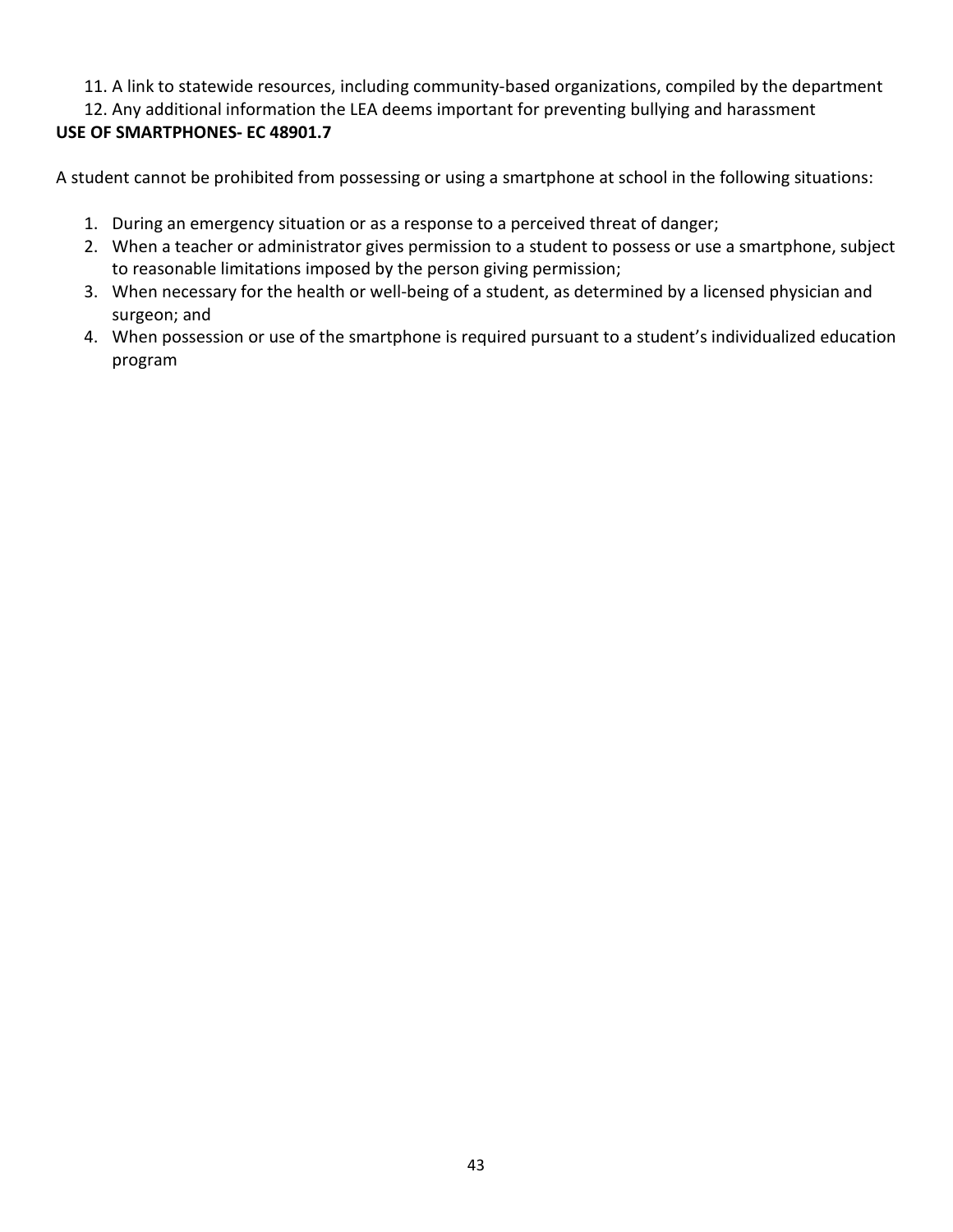#### **SAN DIEGO COUNTY OFFICE OF EDUCATION 2021-22 ACKNOWLEDGMENT OF RECEIPT AND REVIEW**

<span id="page-49-0"></span>Dear Parent/Guardian,

The San Diego County Office of Education is required to annually notify the parents and guardians of rights and responsibilities in accordance with Education Code section 48980.

If you have any questions, or if you would like to review specific documents mentioned in the notice, please contact an administrator at your child's school. They will be able to give you more detailed information and assist you in obtaining copies of any materials you wish to review.

Please complete the "Acknowledgment of Receipt and Review" form below and return it to your child's school.

This annual notification is also available in an electronic format and can be provided to you upon request. If the notice is provided in an electronic format, the parent or guardian shall submit to the school this signed acknowledgement of receipt of the notice. Signature of the notice is an acknowledgment by the parent or guardian that he or she has been informed of his or her rights but does not indicate that consent to participate in any particular program has either been given or withheld.

#### ACKNOWLEDGMENT OF RECEIPT AND REVIEW

Pursuant to Education Code section 48982, the parent/guardian shall sign this notice and return it to the school. Signature on the notice is an acknowledgment by the parent or guardian that they have been informed of his or her rights but does not necessarily indicate that consent to participate in any particular program or activity has been given or withheld.

|                                                       | Grade: ______________________                    |
|-------------------------------------------------------|--------------------------------------------------|
|                                                       |                                                  |
|                                                       |                                                  |
|                                                       |                                                  |
| Signature of Parent/Guardian (if student is under 18) | Signature of Student (if student is 18 or older) |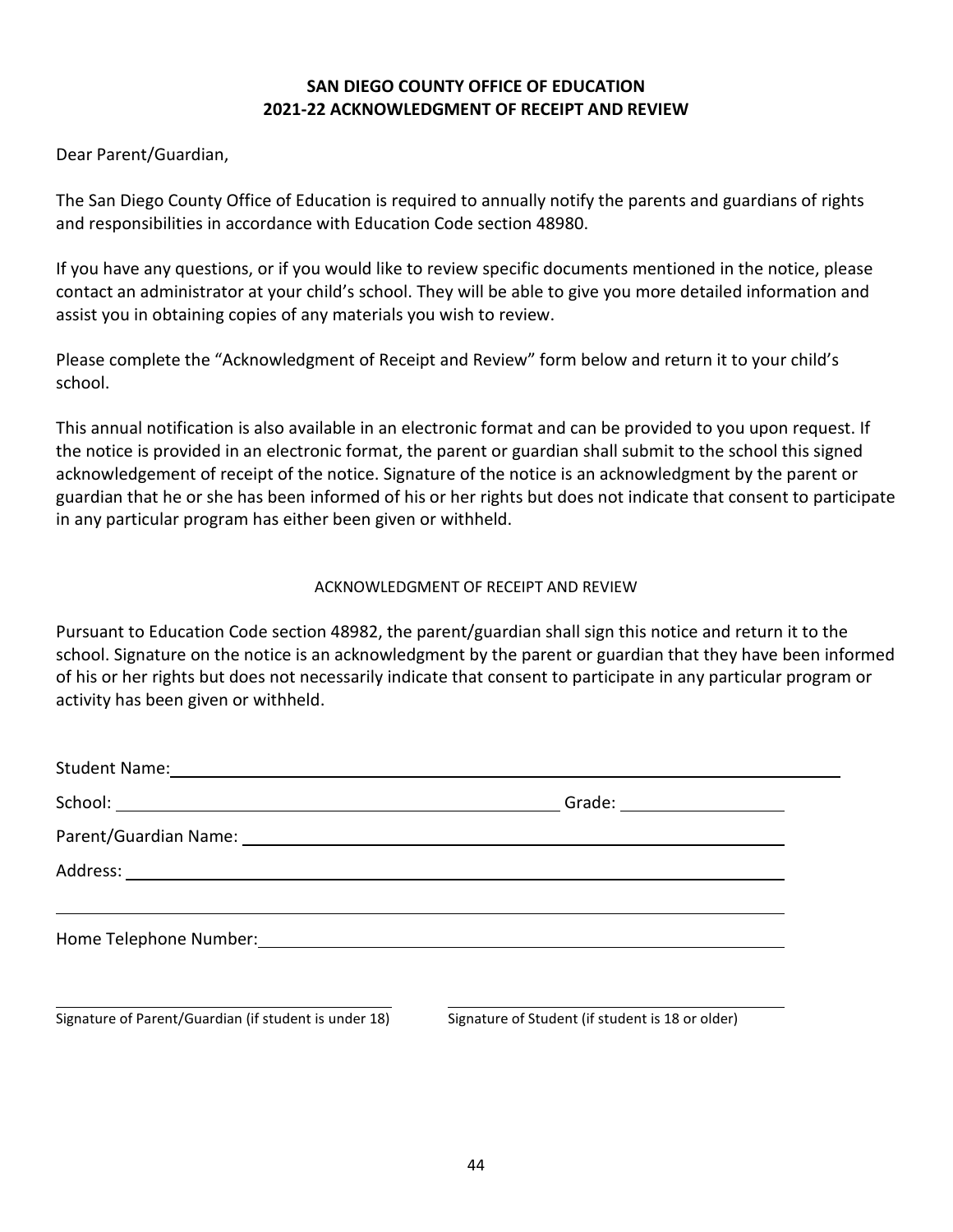#### **SAN DIEGO COUNTY OFFICE OF EDUCATION 2021-22 RELEASE FORM FOR DIRECTORY INFORMATION**

*(Applicable only for the current school year)*

#### <span id="page-50-0"></span>PARENTS: PLEASE READ AND COMPLETE THE INFORMATION BELOW AND RETURN IT TO YOUR SCHOOL

|                                                                                                                                                                                                                                | Date of Birth:<br><u> 1980 - Andrea Station Books, amerikansk politik (d. 1980)</u>                                            |
|--------------------------------------------------------------------------------------------------------------------------------------------------------------------------------------------------------------------------------|--------------------------------------------------------------------------------------------------------------------------------|
| Address:                                                                                                                                                                                                                       |                                                                                                                                |
| City:                                                                                                                                                                                                                          | Zip Code:_______________________                                                                                               |
| Telephone No.: The contract of the contract of the contract of the contract of the contract of the contract of the contract of the contract of the contract of the contract of the contract of the contract of the contract of | Grade:<br><u> 1980 - Jan Stein Stein Stein Stein Stein Stein Stein Stein Stein Stein Stein Stein Stein Stein Stein Stein S</u> |
| School:                                                                                                                                                                                                                        |                                                                                                                                |

The primary purpose of directory information is to allow the San Diego County Office of Education (SDCOE) to include this type of information from your child's education records in certain school publications. Directory information includes the pupil's name, address, telephone number, date of birth, email address, major field of study, participation in officially recognized activities and sports, dates of attendance, degrees and awards received, and the most recent previous public or private school attended by the pupil, or height and weight of athletes, information that is generally not considered harmful or an invasion of privacy released.

The Family Education Rights and Privacy Act (FERPA) and Education Code section 49073 permit SDCOE to disclose appropriately designated "directory information" without written consent, unless you have advised SDCOE that you do not want your student's directory information disclosed without your prior written consent.

#### **Student Directory Information**

- $\Box$  I do not wish to have any directory information released to any individual or organization.
- $\Box$  I do not wish to release the name, address and telephone number of the student names above to the agencies I check below.
	- $\Box$  PTA (if applicable)
	- $\Box$  Health department
	- $\Box$  Elected officials
	- $\Box$  Third-party providers of online educational tools (used within the classroom for educational purposes only.)
	- □ United States Armed Forces<sup>\*</sup>
	- $\Box$  Universities or other institutions of higher education\*

 $\Box$  I am a homeless and unaccompanied youth over the age of 14, or am a parent of a homeless and unaccompanied youth and authorize the release of my directory information in accordance with the law and SDCOE policy.

Media Release

 $\Box$  The student may be interviewed, photographed, or filmed by members of the media.

 $\Box$  The student may NOT be interviewed, photographed, or filmed by members of the media.

Signature of Parent/Guardian (if student is under 18) Signature of Student (if student is 18 or older)

Signature of Student (if over age of 14 and homeless and unaccompanied youth.)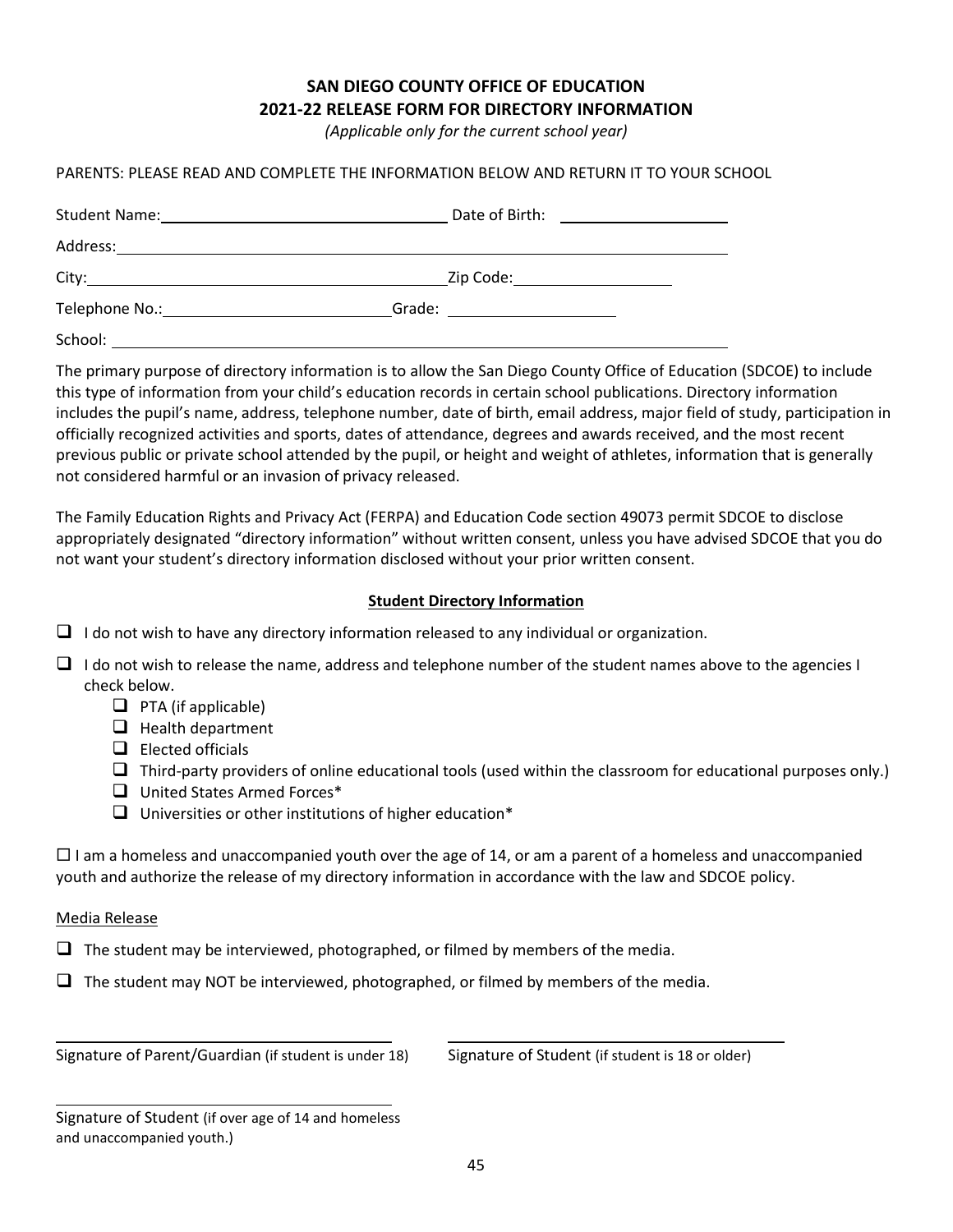# **SAN DIEGO COUNTY OFFICE OF EDUCATION**

**2021-22 PARENTAL OPTIONS**

*(Applicable only for the current school year)*

#### <span id="page-51-0"></span>PARENTS: PLEASE READ AND COMPLETE THE INFORMATION BELOW AND RETURN IT TO YOUR SCHOOL

| <b>Student Name:</b> | <u> 1989 - Johann Harry Harry Harry Harry Harry Harry Harry Harry Harry Harry Harry Harry Harry Harry Harry Harry</u> |  |
|----------------------|-----------------------------------------------------------------------------------------------------------------------|--|
| Address:             |                                                                                                                       |  |
| City:                | Zip Code: ________________                                                                                            |  |
| Telephone No.:       |                                                                                                                       |  |
|                      |                                                                                                                       |  |

#### **Physical Examination**

The San Diego County Office of Education (SDCOE) may require physical examinations of students enrolled in SDCOE programs or activities. Any physical examination required by SDCOE shall be kept confidential. A parent or guardian having control or charge of any child enrolled in public schools may file annually with the principal of the school in which they are enrolled a statement in writing, signed by the parent or guardian, stating that they will not consent to a physical examination of the child.

- I **do not** want my child to undergo a physical exam for SDCOE programs or activities.
- $\Box$  I grant consent for my child to undergo a physical exam for SDCOE programs or activities.

#### **Sexual Health and HIV/AIDS Prevention Education**

Students enrolled in SDCOE programs or activities may receive instruction in health education, including comprehensive sexual health education and HIV prevention, and including information regarding sexual harassment, sexual abuse, and human trafficking. Parents or guardians may submit a written request to excuse their child from participation in any class involving comprehensive sexual education or HIV prevention education, or from participation in any anonymous, voluntary, and confidential test, questionnaire, or survey on pupil health behaviors and risks.

I would like my child **excused** from:

 $\Box$  Participation in any anonymous, voluntary, and confidential test, questionnaire, or survey on pupil health behaviors and risks.

All instructional materials are available for review. You may also request a copy of the California Healthy Youth Act (California Education Code sections 51930–51939).

This instruction will be provided by (name of school district personnel/outside consultants).

If you do not want your student to participate in comprehensive sexual health or HIV prevention education, please provide a signed, written note to your student's school by September 1, 2021.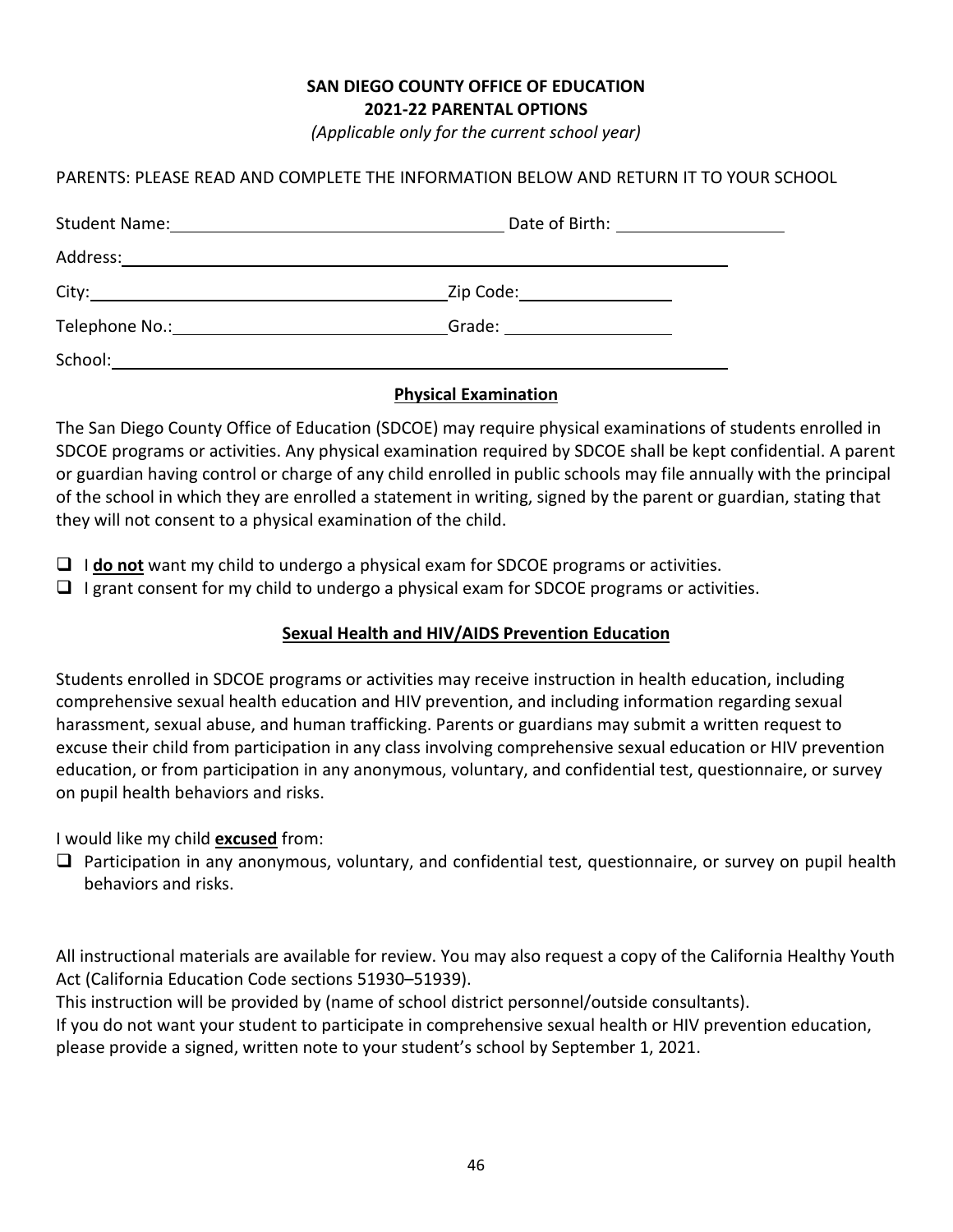#### **Right to Refrain From Harmful or Destructive Use of Animals**

<span id="page-52-0"></span>Pursuant to Education Code section 32255, et seq*.*, any student with a moral objection to dissecting or otherwise harming or destroying animals, or any parts thereof, shall notify his or her teacher regarding this objection. The student must obtain a note from his or her parent or guardian requesting exemption from participation in an education project involving the harmful or destructive use of animals.

- $\Box$  I would like my child excused from participation in an education project involving the harmful or destructive use of animals
- My child **may** participate in an education project involving the harmful or destructive use of animals.

| Signature of Parent/Guardian (if student is under 18) |  |  |
|-------------------------------------------------------|--|--|
|-------------------------------------------------------|--|--|

Signature of Student (if student is 18 or older)

**Acknowledgement of Parent or Guardian of Specific School Athletics Activities**

(Please sign and return to your child's school.)

<span id="page-52-1"></span>

| <b>STUDENT'S NAME</b> |  |
|-----------------------|--|
| <b>SCHOOL</b>         |  |
| <b>GRADE</b>          |  |

*Student is on a continuing medication program. (Please check)* Yes\_\_\_\_ No\_\_\_\_

IF YES, you have my permission to contact my physician.

| PHYSICIAN'S NAME      |  |
|-----------------------|--|
| PHYSICIAN'S TELEPHONE |  |
| <b>MEDICATION</b>     |  |
| <b>DOSAGE</b>         |  |

*I* hereby acknowledge receipt of information regarding my rights, responsibilities and protections. I also attest under penalty of *perjury that I am a resident of the district, as previously verified, or attend under an approved interdistrict attendance agreement.*

SIGNATURE OF PARENT OR GUARDIAN

DATE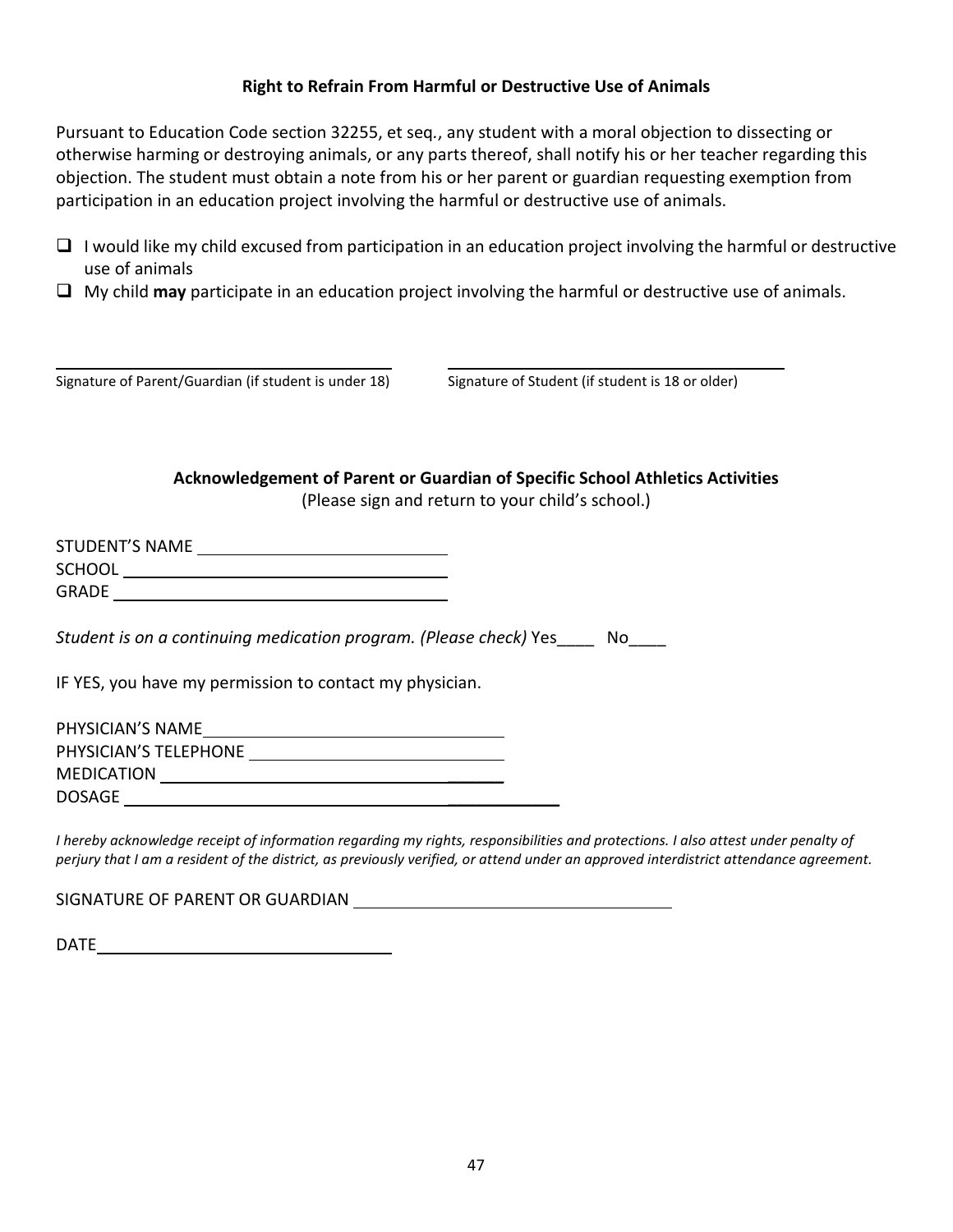#### **SAN DIEGO COUNTY OFFICE OF EDUCATION 2021-22 ANNUAL PESTICIDE NOTIFICATION REQUEST**

#### <span id="page-53-0"></span>PARENTS: PLEASE READ AND COMPLETE THE INFORMATION BELOW AND RETURN IT TO YOUR SCHOOL

Parents/guardians can register with the school to receive notification or individual pesticide applications. Persons who register for this notification shall be notified at least 72 hours prior to the application, except in emergencies, and will be provided the name and active ingredient(s) of the pesticide as well as the intended date of application.

Parents/guardians seeking access to information on pesticides and pesticide use reduction developed by the Department of Pesticide Regulation pursuant to California Food and Agricultural Code section 13184, can do so by accessing the Department's web-site at [www.cdpr.ca.gov.](http://www.cdpr.ca.gov/)

|                                                                                                                      | Date of Birth: <u>______________________________</u>                                                                                                                                                                                                                                                                                                                                                                       |
|----------------------------------------------------------------------------------------------------------------------|----------------------------------------------------------------------------------------------------------------------------------------------------------------------------------------------------------------------------------------------------------------------------------------------------------------------------------------------------------------------------------------------------------------------------|
|                                                                                                                      |                                                                                                                                                                                                                                                                                                                                                                                                                            |
| City:                                                                                                                | Zip Code:___________________                                                                                                                                                                                                                                                                                                                                                                                               |
| Telephone No.: <u>Containing the Containing of the Containing of the Containing of the Containing of the Contain</u> | Grade: $\frac{1}{\sqrt{1-\frac{1}{2}}\cdot\frac{1}{\sqrt{1-\frac{1}{2}}\cdot\frac{1}{2}}\cdot\frac{1}{\sqrt{1-\frac{1}{2}}\cdot\frac{1}{2}}\cdot\frac{1}{\sqrt{1-\frac{1}{2}}\cdot\frac{1}{2}}\cdot\frac{1}{\sqrt{1-\frac{1}{2}}\cdot\frac{1}{2}}\cdot\frac{1}{\sqrt{1-\frac{1}{2}}\cdot\frac{1}{2}}\cdot\frac{1}{\sqrt{1-\frac{1}{2}}\cdot\frac{1}{2}}\cdot\frac{1}{\sqrt{1-\frac{1}{2}}\cdot\frac{1}{2}}\cdot\frac{1}{\$ |
| School:                                                                                                              |                                                                                                                                                                                                                                                                                                                                                                                                                            |

- $\Box$  I would like to be pre-notified every time a pesticide application is to take place at the school. I understand that the notification will be provided at least 72 hours before the application.
- $\Box$  I do not need to be notified every time a pesticide application is to take place at the school. I understand that the notification will be posted at least 24 hours before the application.

Signature of Parent/Guardian (if student is under 18) Signature of Student (if student is 18 or older)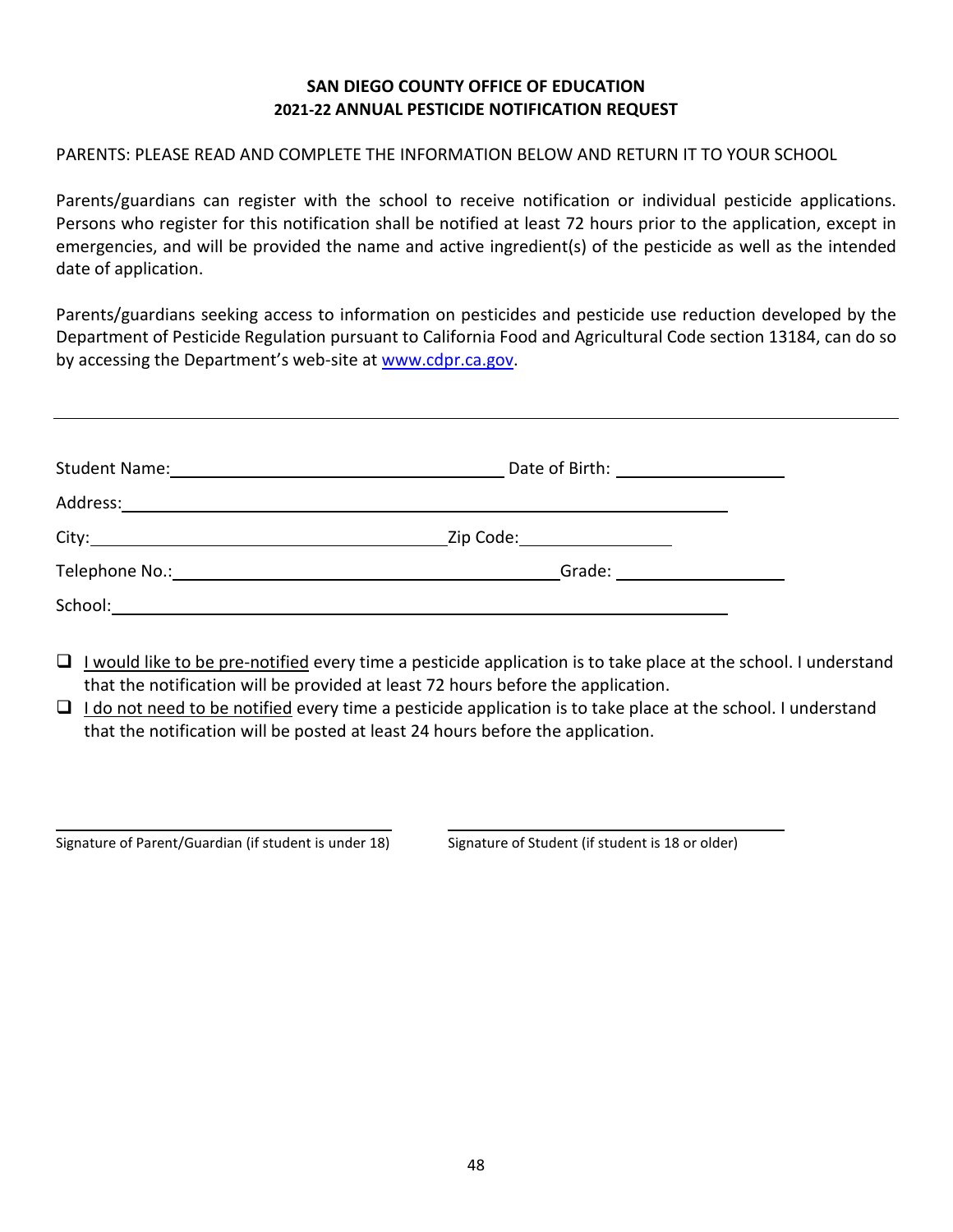#### **ACCEPTABLE USE AGREEMENT**

<span id="page-54-0"></span>While using SDCOE PROVIDED TECHNOLOGY either at home or school, all students are expected to observe the requirements of SDCOE's Use of Technology in Instruction and Student Use of Technology policies. These requirements are set forth in District Board Policy 3600 and Board Policy/Administrative Regulations 3600 and 6163.

In particular, you should be aware that SDCOE IS providing content-filtering for any internet usage your student may engage in while using SDCOE-provided technology at home. Students and parents/guardians are therefore responsible to ensure that student engages in responsible use. SDCOE is not liable for any inappropriate content that may be accessed during this period of time.

Inappropriate conduct by students in regards to the use of SDCOE-provided technology includes, but is not limited to:

- Accessing material that is obscene, pornographic, or harmful to minors.
- Use of SDCOE-provided technology and/or resources to harass or bully others.

**\_\_\_\_\_\_\_\_\_\_\_\_\_\_\_\_\_\_\_\_\_\_\_\_\_\_\_ \_\_\_\_\_\_\_\_\_\_\_\_\_\_\_\_\_\_\_\_\_\_\_\_\_\_\_\_\_\_\_ \_\_\_\_\_\_\_\_\_**

• Destruction or damage to equipment, software, or data belonging to the District or others.

All SDCOE-provided technology are the sole, exclusive property of SDCOE. Any cost involved in replacement or repair of a computer is the responsibility of the student and/or parent(s)/guardian(s).

**Parent or Legal Guardian Printed Parent or Legal Guardian Signature Date**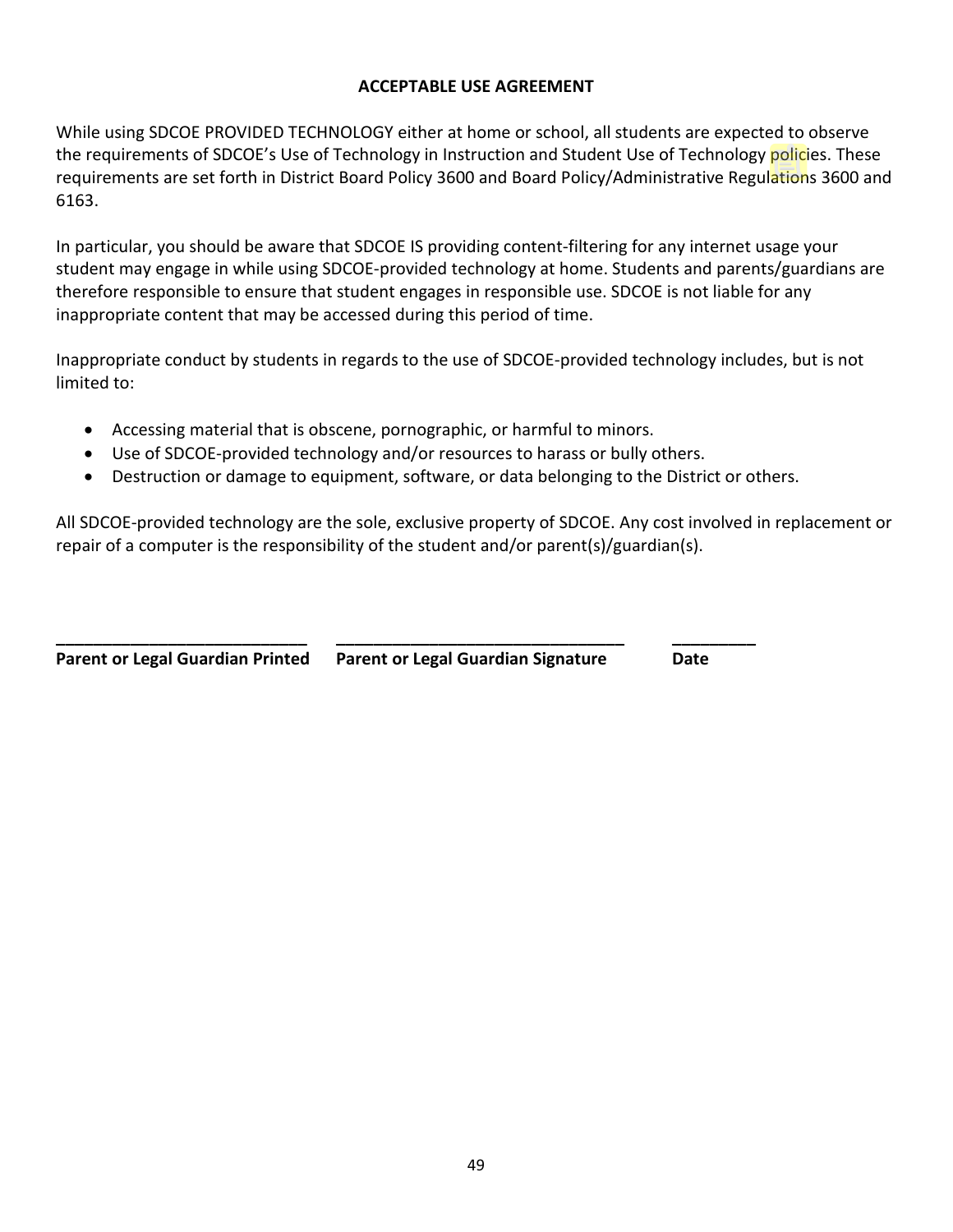#### **LETTER TO PARENTS REGARDING INTERNET SAFETY FOR STUDENTS**

<span id="page-55-0"></span>Dear Parent/Guardian,

The San Diego County Office of Education (SDCOE) prides itself on providing a safe learning environment for our students. An emerging national concern is the inappropriate use of the internet by students. This problem has the potential to be harmful, and we ask your support in assisting us with this challenge.

Across the nation, schools have seen an increase in negative student behavior as a result of messages written and posted to popular social media websites. Many of the social media websites contain instant messaging components that allow students to chat with other students and post statements that ordinarily would not be said in a face-to-face conversation.

Unfortunately, some of these websites are being used by child predators, "cyber bullies," and con artists. Unfortunately, some students use the sites to participate in online bullying or to threaten harm to other students. The so-called "cyber bullies," mostly children between the ages of 9 and 14, use the anonymity of the web to hurt others without witnessing the consequences. Students who are bullied online sometimes do not report these occurrences for fear that they will be barred from using the internet.

Outside of our schools, there have been instances of adults posing as youths and gaining access to student chat rooms. In some cases, these contacts have led to tragedy. Some unsuspecting students post enough personal information that predators are able to locate students' home or school addresses, thereby becoming easy targets for predators.

SDCOE has blocked the use of these social networking sites from our school computers. We will continue to block objectionable material as we deem appropriate. Parents should be aware of what their children are writing on the internet and what others are posting in reply. These social networking websites are public domain, and some of the content posted there can be seen by anyone who has internet access. If you choose to do so, you may investigate the sites by personally logging on to the sites. The services are free, and users may register using an e-mail address. Once you have registered, you can search by name and e-mail address to see if your child is registered. You can narrow the search result by entering the name of your city. You will be able to view the kinds of personal information, messages, diaries, and photographs that students post to the site.

We encourage you to talk to your child about the potential danger of the internet. Ask if they have an account on any social media website. If your child is using such a site with your permission, you may want to review his or her profile to ensure that no personal and identifiable information has been posted.

We also encourage you to establish rules and guidelines to ensure the safety of your child while on the internet. Some websites offer parental or family guidance for internet safety, including www.connectsafely.org and [www.webwisekids.org.](http://www.webwisekids.org/)

SDCOE will continue to provide internet security within our schools. It is important that parents also monitor Internet use at home.

Thank you for your support and cooperation in keeping our students safe. If you have any questions or would like more information, please contact Allison Wulff at 858-290-5806.

Sincerely,

Tracy E. Thompson Executive Director Juvenile Court and Community Schools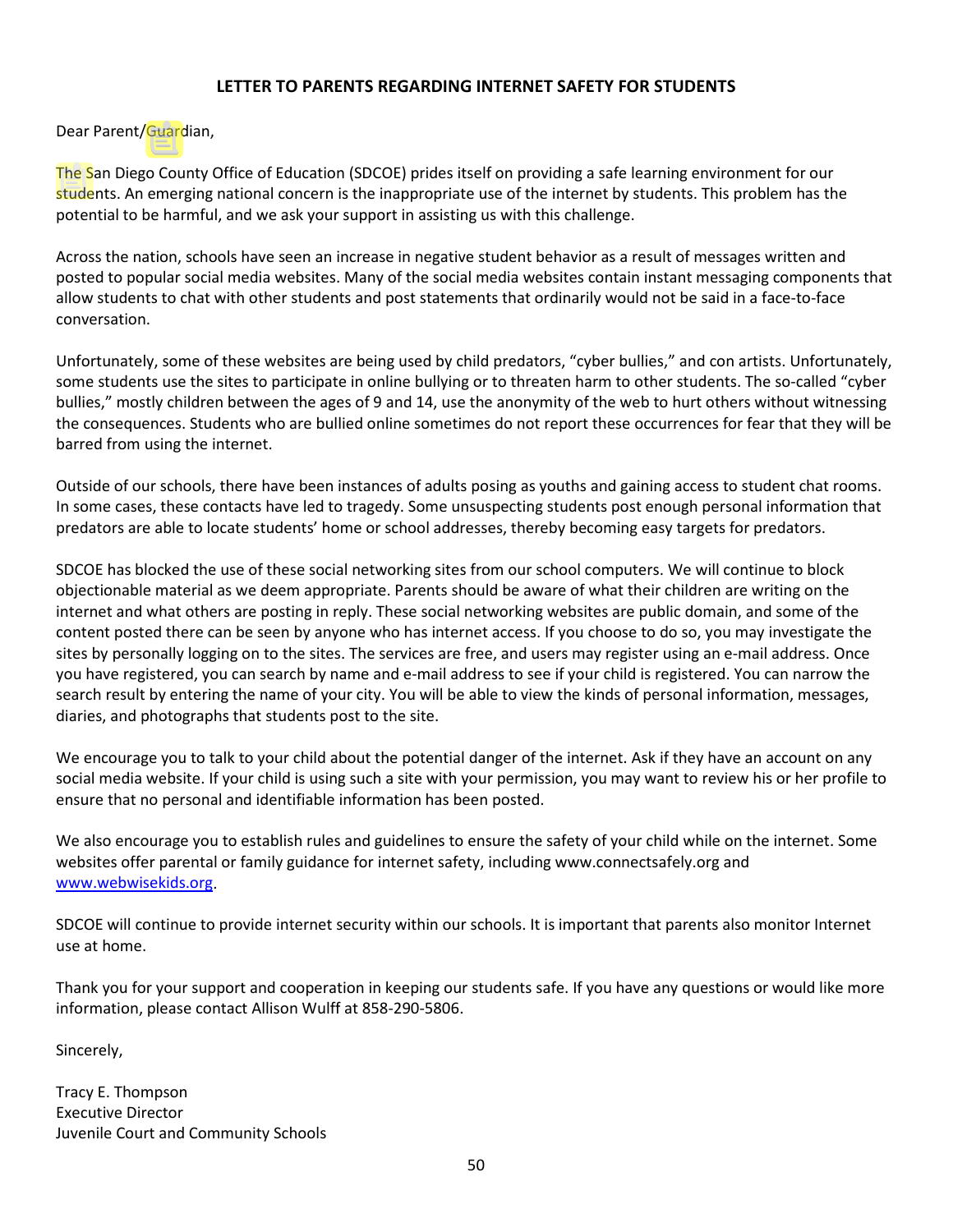# **SAN DIEGO COUNTY OFFICE OF EDUCATION 2021-22 CONCUSSION INFORMATION SHEET**

(*Applicable only for the current school year)*

<span id="page-56-0"></span>A concussion is a brain injury caused by a bump, blow, or jolt to the head, or by a blow to another part of the body with the force transmitted to the head. They can range from mild to severe and can disrupt the way the brain normally works. Even though most concussions are mild, **all concussions are potentially serious and may result in complication including prolonged brain damage and death if not recognized and managed properly.** In other words, even a "ding" or a bump on the head can be serious. You can't see a concussion and most sports concussions occur without the loss of consciousness. Signs and symptoms of a concussion may show up right after the injury or can take hours or days to fully appear. If your child reports any symptoms of concussion, or if you notice the symptoms or signs of a concussion yourself, seek medical attention right away.

Signs and symptoms of a concussion may include one or more of the following:

| Headaches                        | Amnesia                               |
|----------------------------------|---------------------------------------|
| Pressure in the head             | Slurred speech                        |
| Nausea and vomiting              | Fatigue or low energy                 |
| Neck pain                        | Loss of consciousness                 |
| Balance problems or dizziness    | Nervousness or anxiety                |
| Blurred, double, or fuzzy vision | Irritability                          |
| Sensitivity to light or noise    | Ringing in the ears                   |
| Feeling sluggish or slow         | Confusion                             |
| Feeling foggy or groggy          | Concentration or memory problems      |
| <b>Drowsiness</b>                | Change in sleep pattern               |
| Sadness/More emotional           | Repeating the same comment/question   |
| Seizures/convulsions             | Shows behavior or personality changes |

#### **What can happen if my child keeps on playing with a concussion or returns to school?**

Athletes with the signs and symptoms of a concussion should be removed from play immediately. Continuing to play with the signs and symptoms of a concussion leaves the young athlete especially vulnerable to greater injury. There is an increased risk of significant damage from a concussion for a period of time after that concussion occurs, particularly if the athlete suffers another concussion before completely recovering from the first one. This can lead to prolonged recovery, or even the severe brain swelling (second impact syndrome) with devastating and even fatal consequences. It is well-known that adolescent or teenage athletes will often under report symptoms of injuries. Concussions are no different. As a result, education of administrators, coaches, parents, and students is the key for student/athlete safety.

#### **If you think your child has suffered a concussion**

Pursuant to Education Code section 49475, any athlete even suspected of suffering a concussion shall be immediately removed from the athletic activity for the remainder of the day. No athlete may return to activity after an apparent head injury or concussion, regardless of how mild it seems or how quickly symptoms clear, without medical clearance from a licensed health care provider. If the licensed health care provider determines that the athlete sustained a concussion or a head injury, the athlete shall also complete a graduated return-to-play protocol of no less than seven days in duration under the supervision of a licensed health care provider.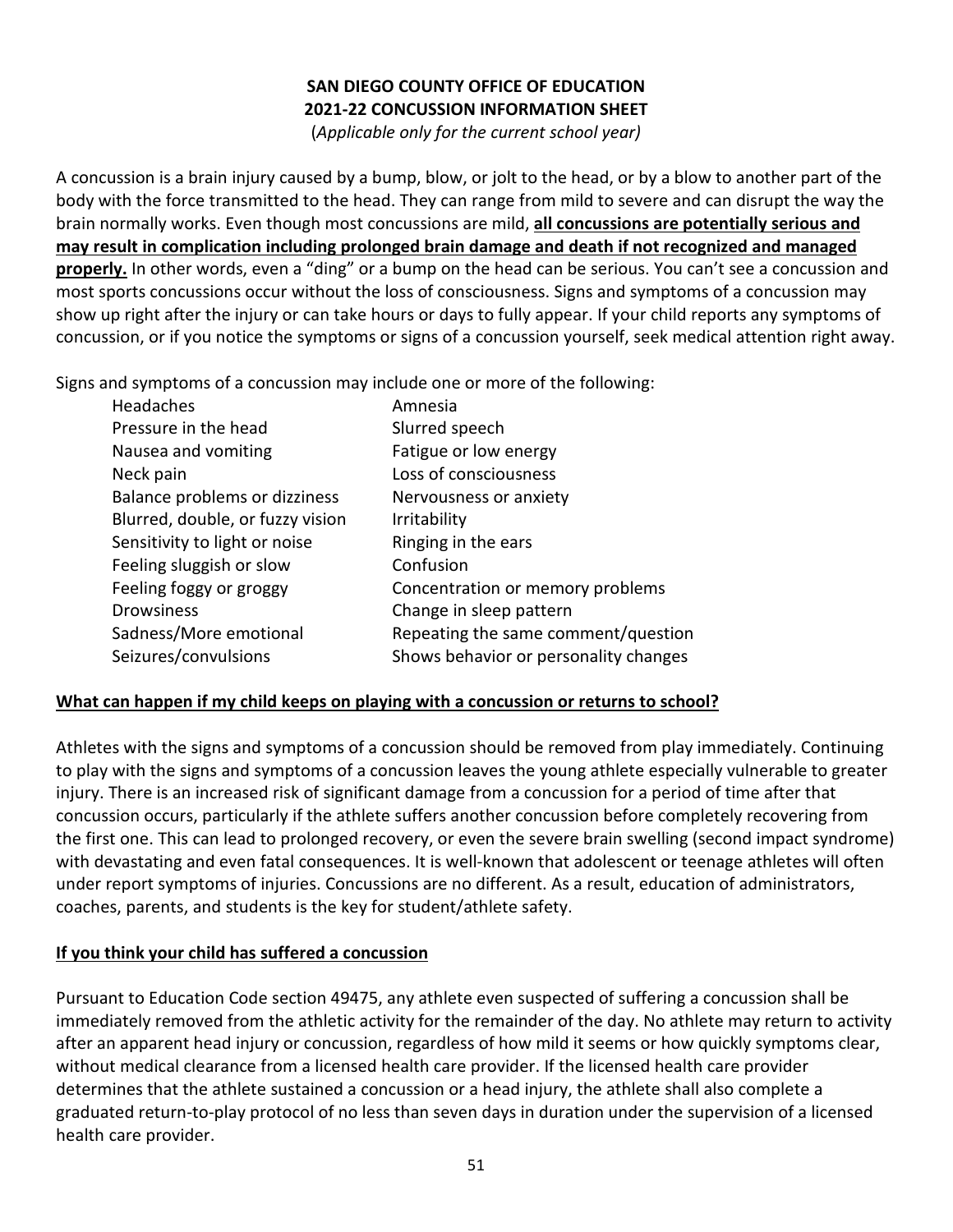You should also inform your child's coach if you think that your child may have a concussion. Remember, it's better to miss one game that miss the whole season. When in doubt, the athlete sits out.

For current and up-to-date information on concussions you can go to: [https://www.cdc.gov/headsup/youthsports/index.html.](https://www.cdc.gov/headsup/youthsports/index.html)

| Student-athlete Name (printed)     | Student-athlete Signature          | Date |  |
|------------------------------------|------------------------------------|------|--|
| Parent or Legal Guardian (printed) | Parent or Legal Guardian Signature | Date |  |

*Adapted from the CDC and the 3rd International Conference on Concussion in Sport Documents created May 20, 2010.*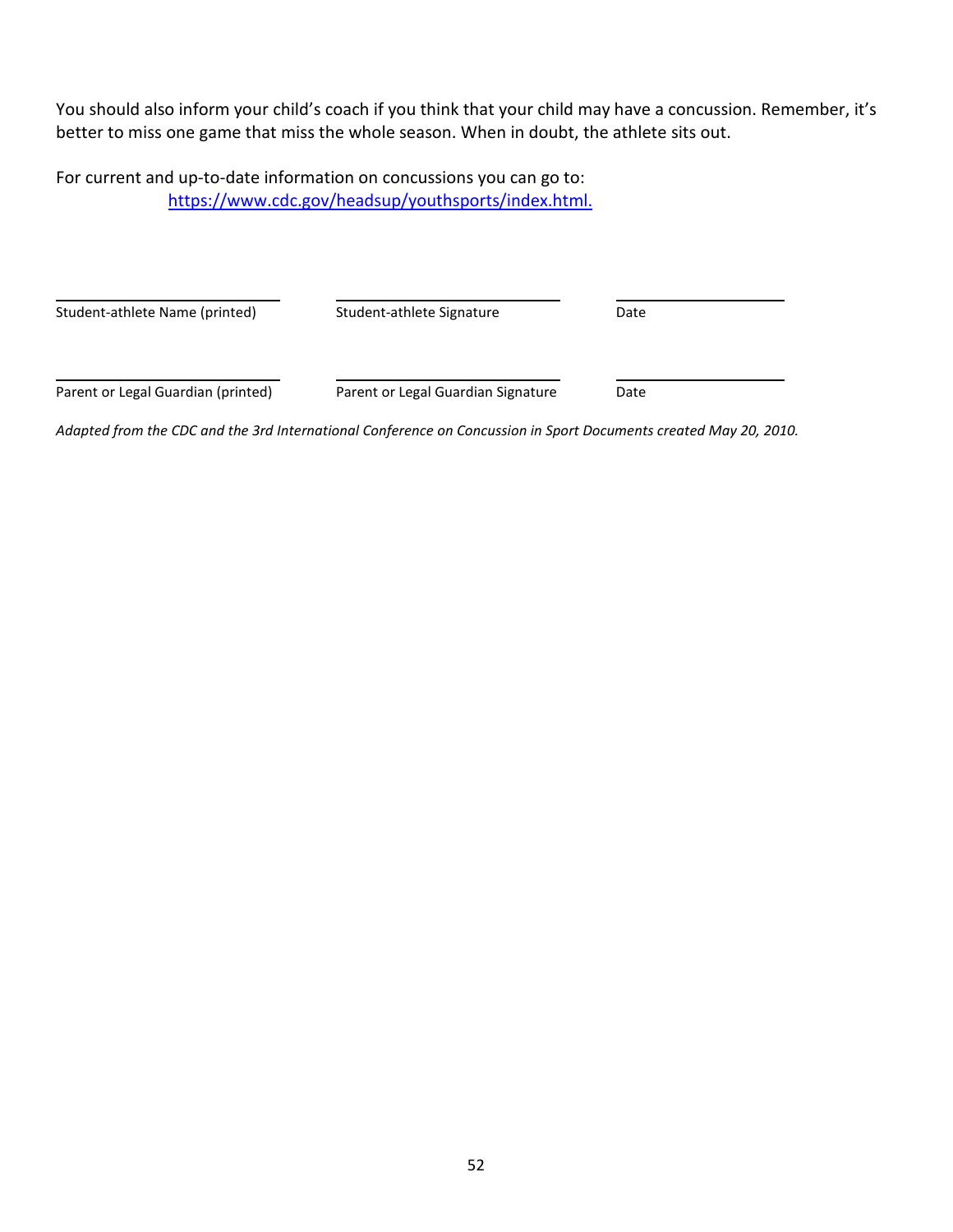#### **SAN DIEGO COUNTY OFFICE OF EDUCATION 2021-22 SUDDEN CARDIAC ARREST INFORMATION SHEET**

(Applicable only for the Current School Year)

<span id="page-58-0"></span>Sudden Cardiac Arrest (SCA) is a life-threatening emergency that occurs when the heart suddenly stops bearing. It strikes people of all ages – including children and teens – and can lead to death in minutes if the individual does not get help immediately. **Survival depends on people nearby calling 911, starting CPR[1](#page-58-1), and using an available AED[2](#page-58-2) as soon as possible**.

SCA is not the same as a heart attack. Here are some key differences:

| <b>SCA VICTIM:</b>     | <b>HEART ATTACK VICTIM:</b> |
|------------------------|-----------------------------|
| Unresponsive           | Responsive                  |
| Not breathing normally | <b>Breathing</b>            |
| Needs CPR/AED          | Does not need CPR/AED       |

Recognizing SCA as it occurs is imperative to survival; it is the third leading cause of death in the United States. It affects 1,000 people every day, and only 1 in 10 currently survive. However, the administration of CPR and AED from bystanders can improve the survival rate to 5 in 10.

If an athlete has passed out or fainted during an athletic activity, the athlete shall immediately be removed from the athletic activity for the remainder of the day, and shall not be permitted to return to any athletic activity until the athlete receives written clearance to return to athletic activity from a licensed healthcare provider. If the licensed healthcare provider suspects that the athlete has a cardiac condition that puts the athlete at risk for sudden cardiac arrest or other heart-related issues, the athlete shall remain under the care of the licensed healthcare provider to pursue a follow-up testing until the athlete is cleared to play.

Each athlete and the athlete's parent/guardian must sign and return this information sheet before initiating practice or competition. However, athletes 18 years of age or older do not need to have a parent/guardian sign, and athletes 6 years of age or younger only need the signature of their parent/guardian.

| Student-athlete Name Printed     | Student-athlete Signature          | Date |
|----------------------------------|------------------------------------|------|
| Parent or Legal Guardian Printed | Parent or Legal Guardian Signature | Date |

Adapted from the Sudden Cardiac Arrest Foundation. Learn more at sca-aware.org.

<span id="page-58-1"></span><sup>&</sup>lt;sup>1</sup> CPR: Cardiopulmonary resuscitation is when you push hard and fast on the center of chest to make the heart pump; compression may be given with or without rescue breaths.

<span id="page-58-2"></span> $<sup>2</sup>$  AED: Automated external defibrillator is a device that analyzes the heart and if it detects a problem may deliver a shock to restart the</sup> heart's normal rhythm.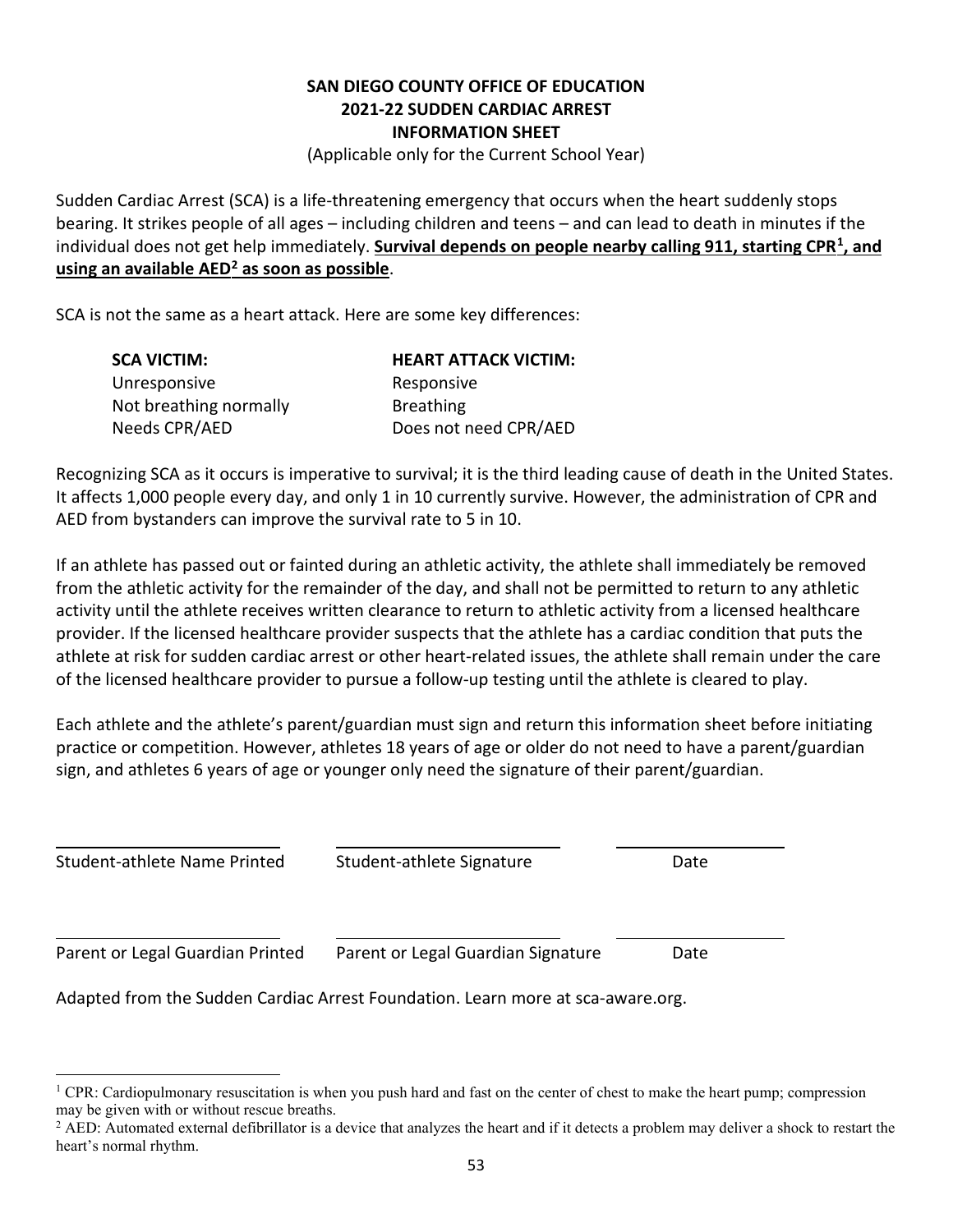# **SAN DIEGO COUNTY OFFICE OF EDUCATION 2021-22 ORAL HEALTH NOTIFICATION LETTER**

*(to accompany Oral Health Assessment/Waiver Request Form)*

<span id="page-59-0"></span>Dear Parent/Guardian,

To make sure your child is ready for school, California Education Code section 49452.8 requires that your child have an oral health assessment (dental check-up) by May 31 in either kindergarten or 1st grade, whichever is his or her first year in public school. Assessments that have happened within the 12 months before your child enters school also meet this requirement. The law specifies that the assessment must be done by a licensed dentist or other licensed or registered dental health professional.

Take the attached Oral Health Assessment/Waiver Request form to the dental office, as it will be needed for your child's check-up. If you cannot take your child for this required assessment, please indicate the reason why in Section 3 of the form. You can get more copies of the necessary form at your child's school or online from the CDE's website at <https://www.cde.ca.gov/ls/he/hn/>. California law requires schools to maintain the privacy of students' health information. Your child's identity will not be associated with any report produced as a result of this requirement.

The following resources will help you find a dentist and complete this requirement for your child:

- 1. Medi-Cal/Denti-Cal's toll-free number or website can help you to find a dentist who takes Denti-Cal: 1-800-322-6384; [www.denti-cal.ca.gov.](http://www.denti-cal.ca.gov/) For help enrolling your child in Medi-Cal/Denti-Cal, contact your local social service agency at 866- 262-9881.
- 2. Healthy Families' toll-free number or website can help you to find a dentist who takes Healthy Families insurance or to find out if your child can enroll in the program: 1-800-880-5305 or [www.benefitscal.com/.](http://www.benefitscal.com/)
- 3. For additional resources that may be helpful, contact your local public health care department or [Dental Health Initiative](https://www.sandiegocounty.gov/content/sdc/hhsa/programs/phs/dental_health_initiative_share_the_care.html) – San Diego at 619-692-8858.

Remember, your child is not healthy and ready for school if they have poor dental health! Here is important advice to help your child stay healthy:

- Take your child to the dentist twice a year.
- Choose healthy foods for the entire family. Fresh foods are usually the healthiest foods.
- Brush teeth at least twice a day with toothpaste that contains fluoride.
- Limit candy and sweet drinks, such as punch or soda. Sweet drinks and candy contain a lot of sugar, which causes cavities and replaces important nutrients in your child's diet. Sweet drinks and candy also contribute to weight problems, which may lead to other diseases, such as diabetes. The less candy and sweet drinks, the better!

Baby teeth are very important. They are not just teeth that will fall out. Children need their teeth to eat properly, talk, smile, and feel good about themselves. Children with cavities may have difficulty eating, stop smiling, and have problems paying attention and learning at school. Tooth decay is an infection that does not heal and can be painful if left without treatment. If cavities are not treated, children can become sick enough to require emergency room treatment, and their adult teeth may be permanently damaged.

Many things influence a child's progress and success in school, including health. Children must be healthy to learn, and children with cavities are not healthy. Cavities are preventable, but they affect more children than any other chronic disease.

If you have questions about the oral health assessment requirement, please contact Elly Slater-Kobetsky at 858- 290-5867.

Sincerely, Tracy E. Thompson Executive Director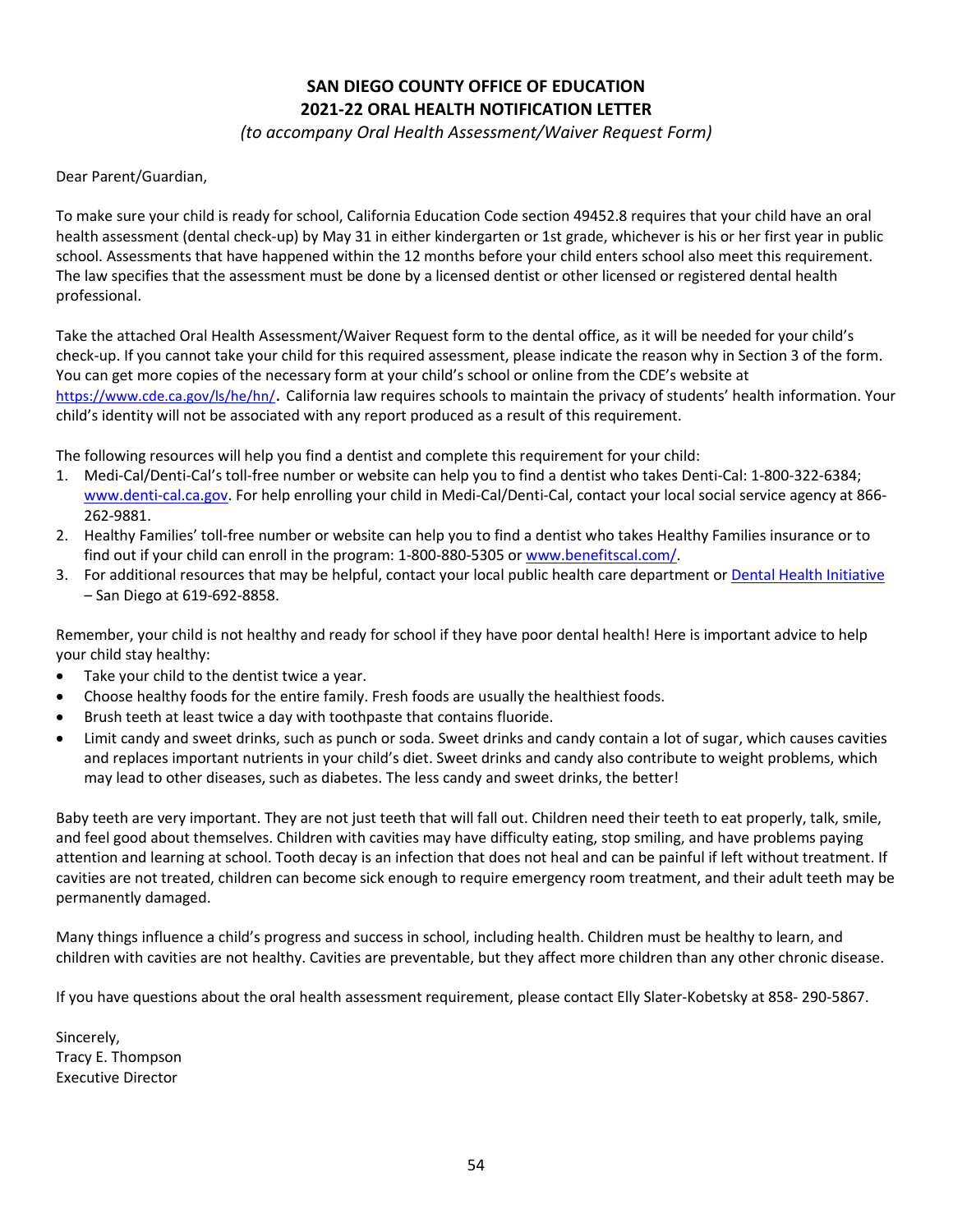#### **SAN DIEGO COUNTY OFFICE OF EDUCATION 2021-22 ORAL HEALTH ASSESSMENT FORM**

<span id="page-60-0"></span>California law (*Education Code* section 49452.8) states your child must have a dental check-up by May 31 of his/her first year in public school. A California licensed dental professional operating within his scope of practice must perform the check-up and fill out Section 2 of this form. If your child had a dental check-up in the 12 months before they started school, ask your dentist to fill out Section 2. If you are unable to get a dental check-up for your child, fill out Section 3.

#### **Section 1: Child's Information (Filled out by parent or guardian)**

| Child's First Name:   | Last Name:                                                 | Middle Initial: | Child's birth date:            |
|-----------------------|------------------------------------------------------------|-----------------|--------------------------------|
|                       |                                                            |                 |                                |
| Address:              |                                                            |                 | Apt.:                          |
|                       |                                                            |                 |                                |
| City:                 |                                                            |                 | ZIP code:                      |
|                       |                                                            |                 |                                |
| School Name:          | Teacher:                                                   | Grade:          | Child's Sex:                   |
|                       |                                                            |                 | $\sqcap$ Male<br>$\Box$ Female |
| Parent/Guardian Name: | Child's race/ethnicity:                                    |                 |                                |
|                       | □ White □ Black/African American □ Hispanic/Latino □ Asian |                 |                                |
|                       | $\Box$ Native American $\Box$ Multi-racial $\Box$ Other    |                 |                                |
|                       | □ Native Hawaiian/Pacific Islander □ Unknown               |                 |                                |

#### **Section 2: Oral Health Data Collection (Filled out by a California licensed dental professional)**

| <b>IMPORTANT NOTE:</b> Consider each box separately. Mark each box.               |                                            |                      |                                                                                                                                                                           |
|-----------------------------------------------------------------------------------|--------------------------------------------|----------------------|---------------------------------------------------------------------------------------------------------------------------------------------------------------------------|
| Assessment                                                                        | Caries Experience                          | Visible Decay        | Treatment Urgency:                                                                                                                                                        |
| Date:                                                                             | (Visible decay and/or<br>fillings present) | Present:             | $\Box$ No obvious problem found<br>$\Box$ Early dental care recommended (caries without pain or infection;<br>or child would benefit from sealants or further evaluation) |
|                                                                                   | $\Box$ Yes<br>$\sqcap$ No                  | $\Box$ Yes $\Box$ No | □ Urgent care needed (pain, infection, swelling or soft tissue lesions)                                                                                                   |
| <b>Licensed Dental Professional Signature</b><br><b>CA License Number</b><br>Date |                                            |                      |                                                                                                                                                                           |

#### **Section 3: Waiver of Oral Health Assessment Requirement To be filled out by parent or guardian asking to be excused from this requirement**

Please excuse my child from the dental check-up because: (Check the box that best describes the reason)

- $\Box$  I am unable to find a dental office that will take my child's dental insurance plan.
	- My child's dental insurance plan is:

□ Medi-Cal/Denti-Cal □ Healthy Families □ Healthy Kids □ Other \_\_\_\_\_\_\_\_\_\_\_\_\_\_\_\_\_\_\_\_ □ None

 $\Box$  I cannot afford a dental check-up for my child.

□ I do not want my child to receive a dental check-up.

Optional: other reasons my child could not get a dental check-up:

| If asking to be excused from this requirement: $\blacktriangleright$ |  |
|----------------------------------------------------------------------|--|
|----------------------------------------------------------------------|--|

 *Signature of parent or guardian Date*

The law states schools must keep student health information private. Your child's name will not be part of any report as a result of this law. This information may only be used for purposes related to your child's health. If you have questions, please call your school.

**Return this form to the school** *no later than* **September 1** of your child's first school year.